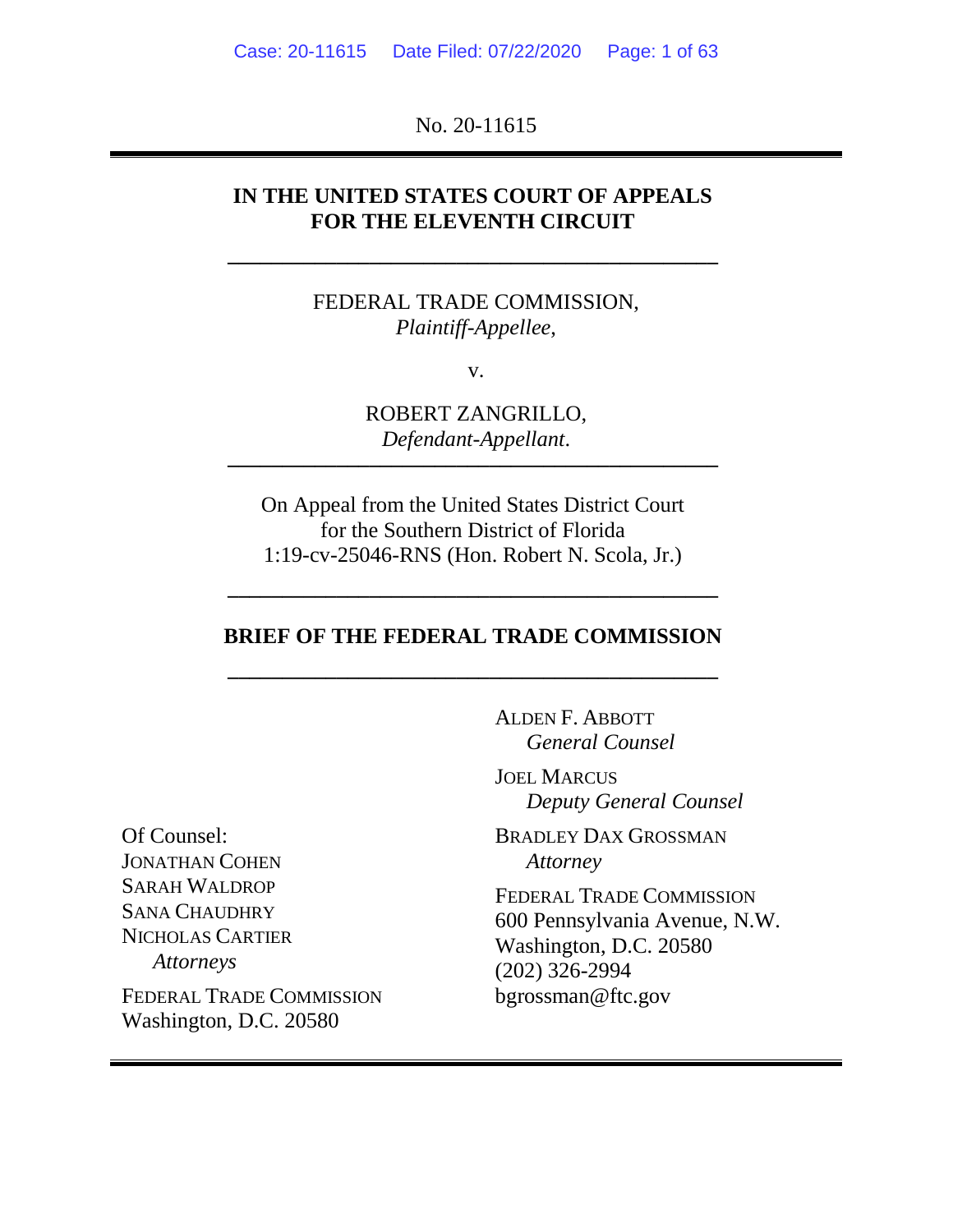No. 20-11615 (11th Cir.) Federal Trade Commission v. Robert Zangrillo Case: 20-11615 Date Filed: 07/22/2020 Page: 2 of 63

### **Eleventh Circuit Rule 26.1 Certificate of Interested Persons**

Pursuant to Eleventh Circuit R. 26.1-1, Plaintiff-Appellee, the Federal Trade

Commission, certifies that in addition to the names listed in Appellant's opening

brief, the following attorneys, persons, associations of persons, firms, partnerships,

or corporations have an interest in the outcome of this appeal.

Abbott, Alden F. – FTC General Counsel

Bergman, Michael D. – FTC Attorney

Cartier, Nicholas – FTC Attorney

Cohen, Jonathan – FTC Attorney

Damian, Melanie – Court-Appointed Receiver

Damian & Valori LLP – Law Firm for Receiver/Counsel for Receiver

DiFalco, Fernandez & Kaplan – Counsel for Defendants Arlene Mahon and

Waltham Technologies LLC

Grossman, Bradley – FTC Attorney

Marcus, Joel – FTC Attorney

McArdle, Pérez & Franco, P.L. – Counsel for Defendants Arlene Mahon and

Waltham Technologies LLC

Murena, Kenneth Dante – Counsel for Court-Appointed Receiver

Weil, Bruce – Attorney at Boies Schiller Flexner LLP and Manager for

Defendant OnPoint Capital Partners LLC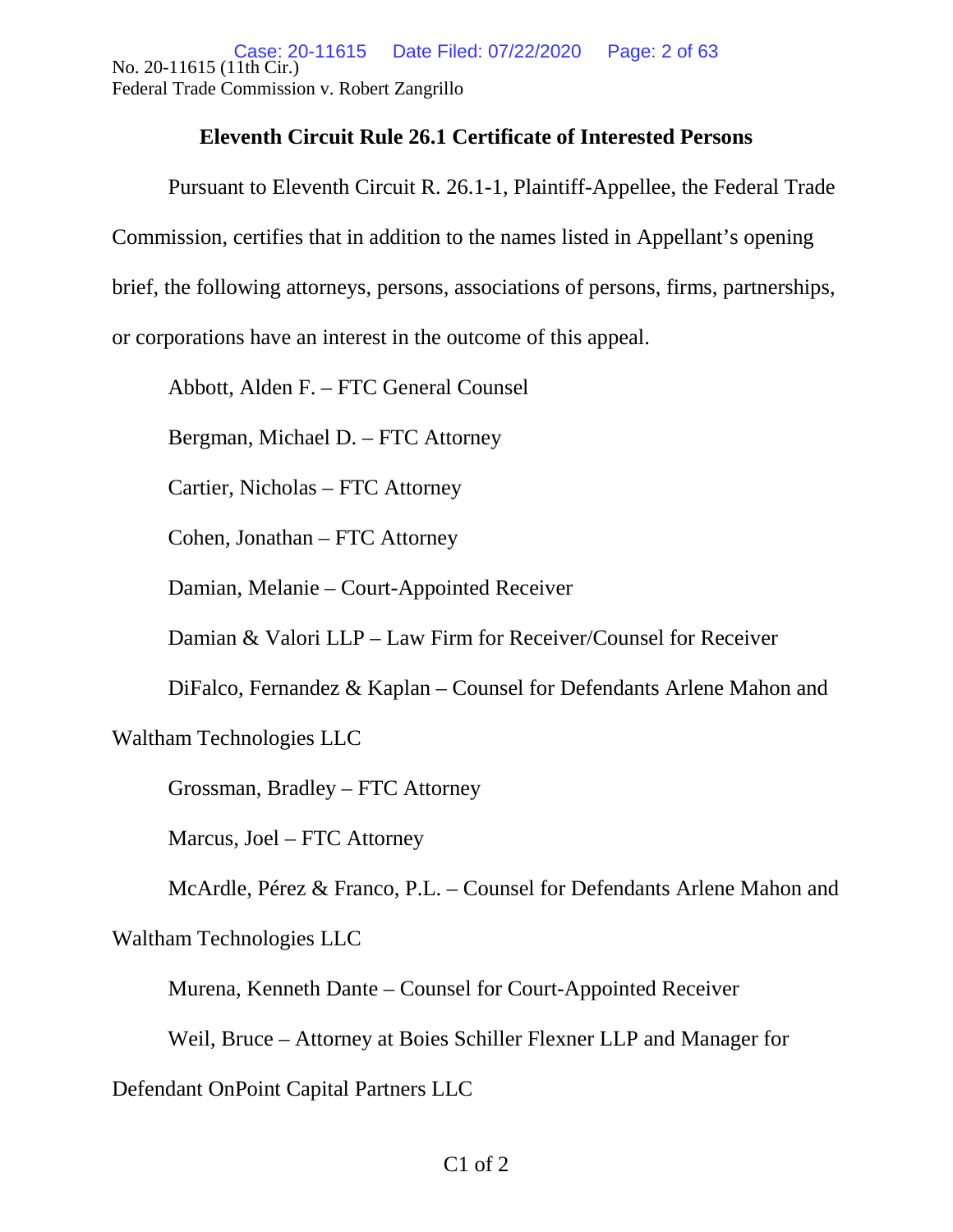No. 20-11615 (11th Cir.) Federal Trade Commission v. Robert Zangrillo Case: 20-11615 Date Filed: 07/22/2020 Page: 3 of 63

Wolfe, Douglas – FTC Attorney

The Federal Trade Commission further states that, to the best of its

knowledge, no publicly traded company or corporation has an interest in the

outcome of this case or appeal.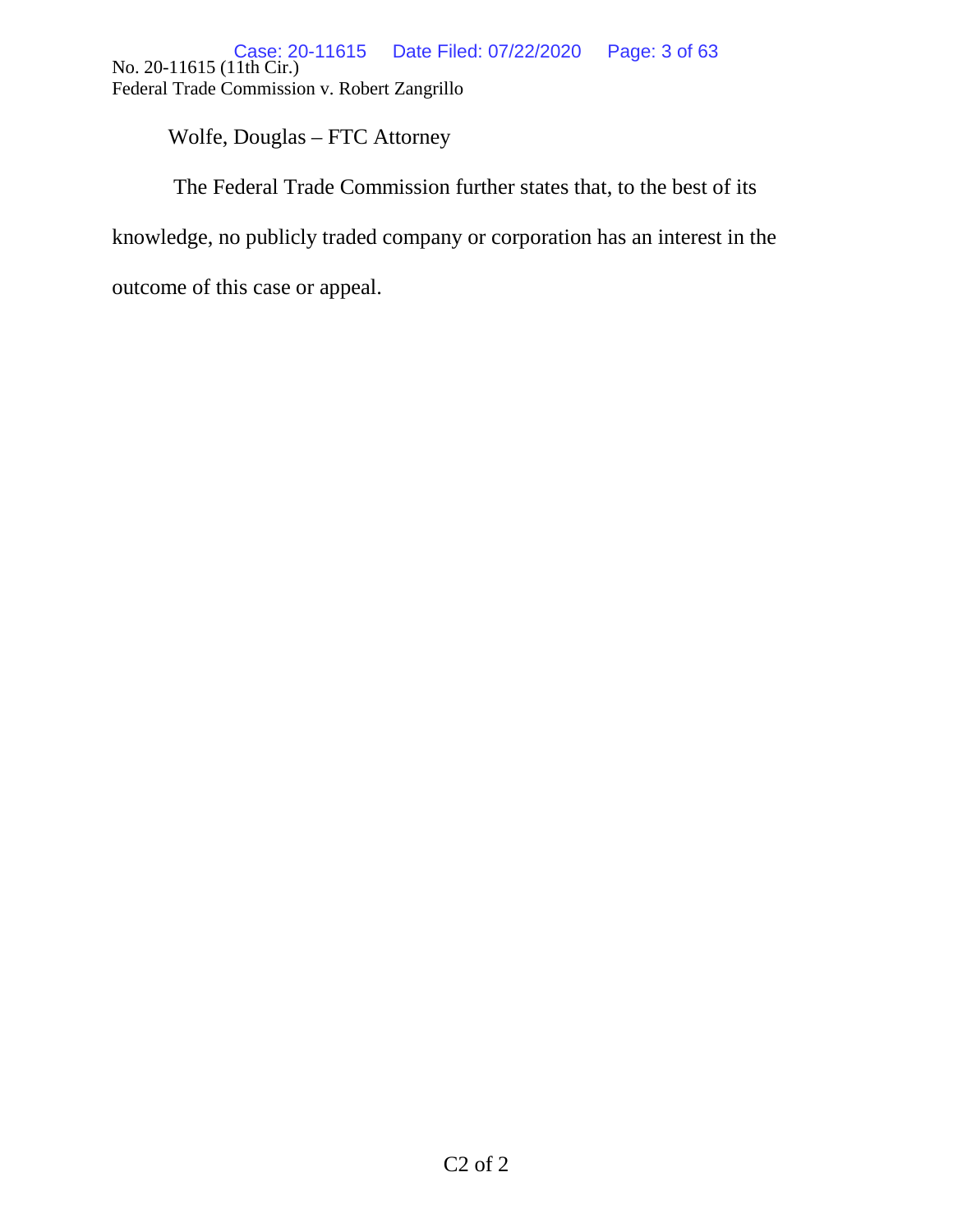# **STATEMENT REGARDING ORAL ARGUMENT**

<span id="page-3-0"></span>The FTC believes that oral argument could materially assist the Court in its consideration of this appeal. This Court has yet to decide whether *Luis v. United States*, 136 S. Ct. 1083 (2016), entitles a defendant in a civil case to use frozen assets to pay for defense counsel in a wholly unrelated criminal proceeding.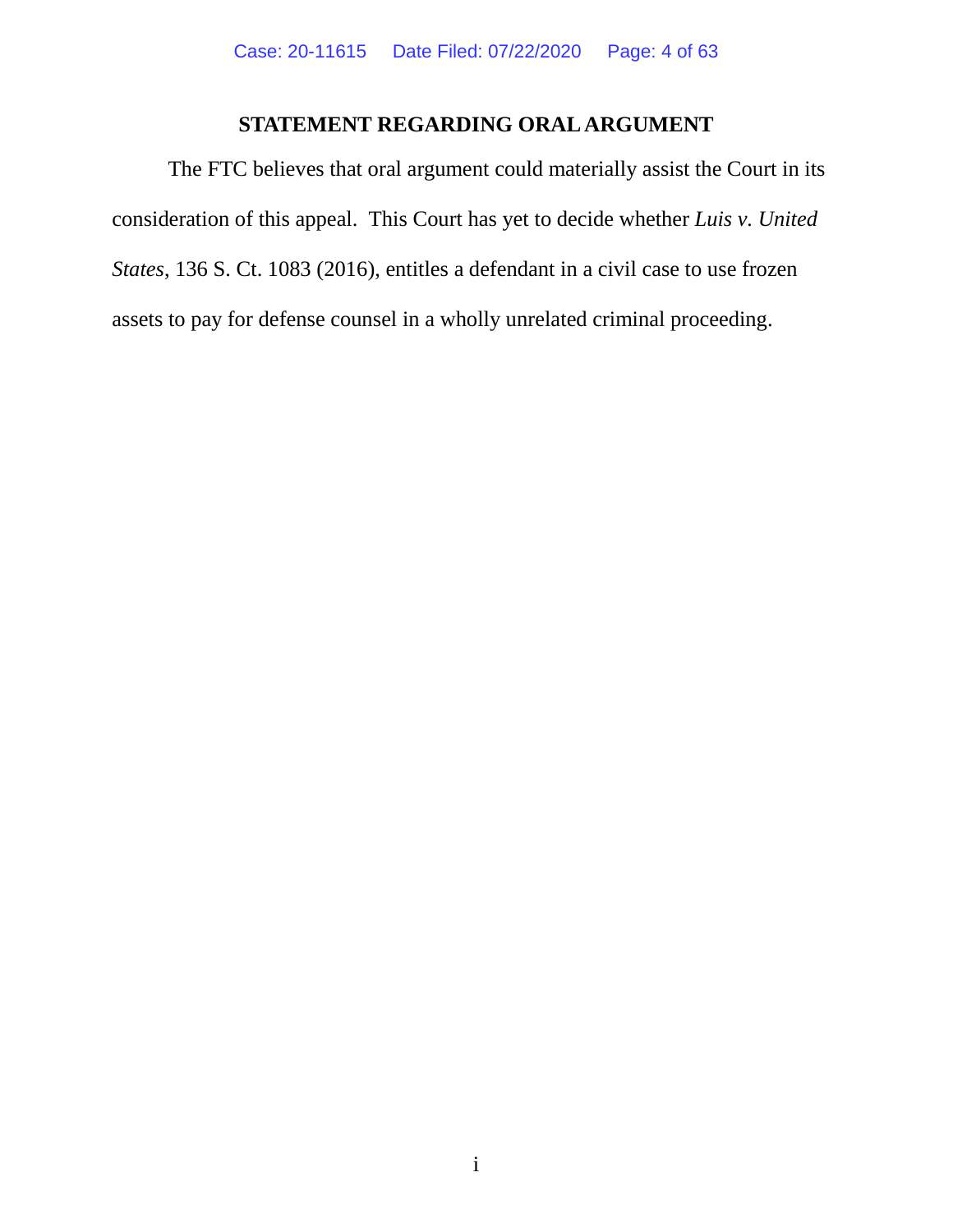# **TABLE OF CONTENTS**

<span id="page-4-0"></span>

| A.              |                                                                                                                    |
|-----------------|--------------------------------------------------------------------------------------------------------------------|
| <b>B.</b>       |                                                                                                                    |
| $\mathcal{C}$ . |                                                                                                                    |
| D.              | Zangrillo's Motion to Release Assets For His Criminal                                                              |
|                 |                                                                                                                    |
|                 |                                                                                                                    |
|                 |                                                                                                                    |
| I.              | The Sixth Amendment Does Not Exempt A Criminal Defendant                                                           |
| Α.              | Criminal Defendants Must Meet Financial Duties Unrelated<br>To The Pending Charges Even If This Prevents Them From |
| <b>B.</b>       | Asset Freezes Related To Criminal Cases Raise Constitutional                                                       |
| C.              | Luis Does Not Release Criminal Defendants From Incidental                                                          |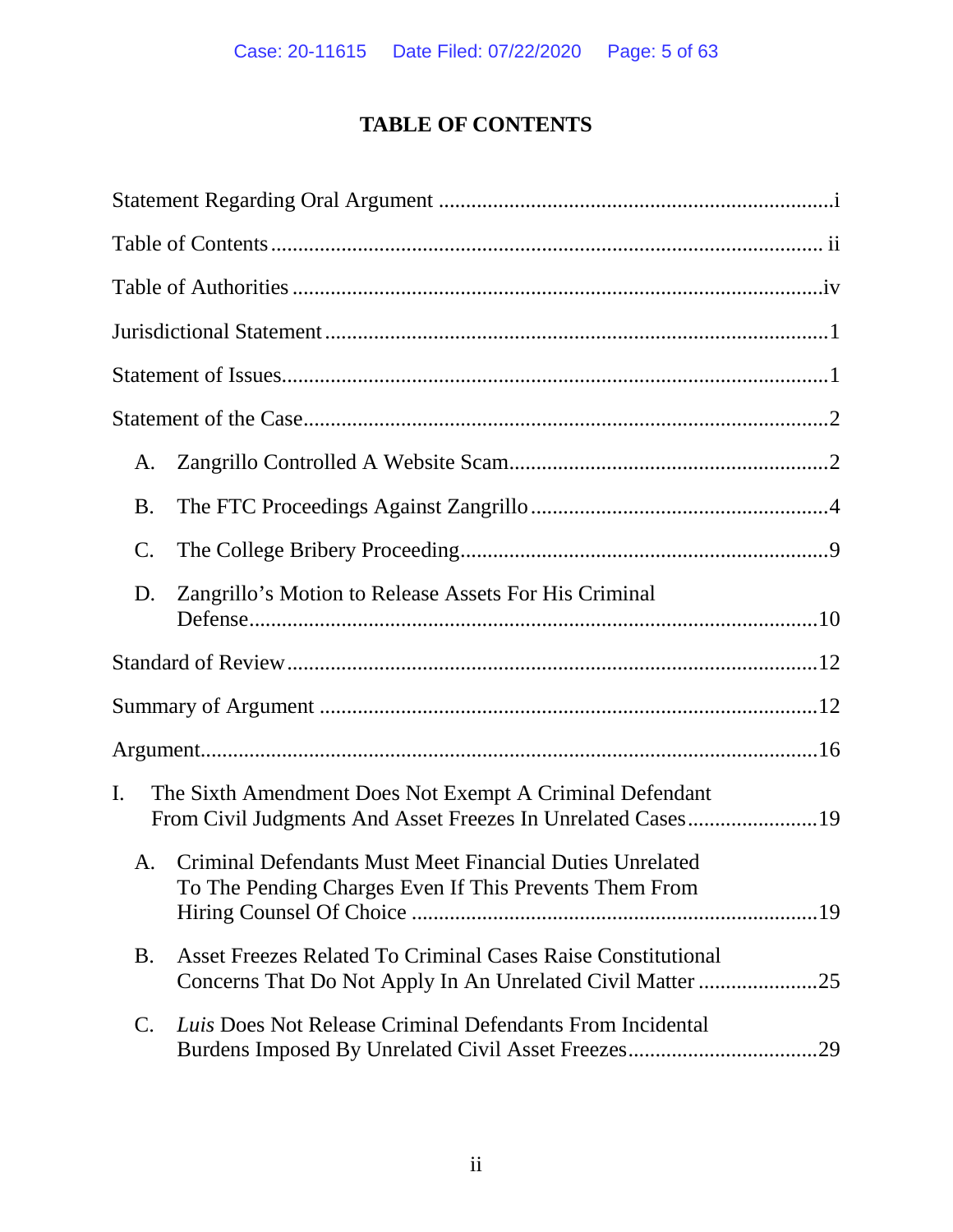|            | The plurality's balancing approach does not support<br>1.                                                                     |  |
|------------|-------------------------------------------------------------------------------------------------------------------------------|--|
|            |                                                                                                                               |  |
|            | Justice Thomas's incidental-burdens approach does not<br>2.                                                                   |  |
|            |                                                                                                                               |  |
|            | 3.                                                                                                                            |  |
|            | II. The District Court's Decision Declining To Release Frozen<br>Assets Did Not Violate Zangrillo's Sixth Amendment Rights 42 |  |
| A.         | The FTC Case Is Unrelated To The Massachusetts College                                                                        |  |
| B.         | Zangrillo Has Not Shown That He Needs The Frozen Assets                                                                       |  |
| Conclusion |                                                                                                                               |  |
|            |                                                                                                                               |  |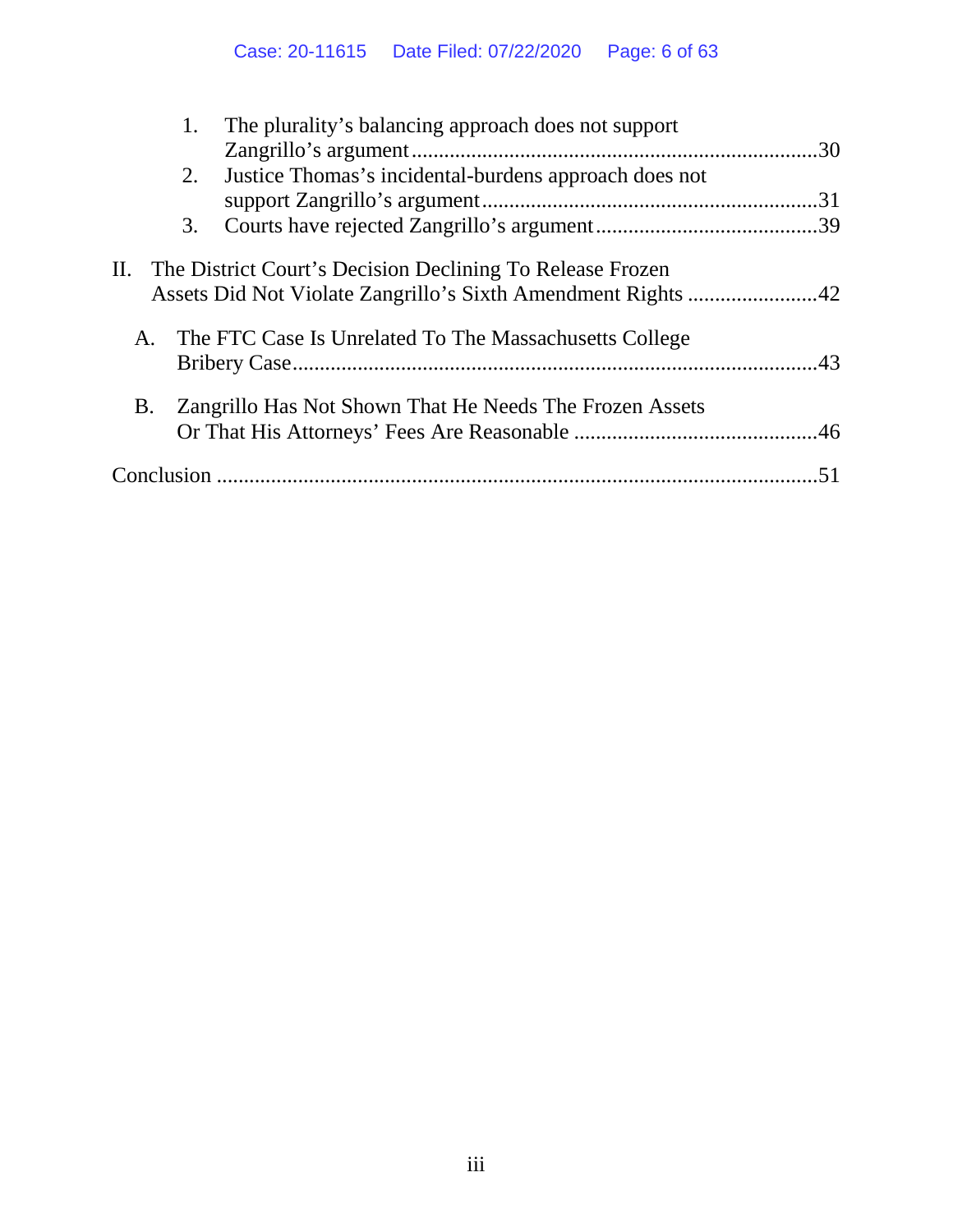# **TABLE OF AUTHORITIES**[∗](#page-6-1)

# <span id="page-6-0"></span>**CASES**

<span id="page-6-1"></span> $\overline{a}$ 

| Access Now, Inc. v. Sw. Airlines Co.,                                     |
|---------------------------------------------------------------------------|
|                                                                           |
| Bivins v. Wrap It Up, Inc.,                                               |
| *Caplin & Drysdale, Chartered v. United States,                           |
| CFTC v. Rust Rare Coin Inc.,<br>No. 2:18-cv-00892-TC-DBP, 2019 WL 7562424 |
| CFTC v. Walsh,<br>No. 09 Civ 1749 (GBD), 2010 WL 882875                   |
| Church of the Lukumi Babalu Aye, Inc. v. City of                          |
| Employment Div., Dep't of Human Resources of Or. v.                       |
|                                                                           |
|                                                                           |
|                                                                           |
| FTC v. IAB Mktg. Assocs.,                                                 |
|                                                                           |
| FTC v. WV Univ. Mgmt., LLC,                                               |
|                                                                           |
| Griffin v. Swim-Tech Corp.,                                               |

<sup>∗</sup> Cases and other authorities principally relied upon are marked with asterisks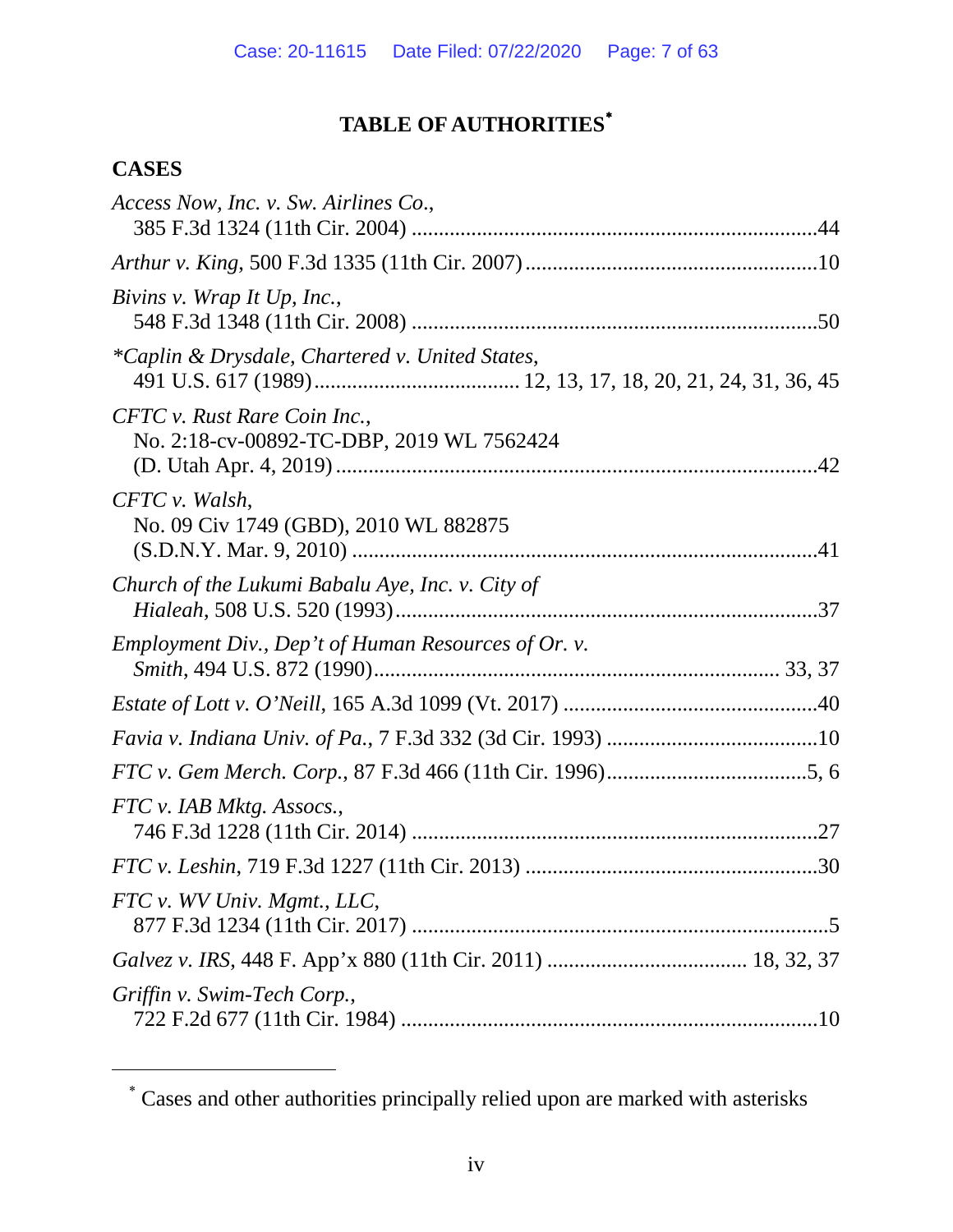| *Luis v. United States, 136 S. Ct. 1083 (2016) i, 10, 11, 13, 14, 15, 19, 21, 22, 23,<br>24, 25, 27, 28, 30, 31, 33, 34, 38, 39, 46, 49 |  |
|-----------------------------------------------------------------------------------------------------------------------------------------|--|
|                                                                                                                                         |  |
|                                                                                                                                         |  |
| Norman v. Housing Auth. of City of Montgomery,                                                                                          |  |
| Powers v. Federal Bureau of Prisons,                                                                                                    |  |
|                                                                                                                                         |  |
| Sea-Land Serv., Inc. v. Int'l Longshoremen's Ass'n of                                                                                   |  |
| SEC v. Ahmed,<br>No. 3:15-cv-675 (JBA), 2017 WL 5515903                                                                                 |  |
| SEC v. FTC Capital Mkts., Inc.,<br>No. 09 Civ. 4755 (PGG), 2010 WL 2652405                                                              |  |
| SEC v. Morgan,<br>No. 1:19-cv-00661 EAW, 2019 WL 2385395                                                                                |  |
| SEC v. Santillo,<br>No. 18-cv-5491 (JGK), 2018 WL 3392881                                                                               |  |
|                                                                                                                                         |  |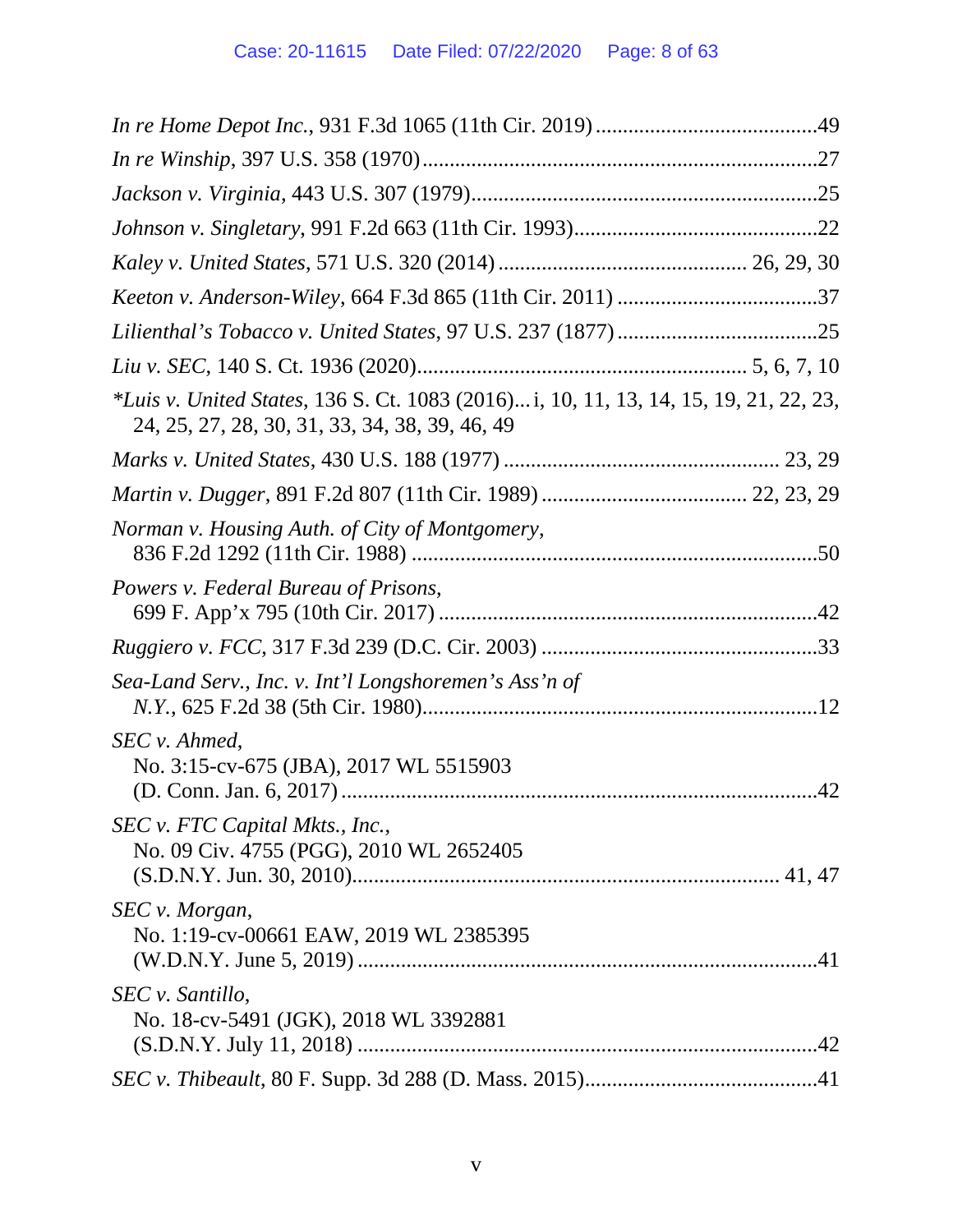| *United States v. Bissell, 866 F.2d 1343 (11th Cir. 1989)  17, 26, 34, 45, 46       |  |
|-------------------------------------------------------------------------------------|--|
| United States v. Bonventre, 720 F.3d 126 (2d Cir. 2013) 47, 49                      |  |
|                                                                                     |  |
| United States v. Johnson,                                                           |  |
| United States v. Johnson,<br>No. 2:11-cr-501-DN, 2016 WL 4087351                    |  |
|                                                                                     |  |
|                                                                                     |  |
|                                                                                     |  |
|                                                                                     |  |
| United States v. One Single Family Residence Located at<br>18755 N. Bay Rd., Miami, |  |
| United States v. Price,<br>No. 1:18CV00027, 2018 WL 4927269                         |  |
|                                                                                     |  |
|                                                                                     |  |
| United States v. Sidoo,                                                             |  |
|                                                                                     |  |
| United States v. Thomas,                                                            |  |
|                                                                                     |  |
|                                                                                     |  |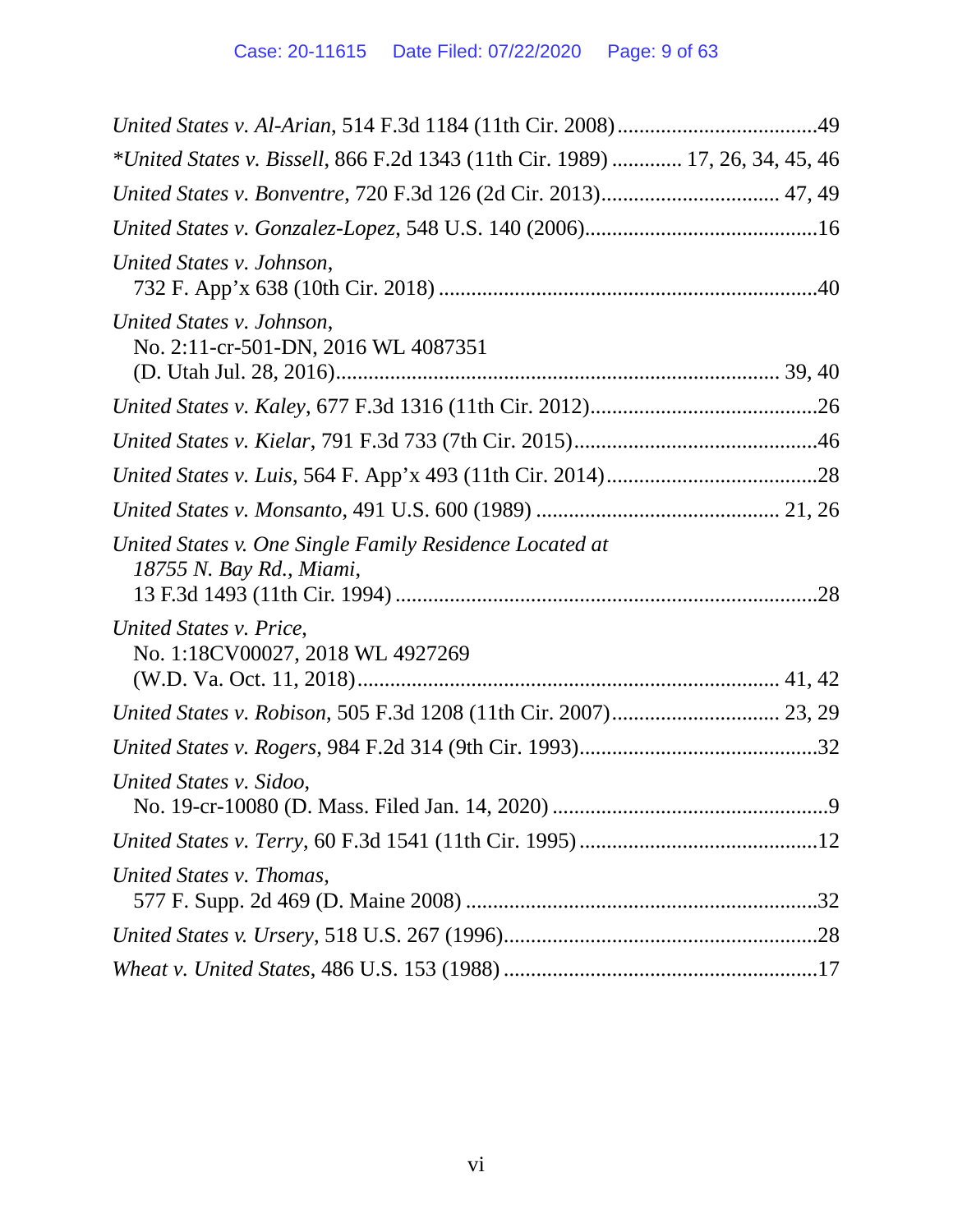# **STATUTES**

# **OTHER AUTHORITIES**

| Frederick Schauer, Cuban Cigars, Cuban Books, and the<br>Problem of Incidental Restrictions on                                          |
|-----------------------------------------------------------------------------------------------------------------------------------------|
| John Rappaport, <i>The Structural Function of the Sixth</i><br>Amendment Right to Counsel of Choice,                                    |
| Michael C. Dorf, <i>Incidental Burdens on Fundamental</i><br>.38                                                                        |
| Rene Rodriguez & Colleen Wright, <i>Partner in Little</i><br>Haiti Project, IMG Academy director charged in<br>college admission probe, |
| <b>RULES</b>                                                                                                                            |
|                                                                                                                                         |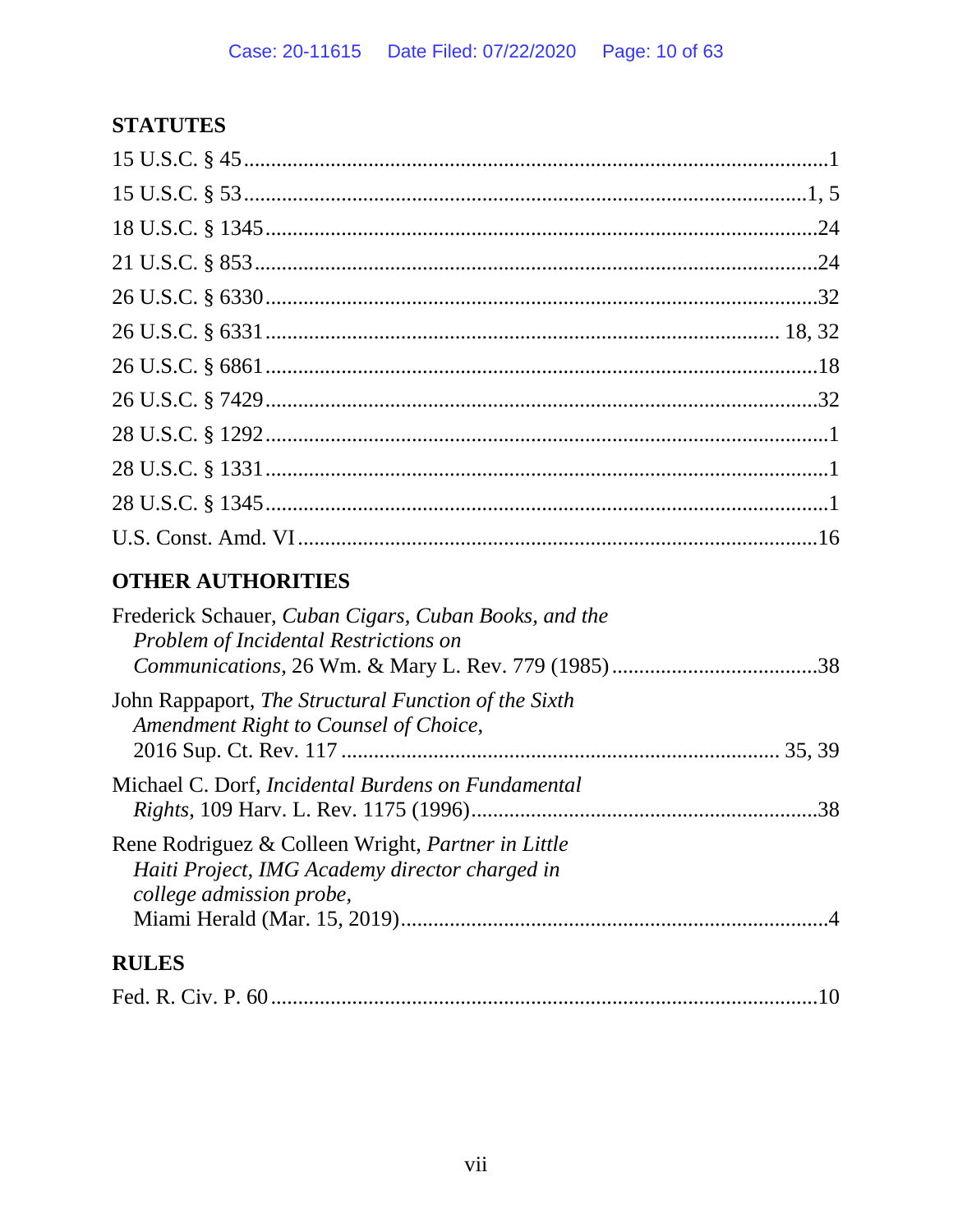### **JURISDICTIONAL STATEMENT**

<span id="page-10-0"></span>The district court had jurisdiction under Sections 5(a) and 13(b) of the FTC Act, 15 U.S.C. §§ 45(a) and 53(b), and 28 U.S.C. §§ 1331 and 1345. On April 8, 2020, the district court entered an order denying Robert Zangrillo's motion to modify a preliminary injunction and asset freeze. Zangrillo filed a notice of appeal on April 27, 2020. This Court has jurisdiction under 28 U.S.C. § 1292(a).

### **STATEMENT OF ISSUES**

<span id="page-10-1"></span>The FTC brought a civil action against Zangrillo, his associates, and their companies charging that their websites contained false promises to render government services, such as driver's license renewals, in exchange for a fee or for consumers' personal information. The district court found that the FTC was likely to succeed in proving its case and entered a preliminary injunction freezing the defendants' assets to ensure that monetary relief will be available to victims upon final judgment.

Zangrillo is also facing unrelated criminal charges in the District of Massachusetts for allegedly bribing officials at the University of Southern California to admit his daughter to college and paying an admissions consultant to complete his daughter's online high school and college coursework.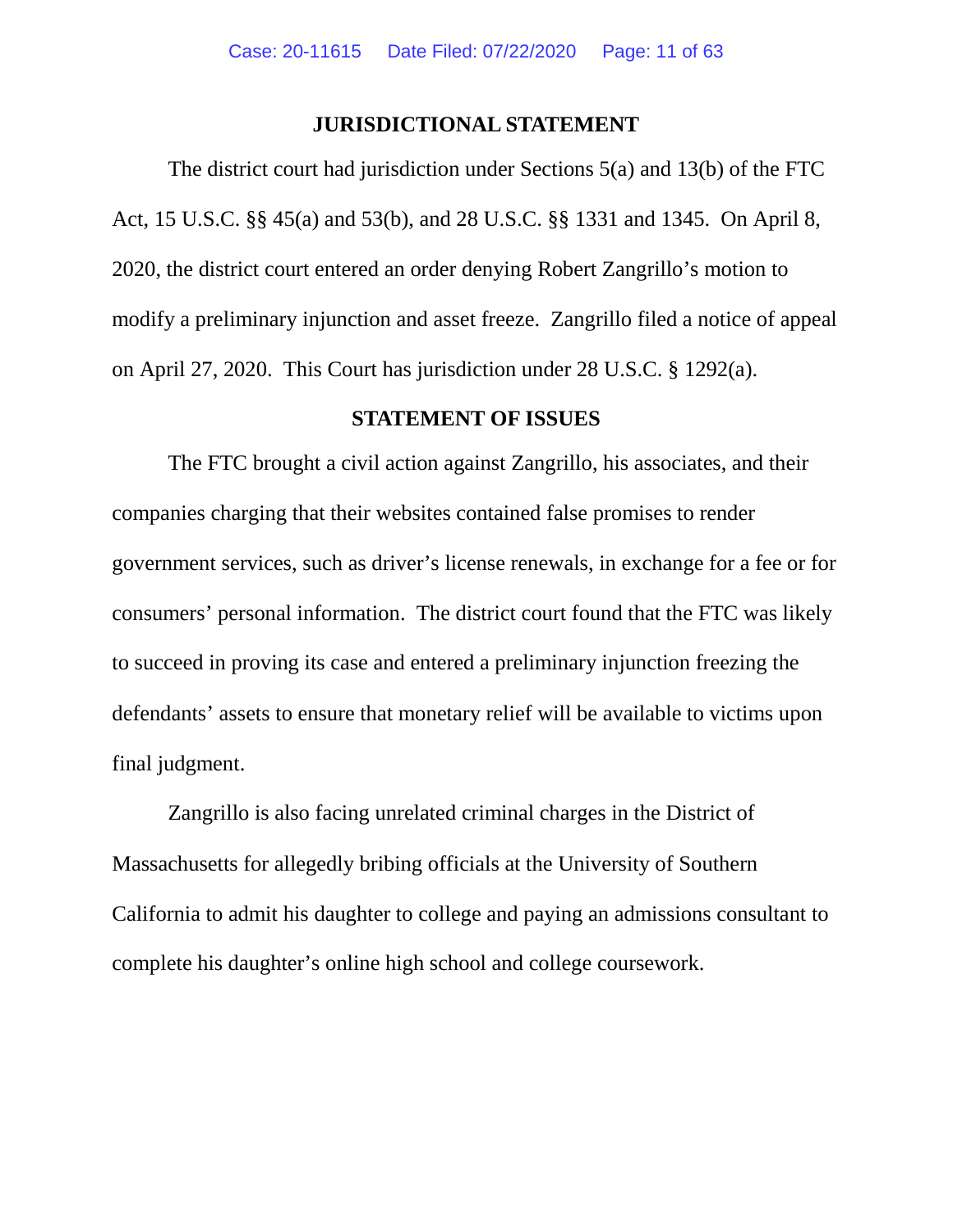The question presented for review is whether the Sixth Amendment to the U.S. Constitution required the district court in the FTC case to release frozen assets to pay for Zangrillo's defense in the unrelated criminal case.

### **STATEMENT OF THE CASE**

### <span id="page-11-1"></span><span id="page-11-0"></span>**A. Zangrillo Controlled A Website Scam**

Zangrillo was Chairman of On Point Global, LLC (On Point), FA.132-2 at 273; FA.[1](#page-11-2)32-23 at  $257-58$ ,<sup>1</sup> which operated or controlled hundreds of websites containing false offers to perform government services. Many of these sites pledged to renew consumers' driver's licenses or their hunting and fishing licenses for a fee. *E.g.*, ZA.132-1 ¶¶ 18-20, 26-31, 39, 42-44, 49, 53-54, 62, 79-80, 85. After taking consumers' money, On Point failed to provide those services, and (at most) provided consumers with PDF documents containing generic, publicly available information about how to renew a license. *E.g.*, *id.* ¶¶ 35-40, 47-48, 50, 59-61, 82-84, 86. The complete facts are set forth in the FTC's brief in Case No. 20-10790.

On Point also operated dozens of sites asking consumers to submit their personal information to determine whether they are eligible for housing assistance, food stamps, veteran's benefits, and similar programs. *E.g.*, *id.* ¶¶ 25, 65-72, 112-

<span id="page-11-2"></span><sup>&</sup>lt;sup>1</sup> We use the following citation form for the FTC's Supplemental Appendix: "FA.[Tab #] at [district court ECF page #]." We cite Zangrillo's appendix as "ZA.[Tab #] at [district court ECF page #]."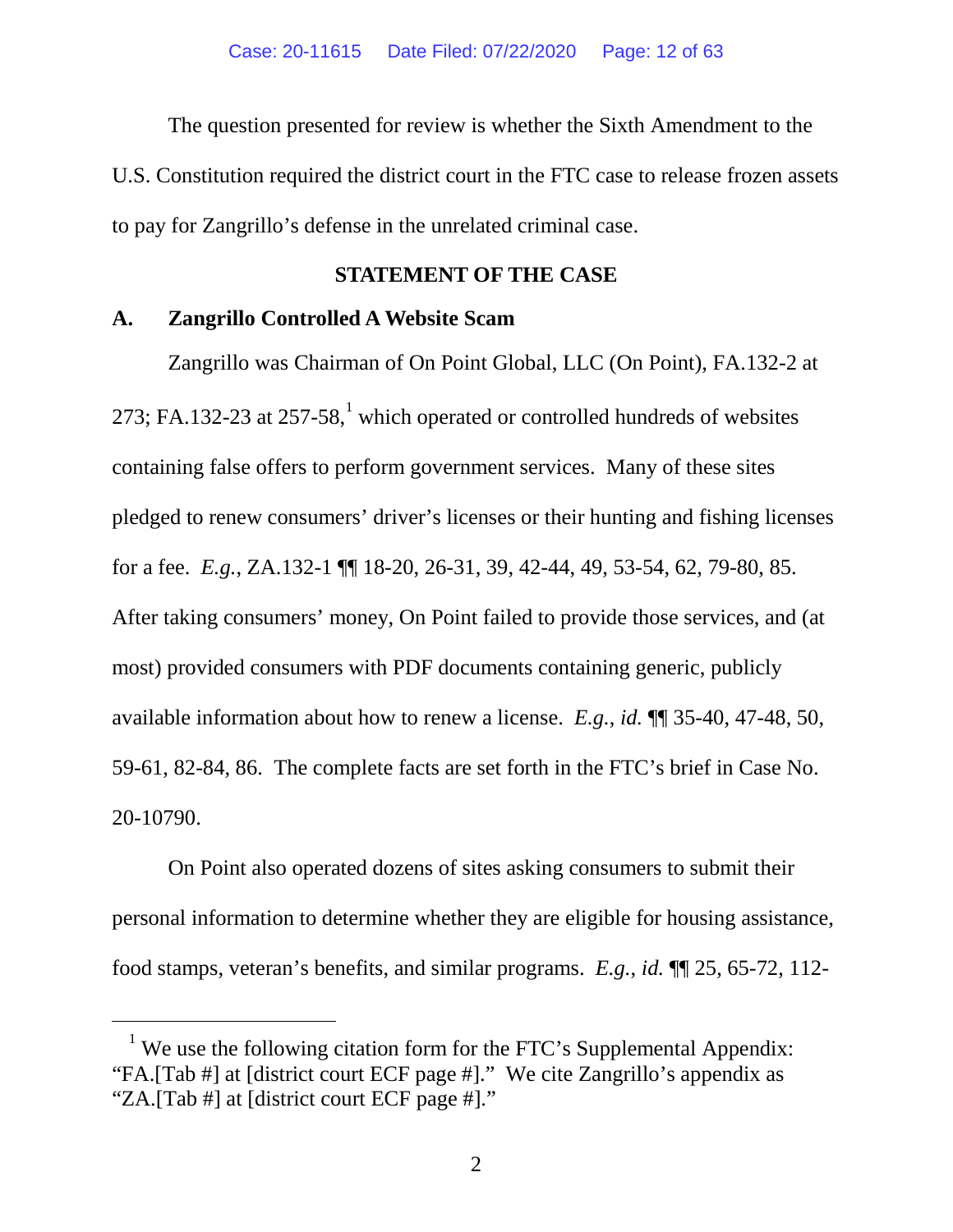17. But On Point failed to provide any eligibility determinations. *E.g.*, *id.* ¶¶ 25, 76, 121. Instead, it sent consumers generic PDF documents and sold their personal information to other scammers. *E.g.*, *id.* ¶¶ 25, 73-75, 77, 118-20, 122-23, 204.

In addition to serving as On Point's Chairman, Zangrillo is one of its two largest shareholders through his personal holding company, OnPoint Capital Partners, LLC (OCP). FA.132-15 at 132; FA.132-3 at 8-10, 16-17. Zangrillo had "special approval rights" over On Point's activities and sat on its Board of Managers, which possessed "full, complete and exclusive authority, power, and discretion to manage and control the business." FA.132-21 at 28-29, 37. In a related appeal, Zangrillo admits that he had the power to "hir[e] and fir[e] the CEO, President, and CFO."<sup>[2](#page-12-0)</sup> See Brief of Appellant Robert Zangrillo, FTC v. *Burton Katz et al.*, Nos. 20-10790 & 20-10859 at p. 41 (11th Cir. filed April 7, 2020).

Zangrillo is also the Chairman and CEO of Dragon Global, $3$  which served as On Point's capital-raising arm. FA.132-1 at 185-88. Zangrillo was the lead recruiter for new investors for On Point, giving presentations that touted On

<span id="page-12-0"></span> $2$  Given Zangrillo's role as Chairman with plenary authority over On Point's activities, his assertion that he is merely a "minority invest[or]" who "has never been … an employee or officer of On Point" is gravely misleading. *See* Br.4.

 $3$  Dragon Global Management LLC, Dragon Global Holdings LLC, and Dragon Global LLC.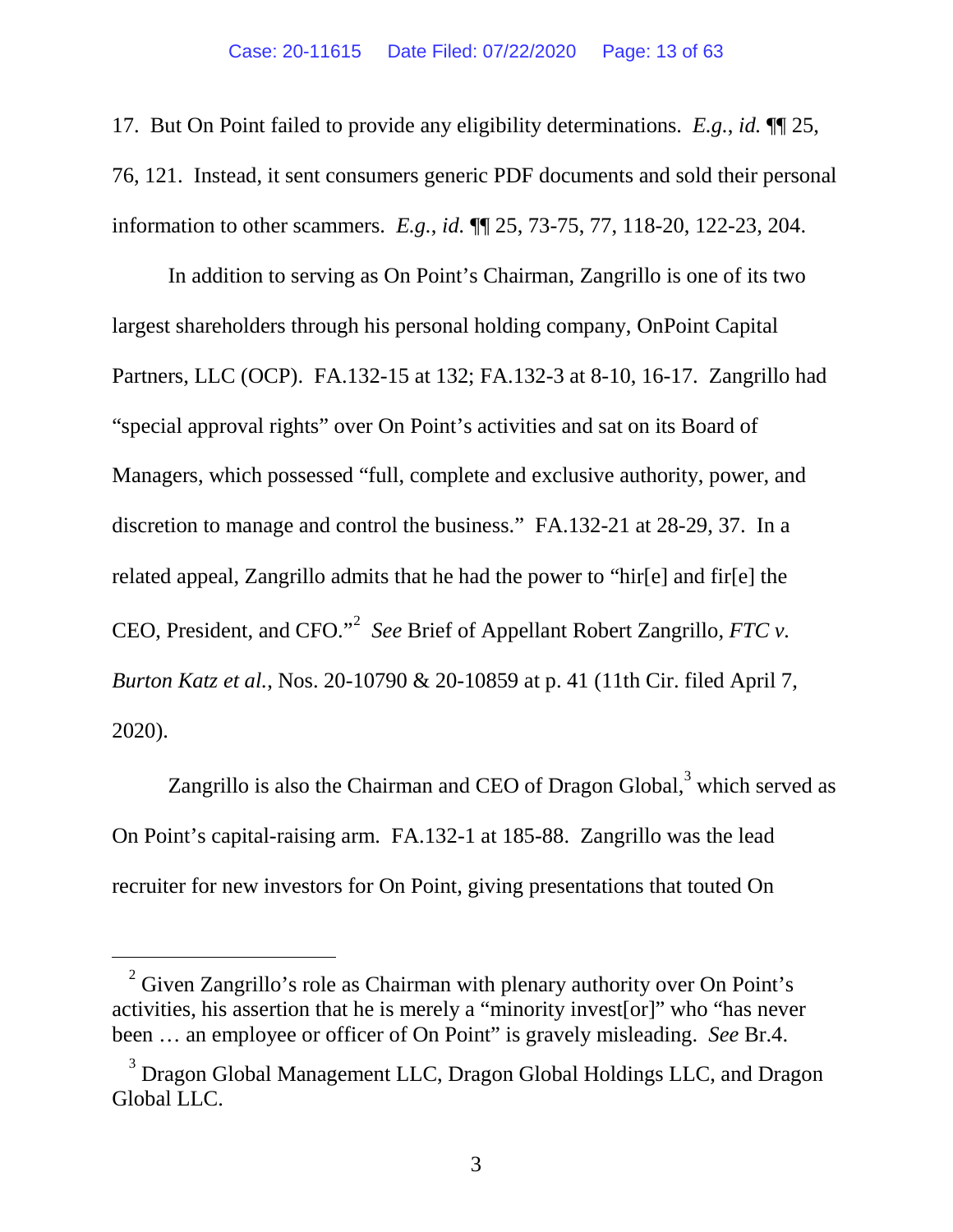Point's work with "Free Guides," "Paid Guides," "Services," and acquisition of "Third Party Data." FA.132-23 at 247-65. Promoting the lucrative potential of the very websites at issue in this case, Zangrillo garnered millions in third-party investments for On Point, pocketing a share of it in "operational fee[s]." ZA.108 at 30.

Zangrillo resigned as On Point's Chairman in March 2019, just days before his indictment in the college bribery case, known as Operation Varsity Blues. FA.37-3 at 1. *See* Rene Rodriguez & Colleen Wright, *Partner in Little Haiti Project, IMG Academy director charged in college admission probe,* Miami Herald (Mar. 15, 2019), at [https://www.miamiherald.com/news/business/real](https://www.miamiherald.com/news/business/real-estate-news/article227455609.html)[estate-news/article227455609.html.](https://www.miamiherald.com/news/business/real-estate-news/article227455609.html) Zangrillo's holding company OCP has retained his ownership stake in On Point, with control rights and board seat vested in a subsidiary that lists as its "Manager" attorney Bruce Weil of Boies Schiller Flexner LLP, the law firm representing Zangrillo in both the FTC case and the college bribery prosecution. FA.37-15 at 20, 29-30, 69, 75.

### <span id="page-13-0"></span>**B. The FTC Proceedings Against Zangrillo**

<span id="page-13-1"></span>In December 2019 (nine months after Zangrillo's criminal indictment), the FTC charged On Point and many of its officers, subsidiaries, and affiliates with falsely promising to render government services in violation of Section 5(a) of the FTC Act, 15 U.S.C. § 45(a), which prohibits "unfair or deceptive acts or practices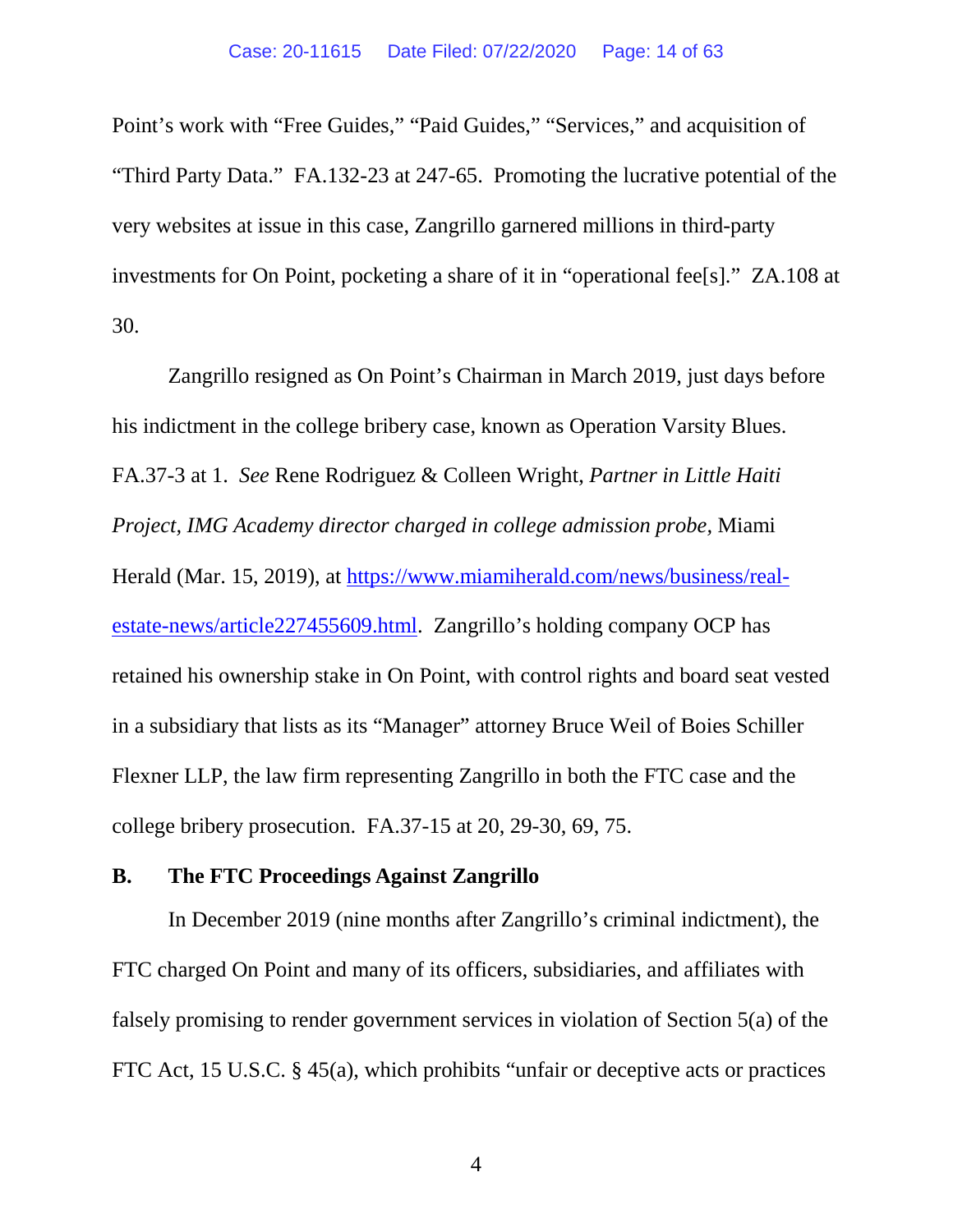in or affecting commerce." ZA.1 ¶¶ 112-68. The defendants include Zangrillo, his holding company OCP, and the Dragon Global entities. *Id.* ¶¶ 17-19, 56, 67-68, 84-85, 91-92, 100, 102-03, 106.

The complaint seeks permanent injunctive and monetary relief, including the disgorgement of ill-gotten gains. ZA.1 at 46. Under Section 13(b) of the FTC Act, 15 U.S.C. § 53(b), courts may impose "the full range of equitable remedies, including … consumer redress and … disgorgement of profits." *FTC v. Gem Merch. Corp.*, 87 F.3d 466, 468 (11th Cir. 1996). *Accord Liu v. SEC*, 140 S. Ct. 1936, 1943 (2020) (confirming that "once a district court's equity jurisdiction has been invoked … a decree compelling one to disgorge profits … may properly be entered") (cleaned up).

The complaint charges that the defendants are collectively liable for the FTC Act violations because the corporate defendants acted as a common enterprise and because Zangrillo and the other individual defendants participated in, controlled, and knew of the deceptive practices. ZA.1 ¶¶ 61-107. *See FTC v. WV Univ. Mgmt., LLC*, 877 F.3d 1234, 1239-40 (11th Cir. 2017); *Gem Merch.*, 87 F.3d at 470. Under principles of equity, courts may impose "collective liability" for restitution against "partners engaged in concerted wrongdoing," especially when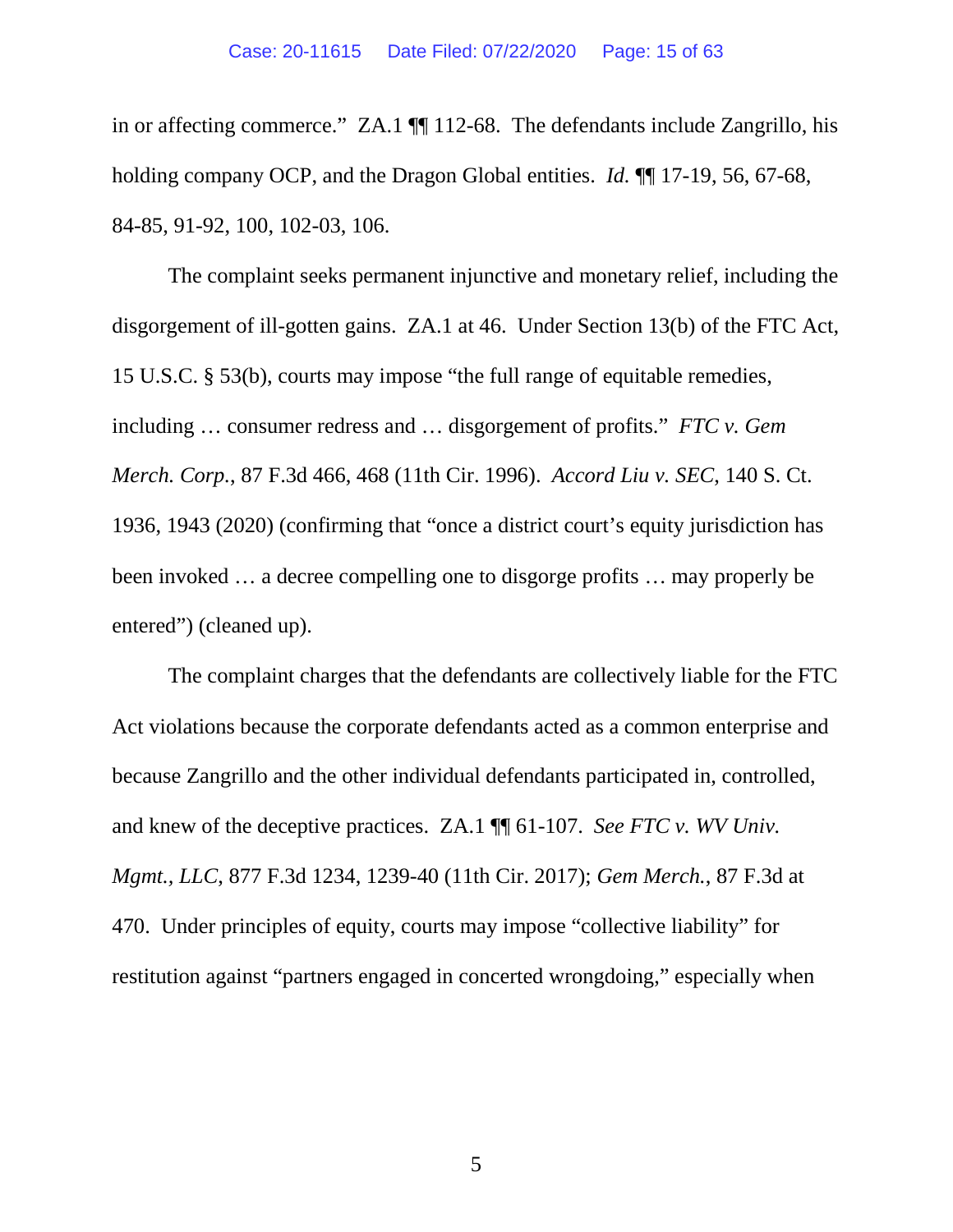they "knowingly connected [themselves] with and aided in fraud." *Liu*, 140 S. Ct. at 19[4](#page-15-0)5, 1949 (cleaned up). $^{4}$ 

The district court granted the FTC's motion for a TRO with an asset freeze, temporary receivership, and order to show cause why a preliminary injunction should not issue. ZA.17. *See Gem Merch*., 87 F.3d at 469 (Section 13(b) authorizes "preliminary relief, including an asset freeze, that may be needed to make permanent relief possible"). When Zangrillo and his company Dragon Global moved to dissolve the TRO for lack of evidence tying them to the scheme, the court found that "the Dragon entities were active participants in a common enterprise with the other defendants and that Mr. Zangrillo had sufficient authority, control, and knowledge of the activities to be liable as well." ZA.161 at 21:12- 21:18.

The district court then held a two-day preliminary injunction hearing during which the court heard significant evidence regarding the need to keep the defendants' assets frozen pending final judgment. The receiver's report and

<span id="page-15-0"></span> $4$  Because Zangrillo is individually liable for the proceeds of the scheme he controlled, his liability is not capped at the amount he personally received. Nevertheless, Zangrillo falsely claims that the FTC "conceded that the total amount of funds transferred to Mr. Zangrillo from On Point was approximately \$2 million." Br.20-21; *id* at 8-9. Based on an analysis of certain wire transfers, the FTC found that Zangrillo received a *minimum* of \$2.8 million, but never suggested this was the maximum. *See* ZA.132-1 at 53-54 ¶ 192.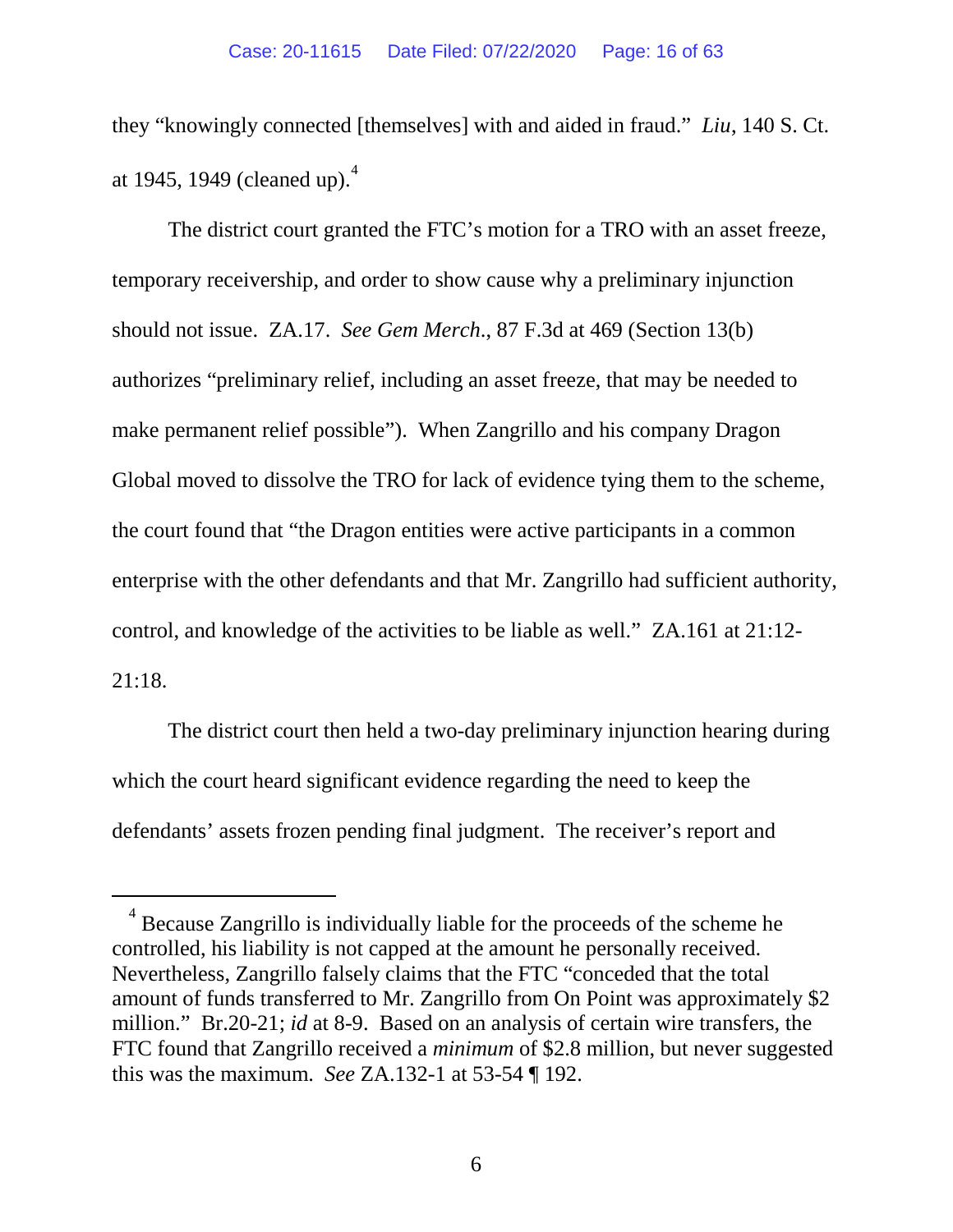#### Case: 20-11615 Date Filed: 07/22/2020 Page: 17 of 63

testimony showed that the defendants' frozen assets were collectively worth (at most) half the amount of a potential monetary judgment. The challenged websites generated over \$80 million in just the last two years,  $5\text{ a figure that dwarfed the}$  $5\text{ a figure that dwarfed the}$ value of the frozen assets. ZA.108 at 20-23, 33-34; ZA.162 at 122:9-122:11.

At the close of the hearing, the district court announced that it would grant a preliminary injunction. The court found that the FTC had met its burden to show that the corporate entities acted as a common enterprise and that the individuals (including Zangrillo) had the requisite control and knowledge to support collective liability. ZA.162 at 314:8-314:18.

The district court entered a preliminary injunction the following day. ZA.126. The court held that the FTC had a "likelihood of success in showing that Defendants have deceived consumers by misrepresenting the services they offer, thus inducing consumers to pay money or divulge personal information under false pretenses." *Id.* at 2. The preliminary injunction bars the defendants from making

<sup>&</sup>lt;sup>5</sup> In *Liu*, the Supreme Court explained that under the securities laws, wrongdoers may not deduct their expenses from a disgorgement award "when the entire profit of a business or undertaking results from the wrongful activity." 140 S. Ct. at 1945-46, 1950. Here, as discussed, the challenged websites reaped over \$80 million by falsely promising government services, a wholly illegitimate undertaking. Deducting the defendants' salaries or the expense of "materials … bought for the purposes of the [fraud]" would be "inequitable." *Id.* at 1945-46 (cleaned up). And, in any event, that is a question best addressed at the remedy stage of the proceeding, not in its opening act.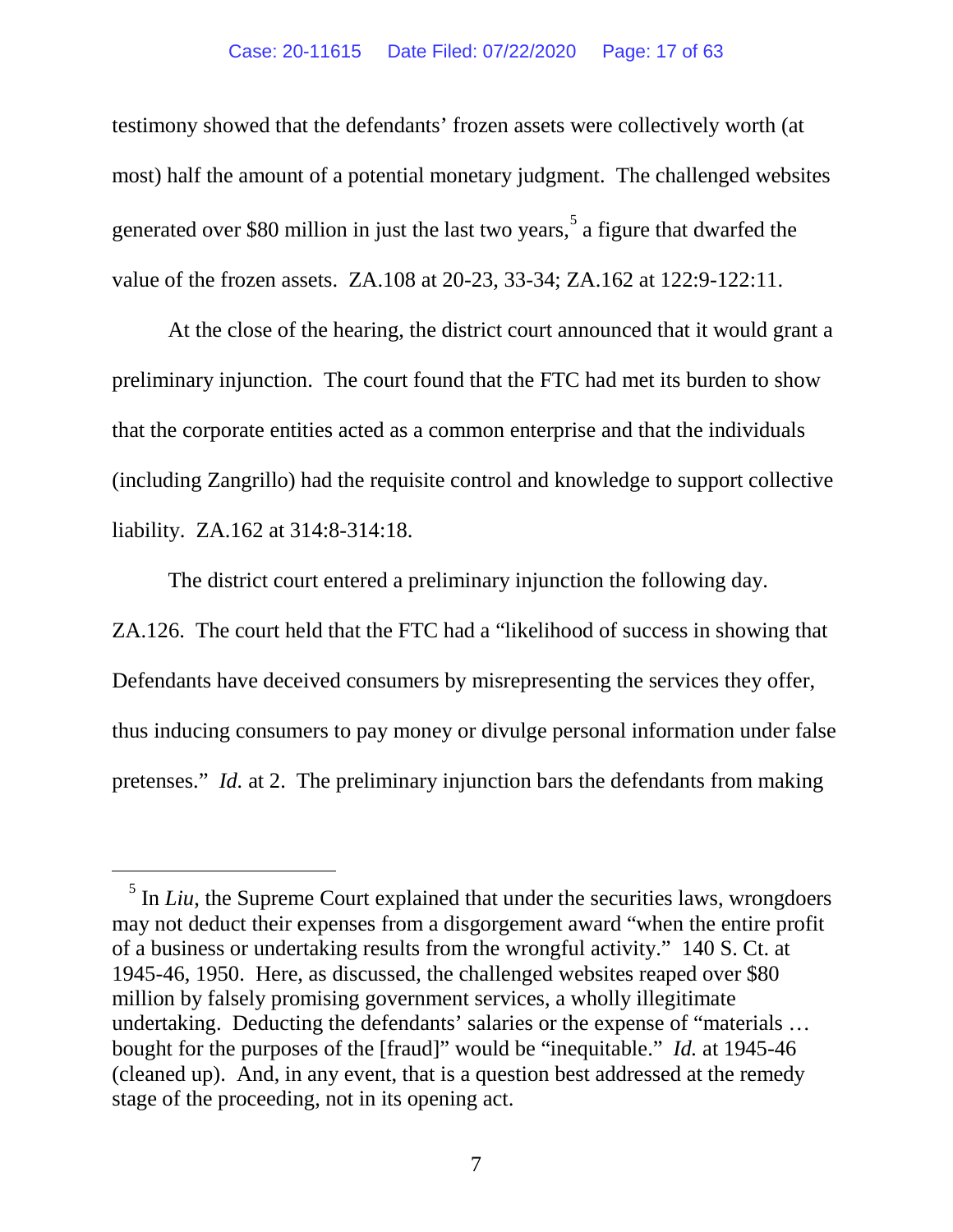<span id="page-17-0"></span>similar misrepresentations on their websites or from selling consumer data obtained through deception. *Id.* at 4-5. The court also found "good cause" to continue the asset freeze and receivership, *id.* at 2-3, 5-6, 11-17, which were needed to prevent "immediate and irreparable damage to the Court's ability to grant effective final relief for consumers" in the form of "monetary restitution." *Id.* at 2.

Although Zangrillo's counsel had made one passing reference to the Sixth Amendment during the preliminary injunction hearing, *see* ZA.162 at 302:23- 303:4, he did not ask the court to release frozen assets to pay Zangrillo's criminal defense fees or explain how much was needed or why Zangrillo lacked other resources.<sup>[6](#page-18-1)</sup> Because Zangrillo did not raise these issues, the court's order granting the preliminary injunction did not address them.

Zangrillo and most of his co-defendants appealed the preliminary injunction; those matters are pending in Nos. 20-10790 and 20-10859 before this Court. The district court denied the defendants' motion to stay the asset freeze pending those appeals, finding that "the Defendants' likely liability for their deceptive activities

<span id="page-17-1"></span> $6$  Zangrillo briefly alluded to the Sixth Amendment in his motion to dissolve the TRO, but again did not request a specific release of frozen assets to cover his criminal defense fees or include supporting documentation. ZA.37 at 23. Zangrillo did not even *mention* the Sixth Amendment in his memorandum in opposition to the preliminary injunction. FA.69.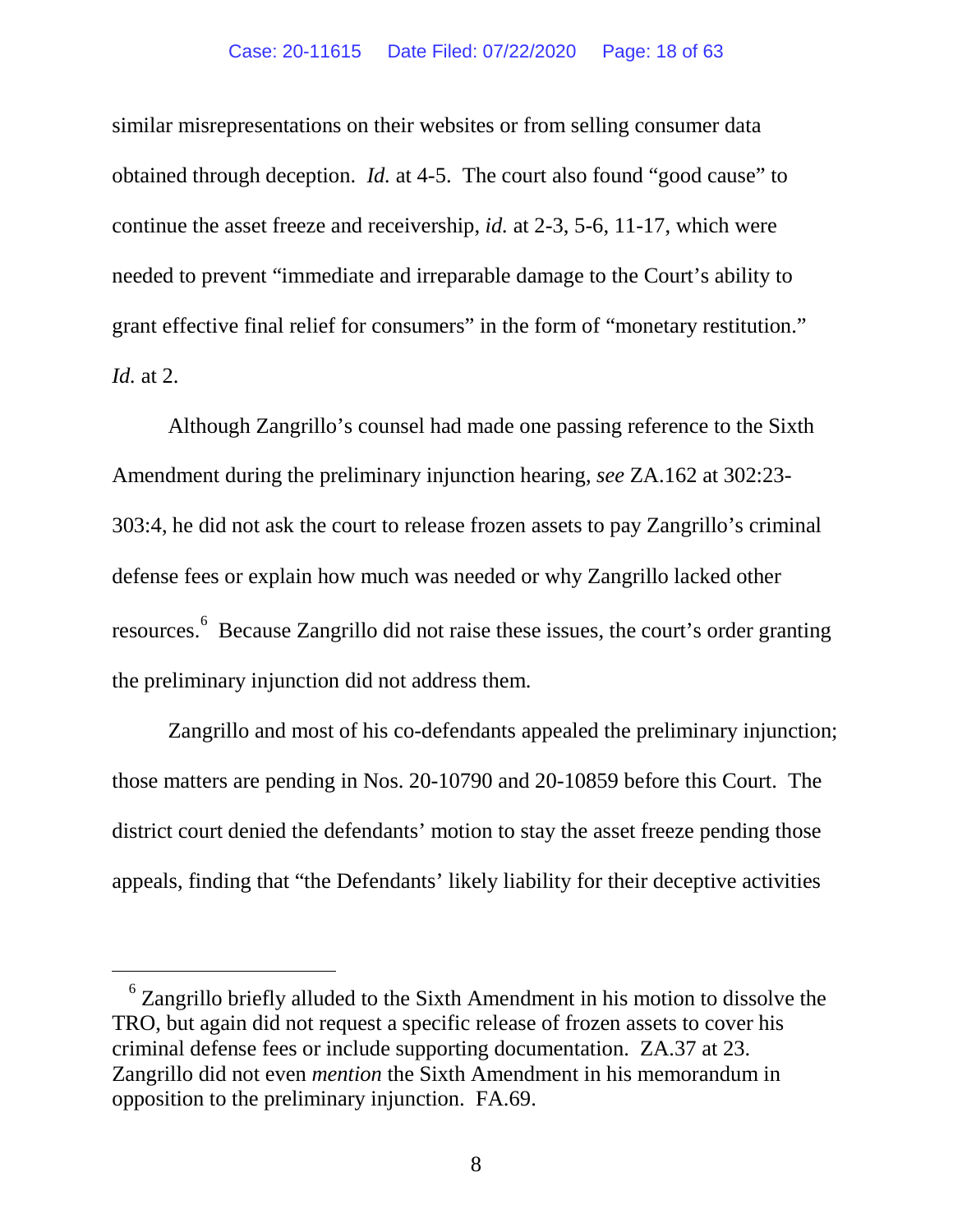<span id="page-18-0"></span>exceeds the total amount of frozen assets." FA.174 at 1-2. This Court also declined to stay the freeze. Appeal No. 20-10790, Order of April 28, 2020.

### **C. The College Bribery Proceeding**

Zangrillo is also the subject of criminal charges in the District of Massachusetts wholly unrelated to the FTC case against him. He is accused of routing money through a sham charity to pay a college-admissions consultant to "complete online high school [and college] courses for his daughter, with the understanding that credits earned in those classes would be submitted to colleges on his daughter's behalf, either as part of her college applications or to serve as proof of her high school graduation." Fourth Superseding Indictment, *United States v. Sidoo*, No. 19-cr-10080, at 39 ¶ 253 (D. Mass. Filed Jan. 14, 2020). Zangrillo then allegedly paid "\$250,000, to facilitate his daughter's transfer to [the University of Southern California] as a purported crew recruit," submitting an application that "included falsified athletic credentials." *Id.* at 41 ¶¶ 265-67. According to prosecutors, Zangrillo and a co-conspirator agreed that if the IRS were to question him about these payments, he would falsely claim they were charitable donations to aid "underserved kids." *Id.* at 43 ¶ 274, 55 ¶ 350.

<span id="page-18-1"></span>Zangrillo is charged with conspiracy to commit mail fraud and wire fraud; conspiracy to commit federal programs bribery; money laundering conspiracy; substantive wire fraud; and honest services wire fraud. *Id*. at 60-66 ¶¶ 369-76.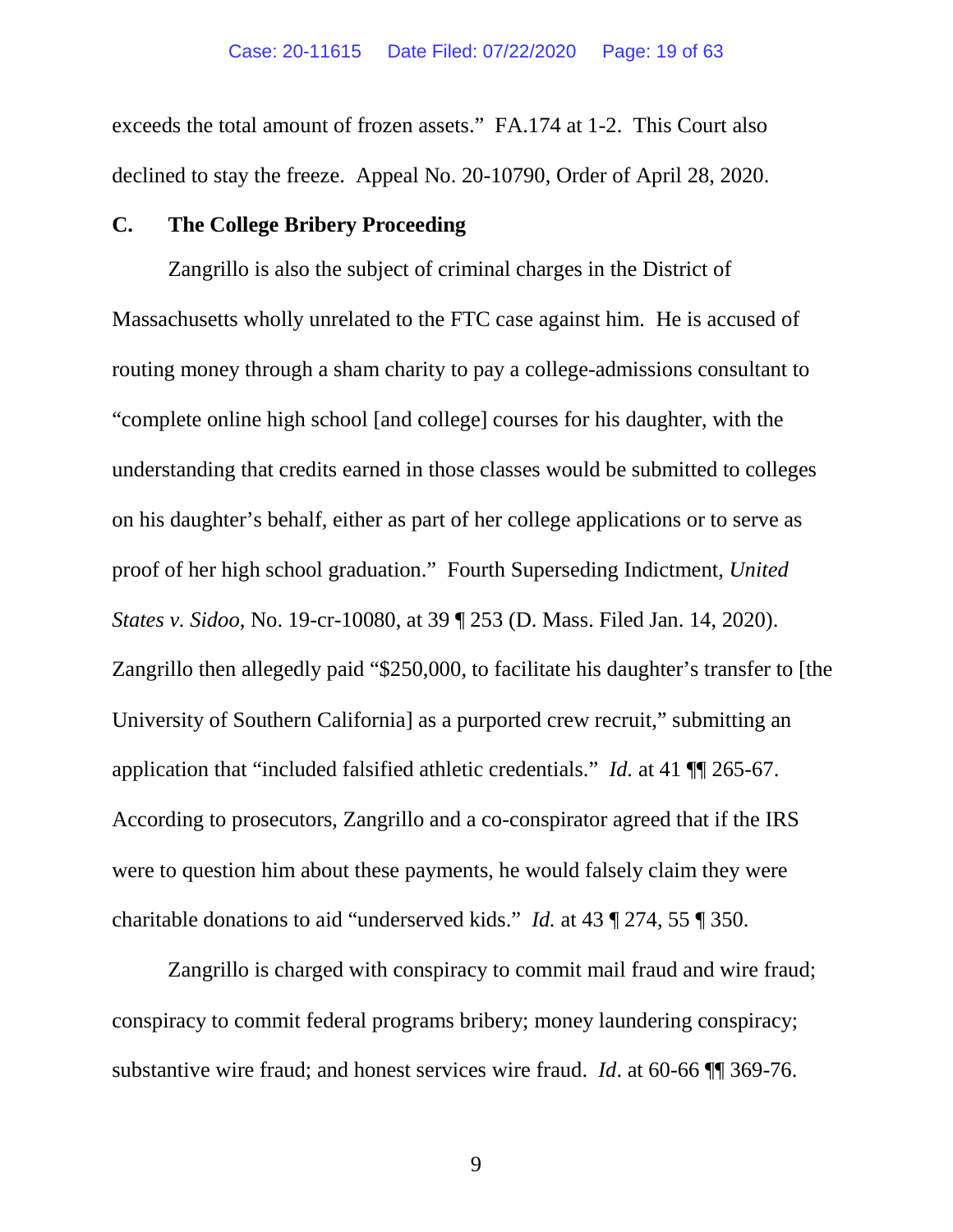### **D. Zangrillo's Motion to Release Assets For His Criminal Defense**

In March 2020, *two months* after the district court entered the preliminary injunction in the FTC case, Zangrillo asked the court to modify the asset freeze to allow him to "pay his outstanding legal bills and defend himself in a pending criminal action, pursuant to his Sixth Amendment right to counsel." ZA.1[7](#page-20-0)1 at 1. $^7$ Relying on the Supreme Court plurality opinion in *Luis v. United States*, 136 S. Ct. 1083 (2016), Zangrillo sought to liquidate approximately \$2.7 million in securities and use the proceeds to compensate his attorneys. *Id.* at 10-12. He did not explain how those fees were calculated or why they were reasonable, and he failed to submit invoices or other evidence. Nor did he show that he lacked other resources to pay counsel, such as family loans or income streams unrelated to the FTC case.

 <sup>7</sup> Zangrillo filed his motion under Rule 60(b)(6), which only applies to a "*final* judgment, order, or proceeding." Fed. R. Civ. P. 60(b) (emphasis added). *See*, *e.g.*, *Griffin v. Swim-Tech Corp.*, 722 F.2d 677, 679-80 (11th Cir. 1984). When a party seeks to modify a preliminary injunction, it must establish "newly-discovered evidence or manifest errors of law or fact" under Rule 59(e), *Arthur v. King*, 500 F.3d 1335, 1343 (11th Cir. 2007) (cleaned up), or otherwise show a "change in circumstances that occurred after entry of the preliminary injunction," *Favia v. Indiana Univ. of Pa.*, 7 F.3d 332, 337-39 (3d Cir. 1993). Zangrillo does not claim that his belated request to unfreeze assets satisfies any of these standards. *See* Br.10 n.2. He cites two joint motions from this case in which the parties (incorrectly) invoked Rule 60(b). ZA.143, ZA.145. But since those motions involved a change in circumstances, *see id.*, the parties' error was harmless. Here, by contrast, Zangrillo's motion did not point to any change in circumstances.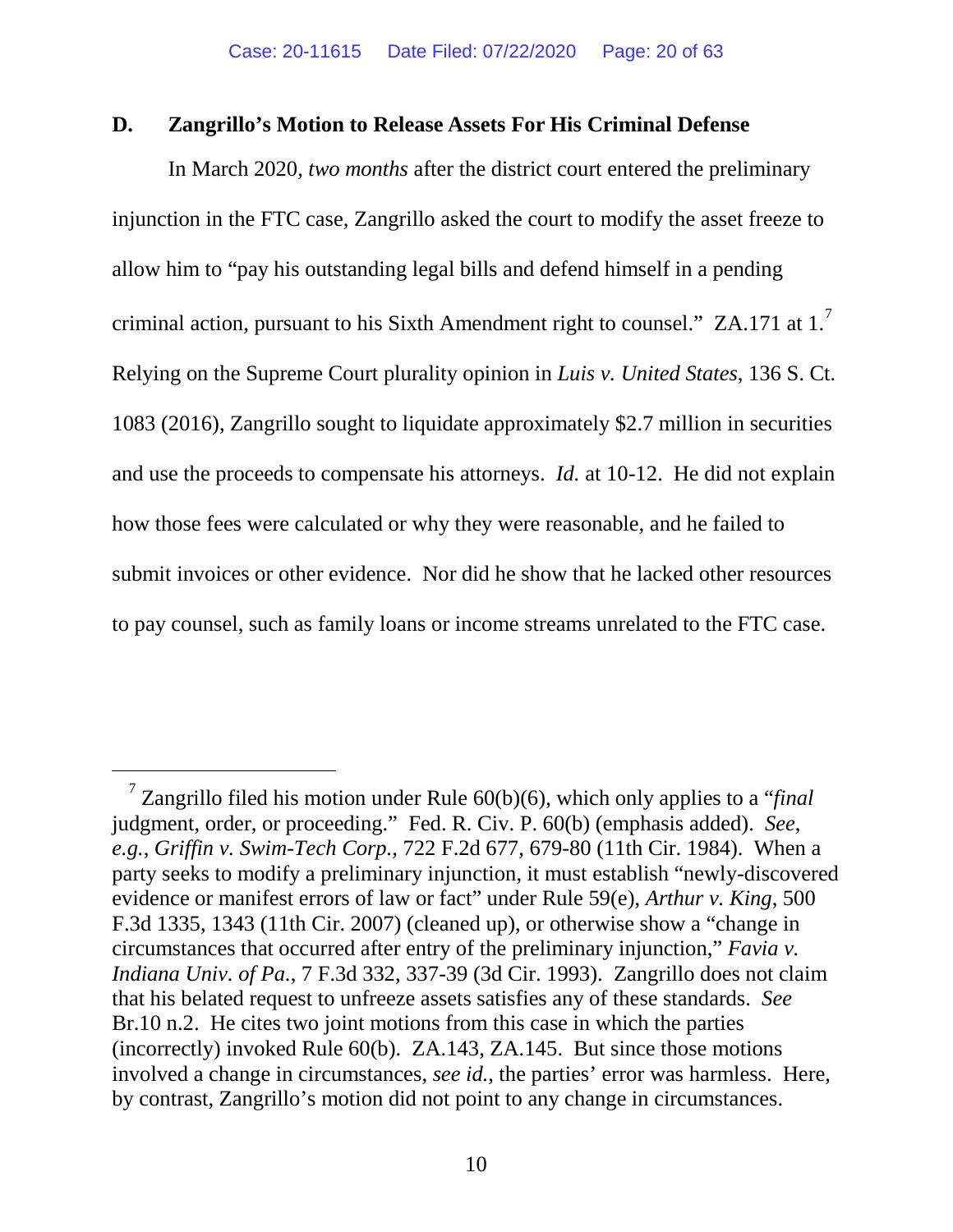#### Case: 20-11615 Date Filed: 07/22/2020 Page: 21 of 63

After the FTC pointed out these deficiencies, Zangrillo attached two declarations from his criminal defense attorneys to his reply brief, *see* ZA.189-1 & 189-3, which the FTC had no opportunity to address. In those belated filings, criminal counsel disclosed that they are billing Zangrillo at their "discounted Florida rate" of \$990 to \$1,000 an hour, ZA.189-1¶6; 189-3¶6, an amount that would come directly from the funds preserved for consumer redress. Zangrillo did *not* submit a declaration of his own explaining why he needed the money.

<span id="page-20-0"></span>The district court denied Zangrillo's motion. ZA.191. It explained that the four-Justice plurality opinion in *Luis* concluded that in a criminal proceeding, "the pretrial restraint of legitimate, untainted assets needed to retain counsel of choice violates the Sixth Amendment." ZA.191 at 1 (quoting *Luis*, 136 S. Ct. at 1088 (plurality)). But the "crucial fifth vote" was cast by Justice Thomas, who concurred only in the judgment and made clear that "an incidental burden on a defendant's right to counsel does not violate that right." *Id.* at 1-2 (quoting *Luis*, 136 S Ct. at 1101-02 (Thomas, J., concurring in the judgment)).

The court ruled that the FTC asset freeze had merely an "incidental" effect on Zangrillo's right to counsel in the criminal case. *Id.* at 2. "This is a civil case, and this Court's asset freeze is completely unrelated to the prosecution of Zangrillo for paying bribes to secure his daughter's college admission that is pending in the District of Massachusetts." *Id. Luis* "does not address assets held by a receiver in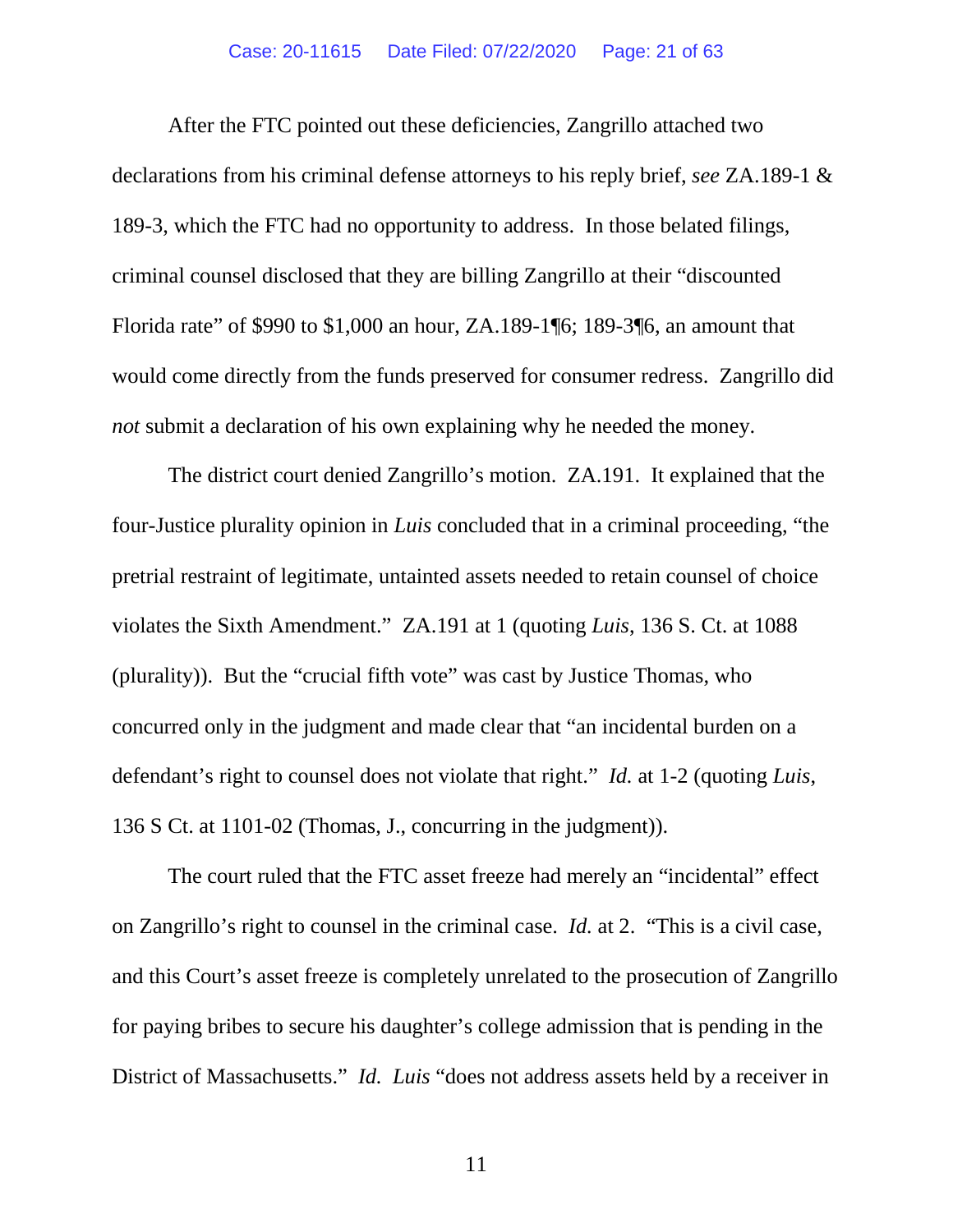a civil case," much less an "unrelated case" pending in "another jurisdiction." *Id.* In short, "any effect [the FTC's] asset freezes may have on the right to counsel in unrelated criminal cases is incidental." *Id.*

### **STANDARD OF REVIEW**

<span id="page-21-0"></span>The Court reviews a district court's refusal to modify a preliminary injunction for abuse of discretion. *Sea-Land Serv., Inc. v. Int'l Longshoremen's Ass'n of N.Y.*, 625 F.2d 38, 40 (5th Cir. 1980). [8](#page-22-0) Zangrillo's claim that the district court violated his Sixth Amendment rights is a legal question subject to de novo review. *United States v. Terry*, 60 F.3d 1541, 1543 (11th Cir. 1995).

### **SUMMARY OF ARGUMENT**

<span id="page-21-1"></span>The Sixth Amendment provides a qualified right to use the criminal defense attorney of one's choosing. It does not entitle defendants to hire an attorney they cannot afford or to pay an attorney with other people's money. *Caplin & Drysdale, Chartered v. United States*, 491 U.S. 617, 624, 626 (1989). Nor does it relieve defendants from legal or financial duties *unrelated* to the criminal case, such as paying taxes, even if those duties make it harder to afford an attorney. *Id.* at 631-32 & n.9.

 <sup>8</sup> Decisions of the former Fifth Circuit issued on or before September 30, 1981 are binding precedent in this Circuit. *Bonner v. City of Prichard, Ala.*, 661 F.2d 1206, 1207 (11th Cir. 1981) (en banc).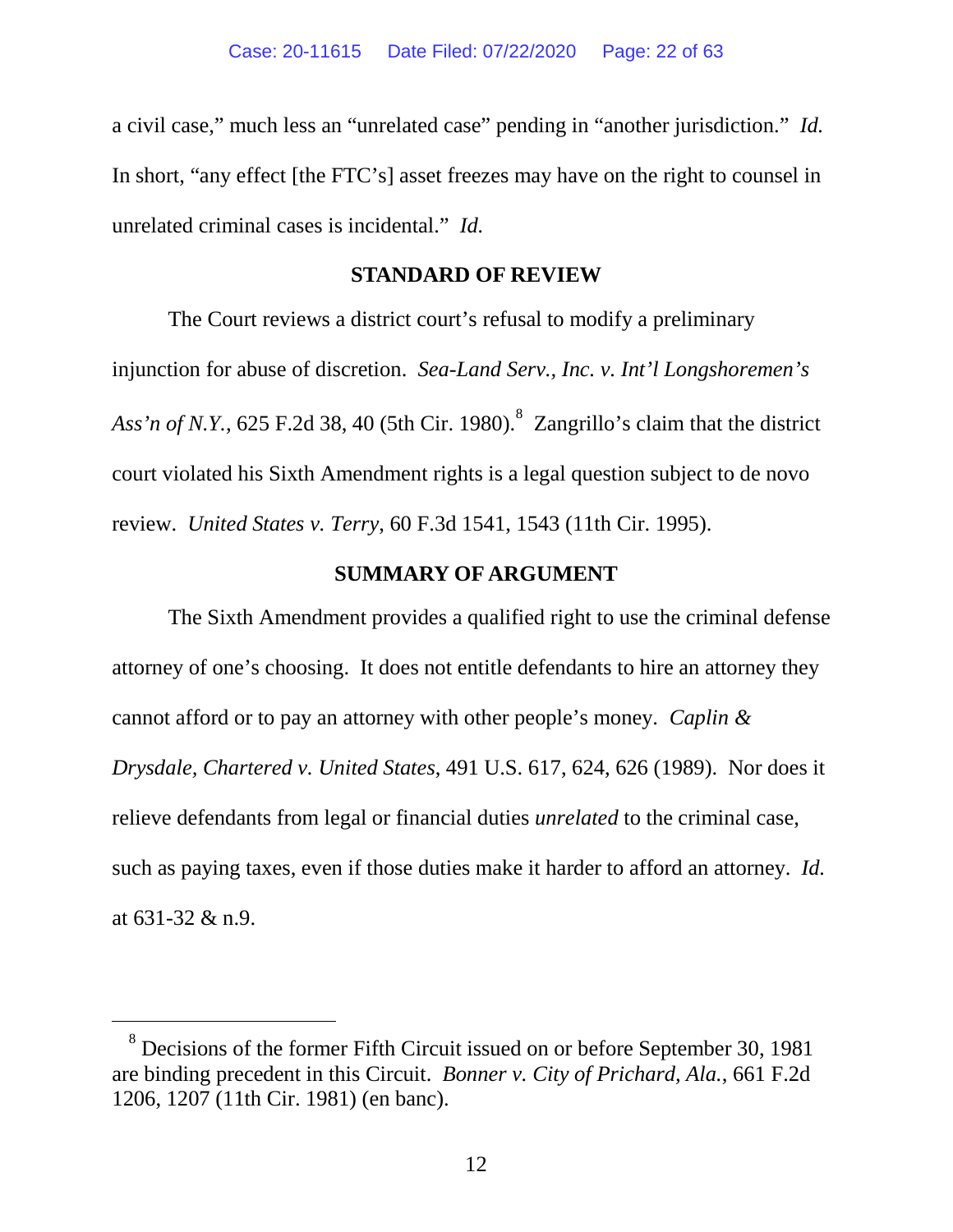Zangrillo has no constitutional right to spend \$2.7 million in assets, frozen for the benefit of his consumer victims, on legal fees for his unrelated bribery case. He may not escape financial obligations imposed under the FTC Act to pay his bills with money that the district court has determined likely belongs to his victims.

1.a. The Supreme Court has never recognized a right to pay criminal defense counsel using assets frozen in an unrelated civil case. To the contrary, in *Caplin & Drysdale*, the Court confirmed that the IRS may seize a criminal defendant's assets for tax delinquency even if it strips him of resources to pay counsel. 491 U.S. at 631. If a government agency may seize assets unrelated to a criminal case consistent with the Sixth Amendment, it follows that a court in an unrelated civil case may freeze assets to preserve them for victim redress.

*Luis v. United States*, 136 S. Ct. 1083 (2016), did not alter that conclusion. That case involved a pretrial asset freeze entered in a civil case directly connected to the criminal one, brought by the same prosecutor on the same facts. In that situation, the defendant is entitled to use assets not traceable to the crime to pay counsel. Neither the plurality nor Justice Thomas, who provided the crucial fifth vote, suggested that the Sixth Amendment applies to civil restraints unrelated to a criminal case.

<span id="page-22-0"></span>To the contrary, Justice Thomas confirmed that defendants have no such right. He explained that defendants still must pay taxes and obey other laws, even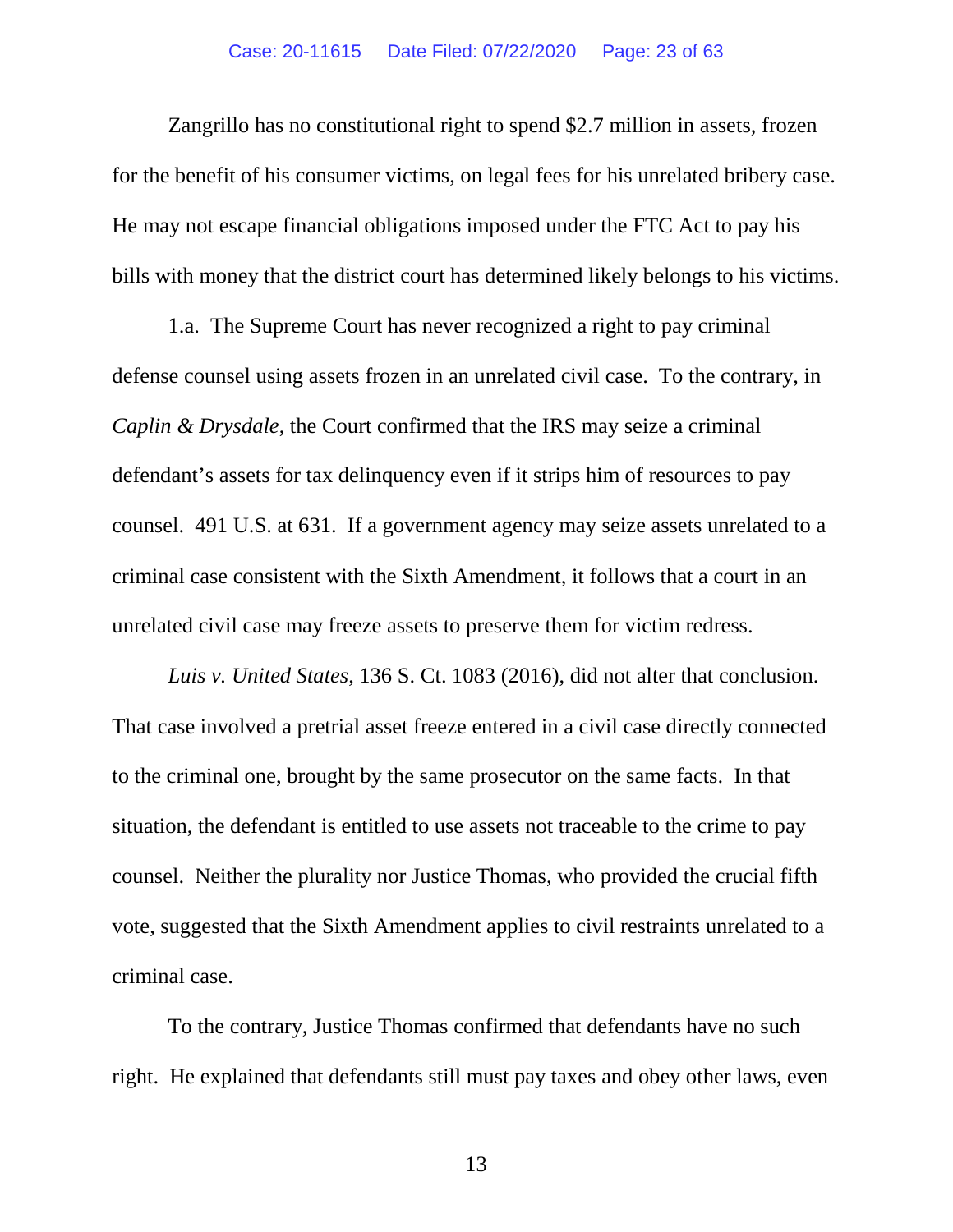#### Case: 20-11615 Date Filed: 07/22/2020 Page: 24 of 63

when doing so makes it "more difficult" to hire counsel. *Id.* at 1102 (Thomas, J., concurring in the judgment). He limited his concurrence to situations "[w]hen the potential of a conviction is the *only basis* for interfering with a defendant's assets before trial," thus recognizing that the government may have other bases to freeze a criminal defendant's assets. *Id.* (emphasis added). Justice Thomas's views were essential to form a majority, and thus are controlling.

b. It is no surprise that *Luis* is limited to asset freezes imposed in proceedings directly related to a criminal case. Such restraints raise unique constitutional concerns that an FTC asset freeze unrelated to a prosecution does not. Criminal defendants are presumed innocent, but the prosecution may freeze their assets based on a grand jury's *ex parte* finding of probable cause to believe they committed a crime, which defendants may not contest. Here, by contrast, Zangrillo enjoyed no presumption of innocence and had the opportunity to dispute the FTC's charges at a full evidentiary hearing.

c. To show that *Luis* applies to a civil asset freeze unrelated to a criminal case (Br.28), Zangrillo would need to demonstrate that both the plurality and Justice Thomas would support such a holding. He has shown neither.

To the plurality, a criminal defendant's interest in using untainted assets to hire counsel outweighs the government's interest in keeping the assets frozen. *Luis*, 136 S. Ct. at 1090-93 (plurality). The balancing is fundamentally different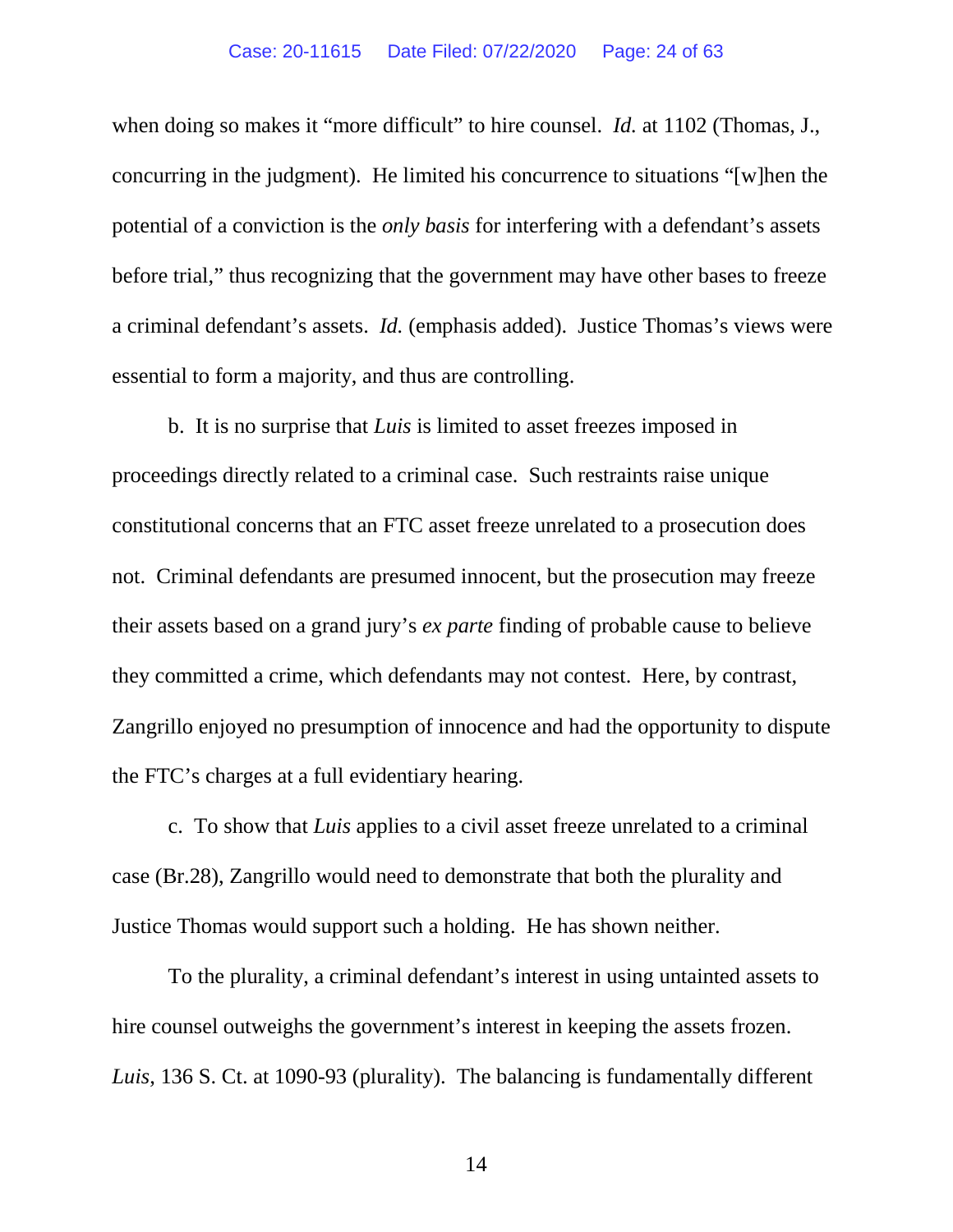#### Case: 20-11615 Date Filed: 07/22/2020 Page: 25 of 63

where the asset freeze is imposed in an unrelated civil case. On one side of the scale, the civil freeze presents far fewer constitutional problems, and on the other side, Zangrillo's property interest in the frozen assets is far weaker, since the district court has determined after an evidentiary hearing that the money likely belongs to his victims.

To Justice Thomas, the Sixth Amendment does not exempt defendants from monetary obligations unrelated to the crime, such as tax levies. *See id.* at 1102 (Thomas, J., concurring in the judgment). A civil asset freeze unrelated to a criminal case at most "incidentally burden[s] … the right to counsel," *see id.* at 1101-02, in the same way as taxes, child support payments, licensing fees, and government loan repayments.

2.a. This case and the criminal case are completely unrelated; they share no common factual or legal allegations, as Zangrillo admits. In a desperate attempt at a Hail Mary pass, Zangrillo nevertheless charges for the first time on appeal that the FTC conspired with Massachusetts Assistant United States Attorneys to seek the asset freeze to pressure Zangrillo to plead guilty. Even if he had preserved this insulting claim of misconduct, it rests on nothing but abject speculation.

b. Even if Zangrillo had some right to pay his lawyers with money set aside for his victims, he still would have to prove that he needs the frozen assets to pay counsel and that the fees are reasonable. *See Luis*, 136 S. Ct. at 1088, 1096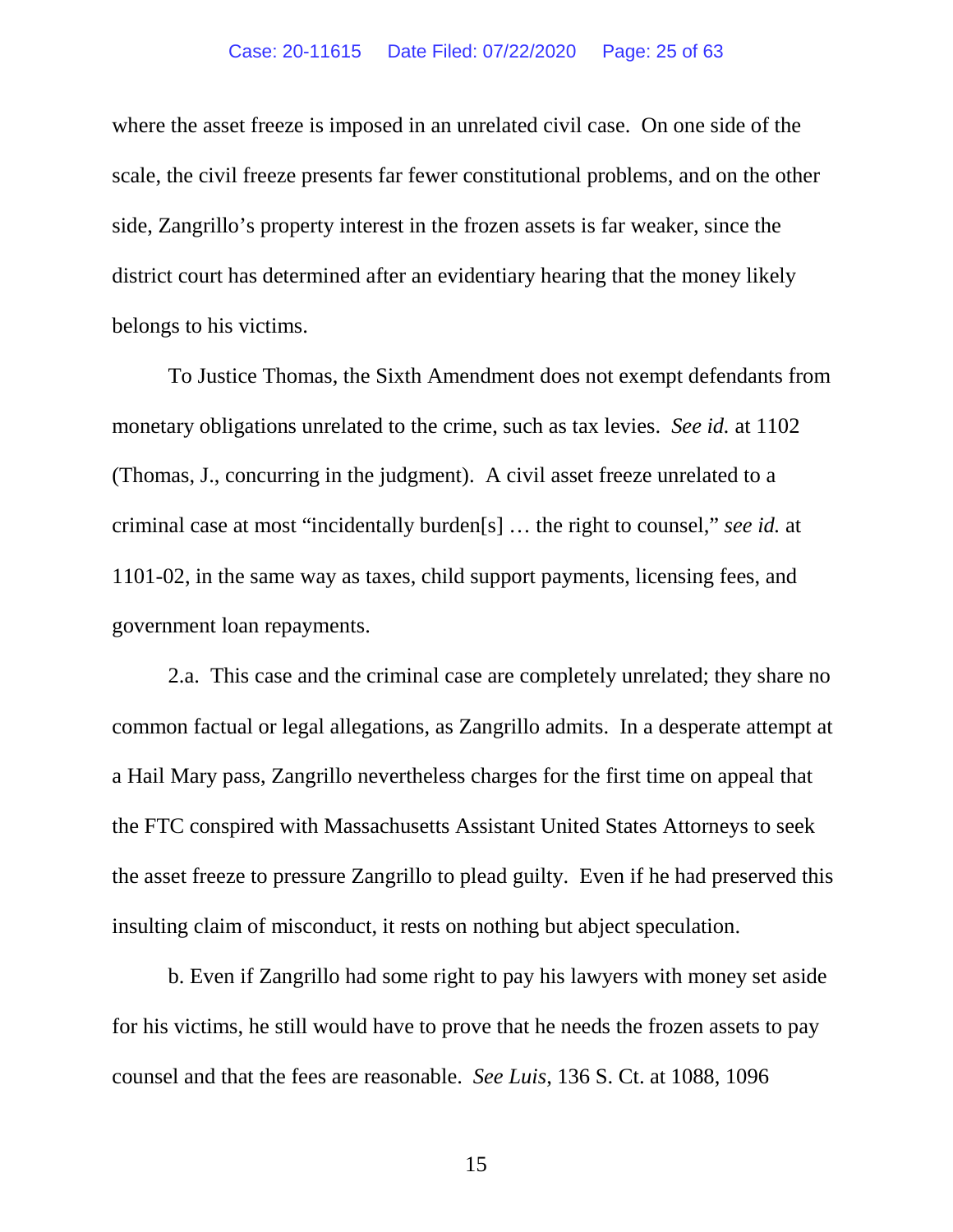(plurality). He showed neither. He did not submit a sworn declaration to demonstrate need, but relies on his attorney's declared "understanding" that Zangrillo cannot get a loan. That is insufficient. Indeed, the preliminary injunction allows Zangrillo to keep working at his investment firm and managing his clients' holdings for a fee.

Zangrillo provided nothing to show that \$2.7 million in fees are reasonable. He has not revealed necessary information such as counsel's hourly rates, the prevailing rates in the relevant market (Boston), or an estimated number of billable hours.

### **ARGUMENT**

<span id="page-25-0"></span>The Sixth Amendment provides that "[i]n all criminal prosecutions, the accused shall … have the Assistance of Counsel for his defence." U.S. Const. Amd. VI. It safeguards a criminal defendant's right to "effective counsel," *United States v. Gonzalez-Lopez*, 548 U.S. 140, 148 (2006), and his right to select "an otherwise qualified attorney whom that defendant can afford to hire, or who is willing to represent the defendant even though he is without funds." *Id.* at 144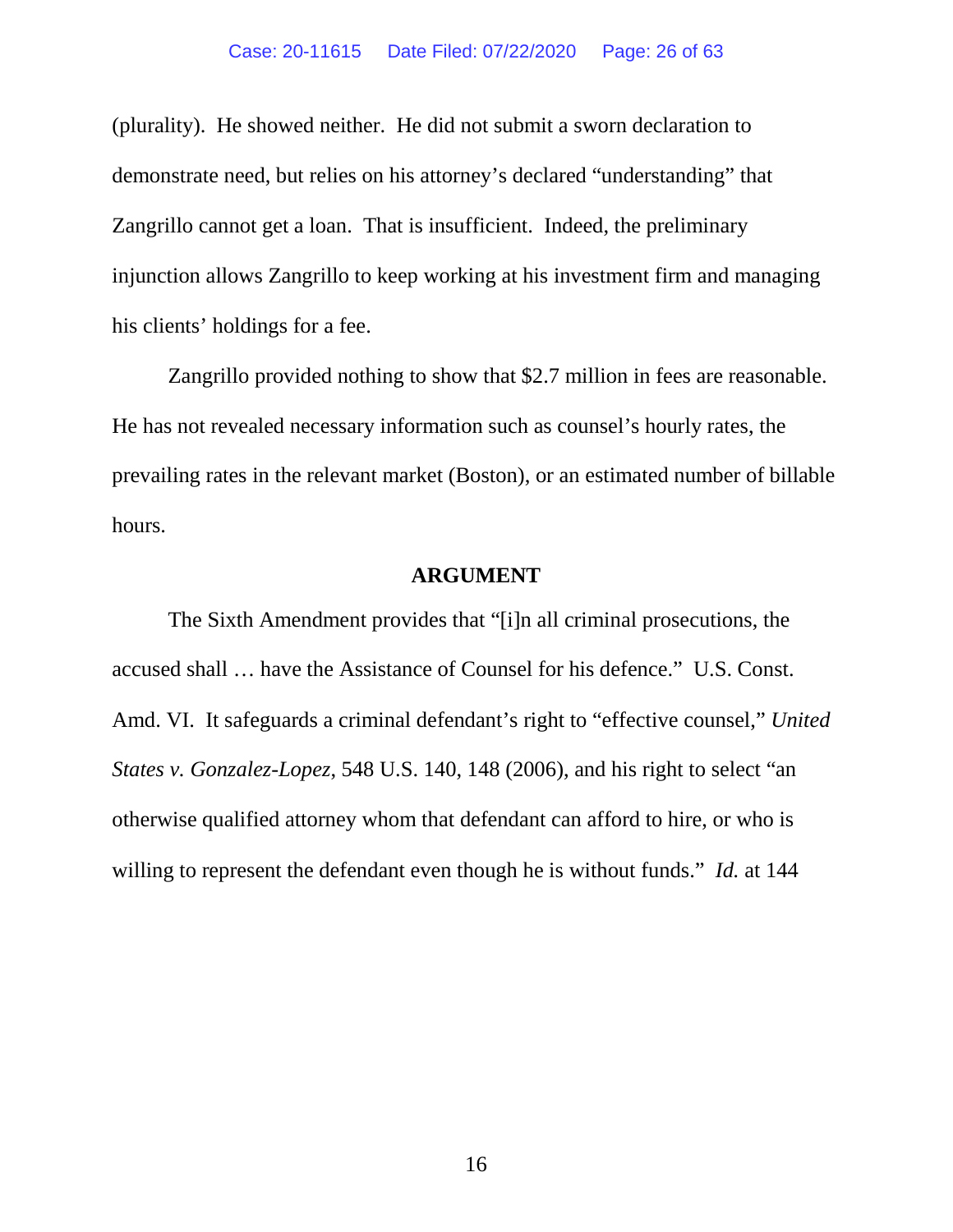(quoting *Caplin & Drysdale, Chartered v. United States*, 491 U.S. 617, 624-25  $(1989)$  $(1989)$  $(1989)$ . $9^{9}$ 

But the Supreme Court has established that the right to counsel of choice is "circumscribed in several important respects." *Wheat v. United States*, 486 U.S. 153, 159 (1988). The defendant "may not insist on representation by an attorney he cannot afford." *Id.* Nor may he "spend another person's money" to hire counsel, "even if those funds are the only way that the defendant will be able to retain the attorney of his choice." *Caplin & Drysdale*, 491 U.S. at 626. A "robbery suspect" has no right to use stolen assets "to retain an attorney to defend him if he is apprehended," because the spoils are "not rightfully his." *Id.* The right to choose one's attorney "belongs solely to criminal defendants possessing legitimate, uncontested assets." *United States v. Bissell*, 866 F.2d 1343, 1351 (11th Cir. 1989).

Importantly, the Sixth Amendment does not excuse a defendant from legal or financial duties *unrelated* to the crime—even if such requirements prevent a criminal defendant from using the money to pay a defense lawyer. For instance,

 <sup>9</sup> Zangrillo also refers in passing to the Fifth Amendment, *see, e.g.*, Br.40, but does not argue that it has any relevance here independent of the Sixth. *See Caplin & Drysdale*, 491 U.S. at 633 ("We are not sure that [a Fifth Amendment argument] adds anything to petitioner's Sixth Amendment claim," because the latter Amendment is what "defines the basic elements of a fair trial") (cleaned up).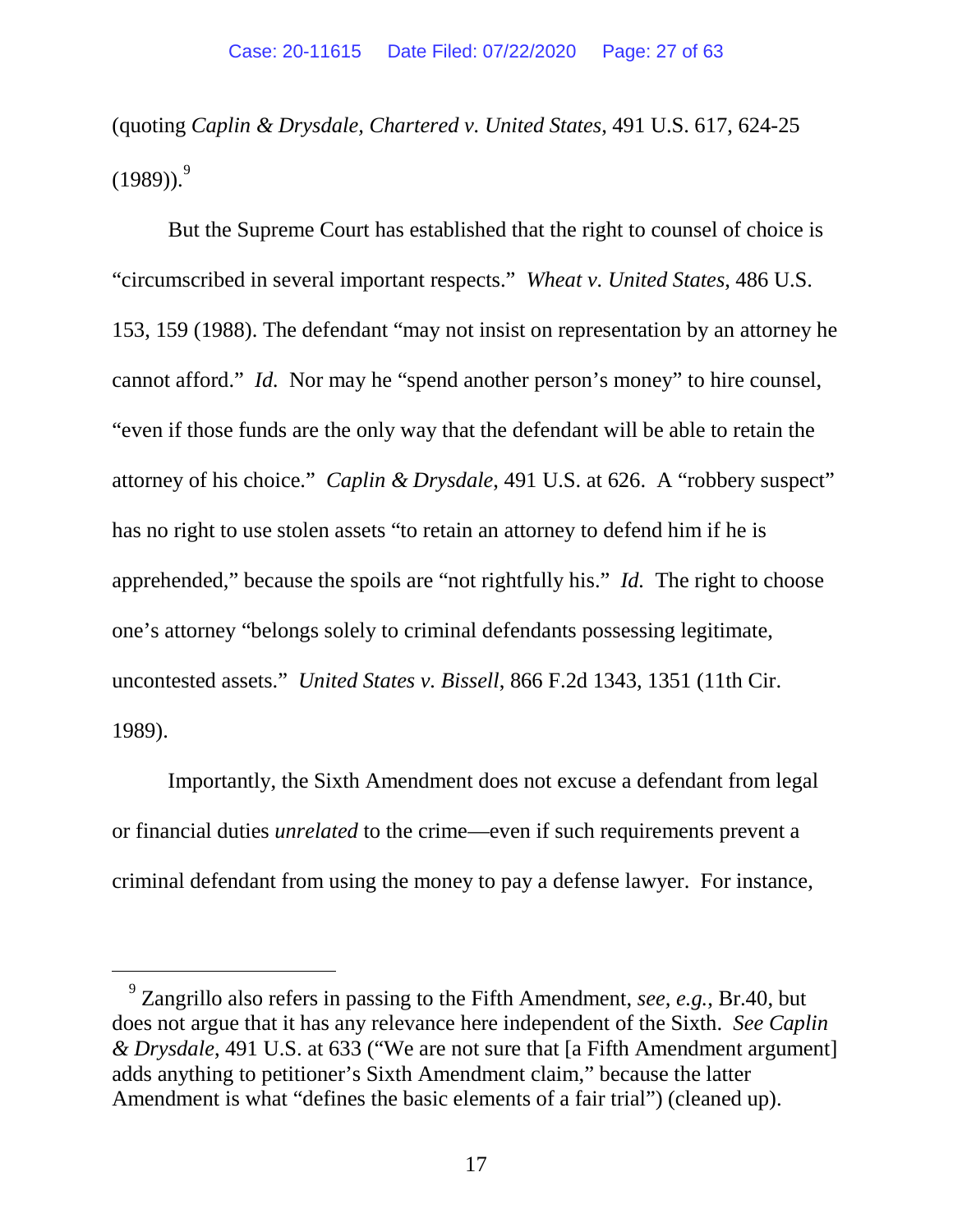"[c]riminal defendants … are not exempted from federal, state, and local taxation simply because these financial levies may deprive them of resources that could be used to hire an attorney." *Caplin & Drysdale*, 491 U.S. at 631-32. Similarly, a criminal defendant is not exempt from IRS jeopardy assessments— asset seizures without a prior court order where collection of the tax is "in jeopardy"—even if the seizure deprives the defendant of the ability to pay criminal defense counsel of his choice. *Id.* at 631; *see* 26 U.S.C. §§ 6861; 6331; *Galvez v. IRS*, 448 F. App'x 880, 884-85 (11th Cir. 2011). Beyond these examples, the Supreme Court has noted that "[a] myriad of other law-enforcement mechanisms operate in a [similar] manner," indicating that they, too, are permissible. *Caplin & Drysdale*, 491 U.S. at 632 n.9.

<span id="page-27-0"></span>An asset freeze in an FTC consumer protection case is the very sort of lawenforcement mechanism the Supreme Court has recognized as not being limited by the Sixth Amendment. Zangrillo has no right to pay his criminal defense attorneys with funds that a court has determined are likely to belong to his victims in this wholly unrelated matter. The district court found after a full evidentiary hearing that (1) the FTC was likely to show that Zangrillo is personally liable for violating the FTC Act; and (2) the frozen assets are needed to ensure victim redress at final judgment. *See supra* pp. 6-9. Zangrillo cannot avoid his FTC Act obligations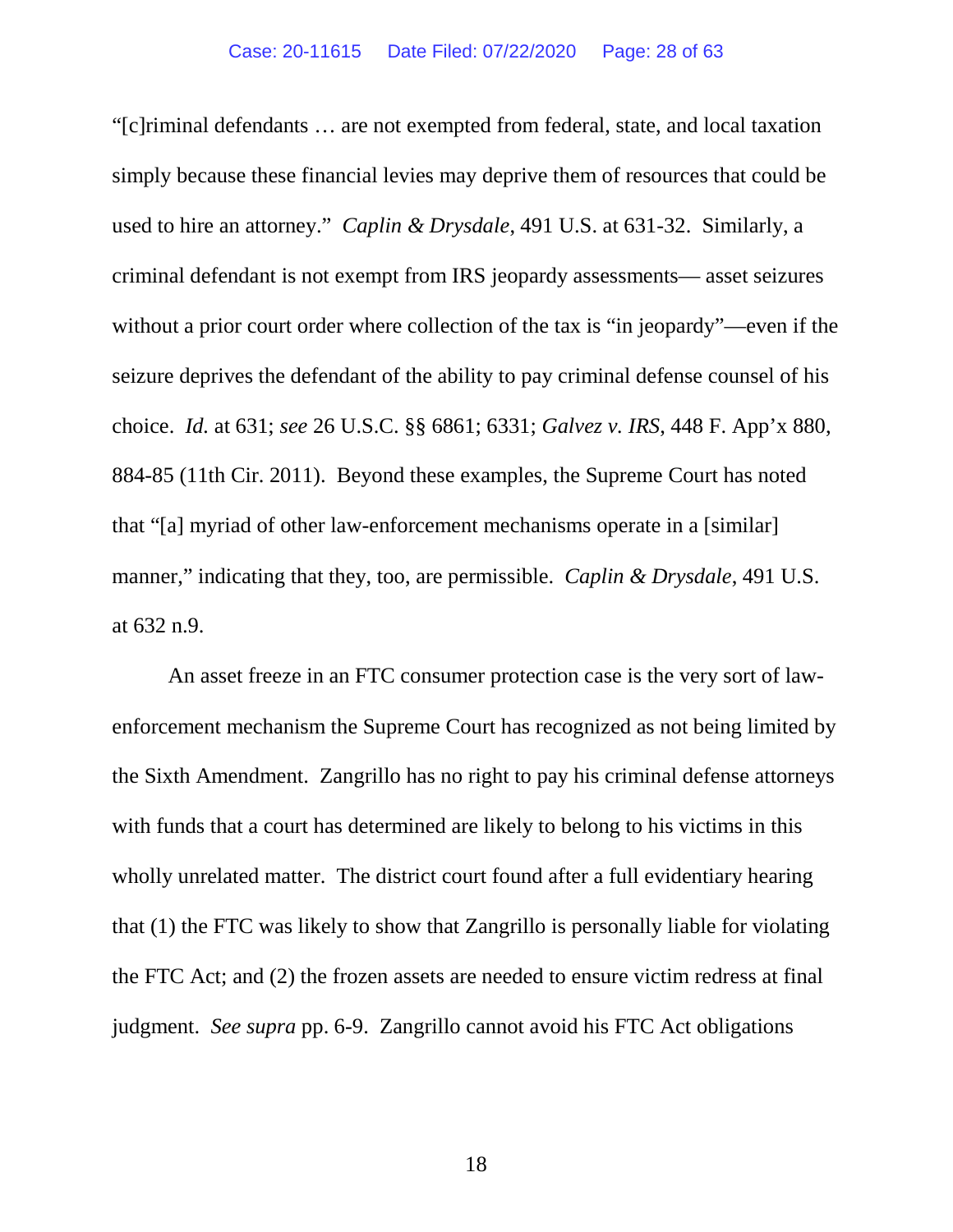merely because he would rather use the money on high-priced defense counsel in a separate criminal case.

## <span id="page-28-0"></span>**I. THE SIXTH AMENDMENT DOES NOT EXEMPT A CRIMINAL DEFENDANT FROM CIVIL JUDGMENTS AND ASSET FREEZES IN UNRELATED CASES**

Zangrillo stakes his appeal on *Luis v. United States*, 136 S. Ct. 1083 (2016), which established a limited Sixth Amendment right to pay counsel with funds that were frozen in conjunction with a criminal proceeding but that are "untainted" because they were not derived from the crime. As explained below, however, the Court's disposition of *Luis* left intact the rule that a defendant remains subject to legal and financial burdens unrelated to the crime. As Justice Thomas—who cast the fifth and deciding vote in *Luis*—concluded, "incidental burdens on the right to counsel of choice would not violate the Sixth Amendment." *Id.* at 1102 (Thomas, J., concurring in the judgment). Because the FTC case has no common facts or law with the criminal charges against Zangrillo, the asset freeze imposes the very sort of incidental burden that *Caplin & Drysdale* and Justice Thomas in *Luis* recognized as permissible.

# <span id="page-28-1"></span>**A. Criminal Defendants Must Meet Financial Duties Unrelated To The Pending Charges Even If This Prevents Them From Hiring Counsel Of Choice**

The essence of Zangrillo's argument is that under *Luis*, he has the right to hire an attorney using assets sequestered in a civil case unrelated to pending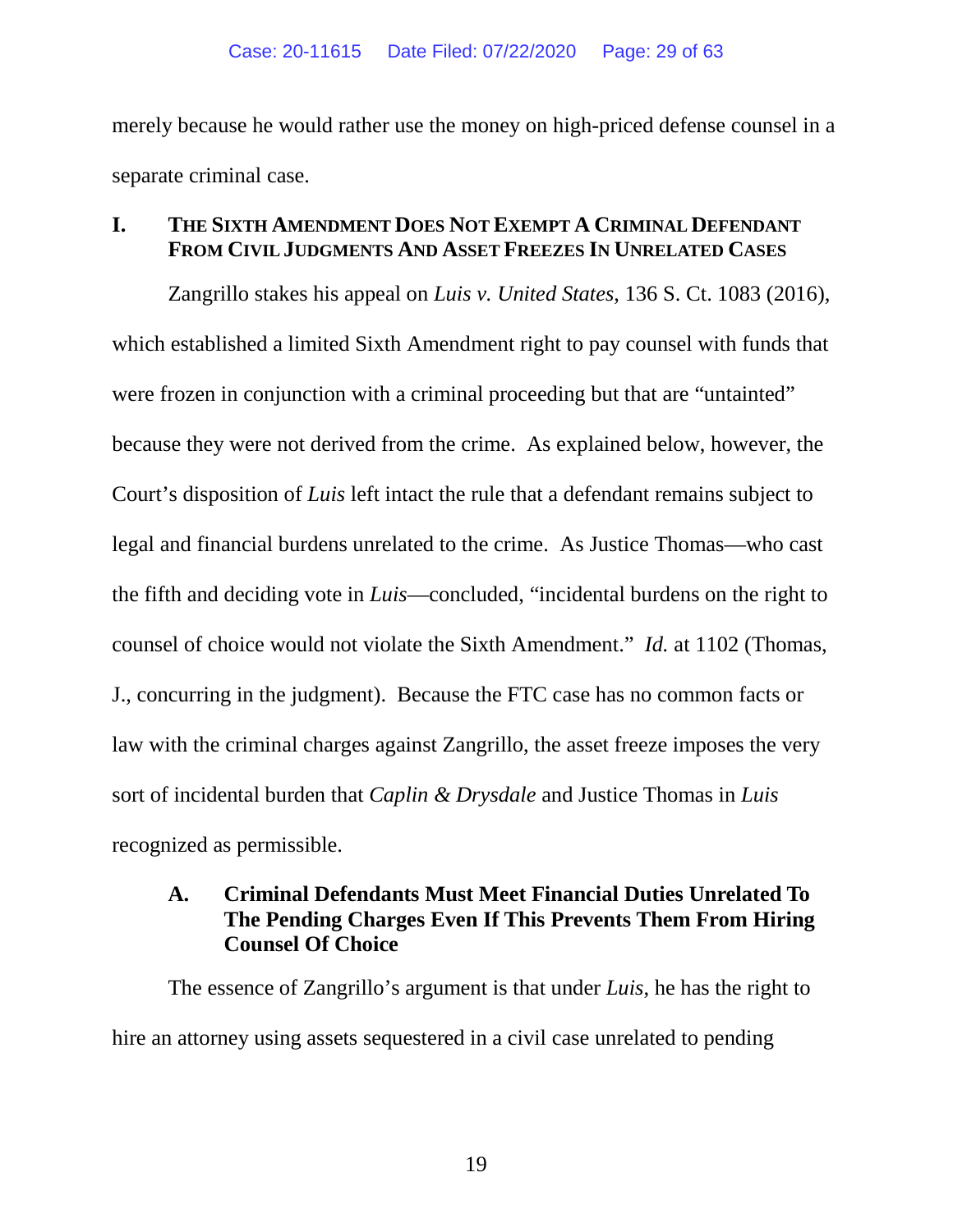criminal charges. *See*, *e.g.*, Br.28. Examination of the Supreme Court's Sixth Amendment decisions shows that no such right exists.

In *Caplin & Drysdale*, the Court ruled that the Sixth Amendment does not confer on criminal defendants a right to use whatever assets are in their possession to pay attorney's fees. 491 U.S. at 632. The federal asset-forfeiture statute at issue there deemed title in the property to vest in the United States at the time of the offense. *Id.* at 627. Thus, although the money was held by the criminal defendant, it did not legally belong to him. In that circumstance, "no constitutional principle" entitled him to use "another's property" in order to exercise the right to counsel. *Id.* at 628. As the Court explained, when a court orders a convicted felon to turn over his assets, the government has a "strong … interest in obtaining full recovery of all forfeitable assets, an interest that overrides any Sixth Amendment interest in permitting criminals" to use that money "to pay for their defense." *Id.* at 631.

*Caplin & Drysdale* did not only address post-trial forfeitures; it also held that the Sixth Amendment allows "the Government [to] freeze[] or take[] some property in a defendant's possession *before [or] during* … a criminal trial," even if doing so deprives the defendant of funds to hire attorneys. *Id.* (emphasis added). Thus, IRS jeopardy assessments and a "myriad of other law-enforcement mechanisms" comport with the Sixth Amendment even if those mechanisms render a defendant unable to pay counsel in a pending criminal case. *Id.* at 631-32 & n.9.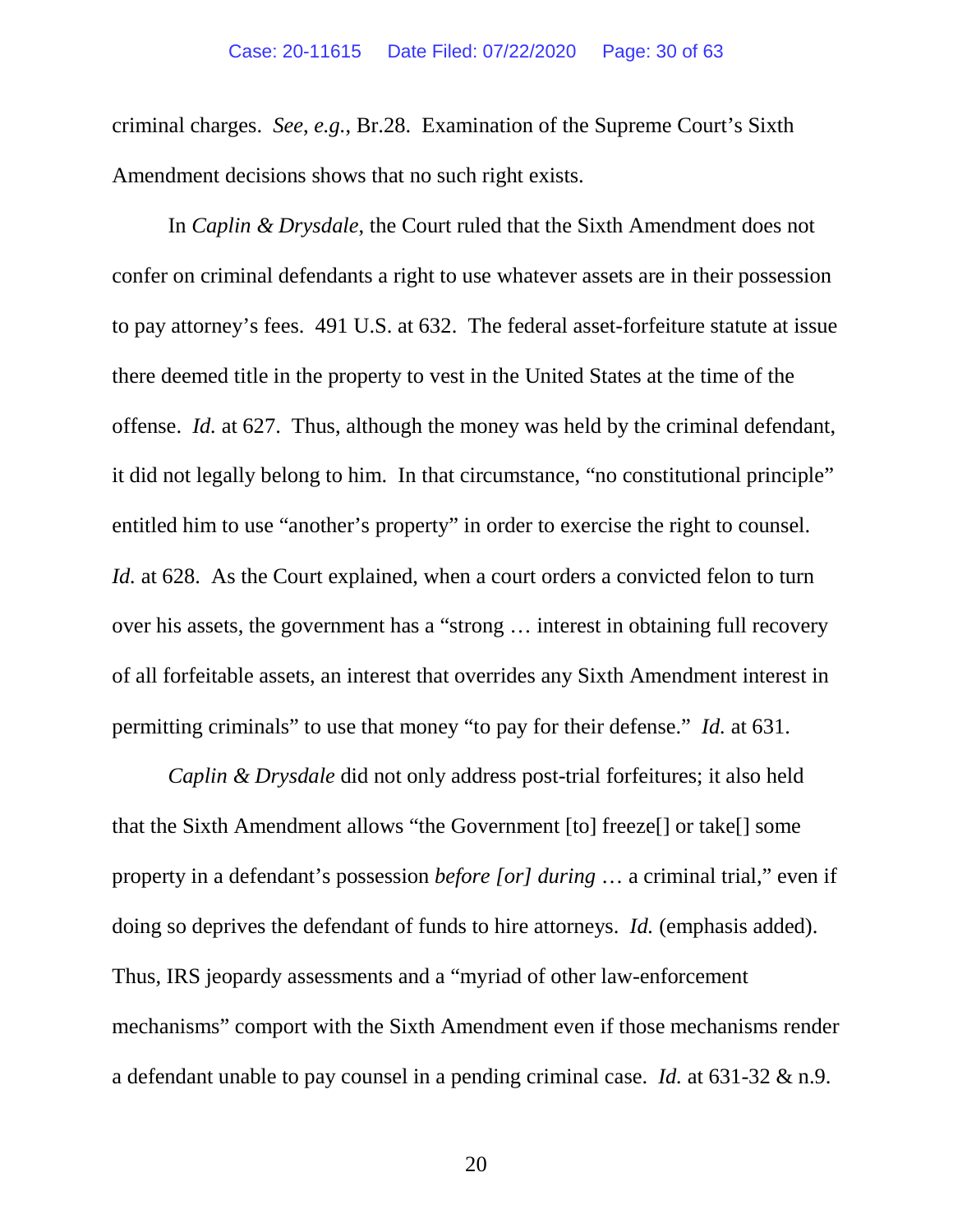#### Case: 20-11615 Date Filed: 07/22/2020 Page: 31 of 63

"Criminal defendants … are not exempt from … financial levies [that] may deprive them of resources that could be used to hire an attorney." *Id.* at 631-32.

Accordingly, in *United States v. Monsanto*, 491 U.S. 600 (1989)—decided the same day as *Caplin & Drysdale*—the Court held that a criminal defendant had no right to compensate his attorney with funds subject to a pretrial asset freeze. Once the district court found "probable cause to believe that the assets are forfeitable," they could constitutionally be placed beyond a defendant's reach for payment of counsel. *Id.* at 615. Indeed, the "Government may restrain *persons*" before trial based on probable cause, and thus could "restrain property" based on a similar showing to prevent the defendant from "dissipating his assets prior to trial." *Id.* at 615-16.

*Luis* did not change the basic Sixth Amendment principles established in *Caplin & Drysdale* and *Monsanto*. *Luis* involved a pretrial freeze, obtained in concert with a criminal prosecution, of assets that were not derived from the underlying crime. 136 S. Ct. at 1088 (plurality). The Court held that in that context, "the pretrial restraint of legitimate, untainted assets needed to retain counsel of choice violates the Sixth Amendment." *Id.*; *id.* at 1096-97 (Thomas, J., concurring in the judgment). As shown below, however, *Luis* does not apply to assets frozen as part of an unrelated civil case.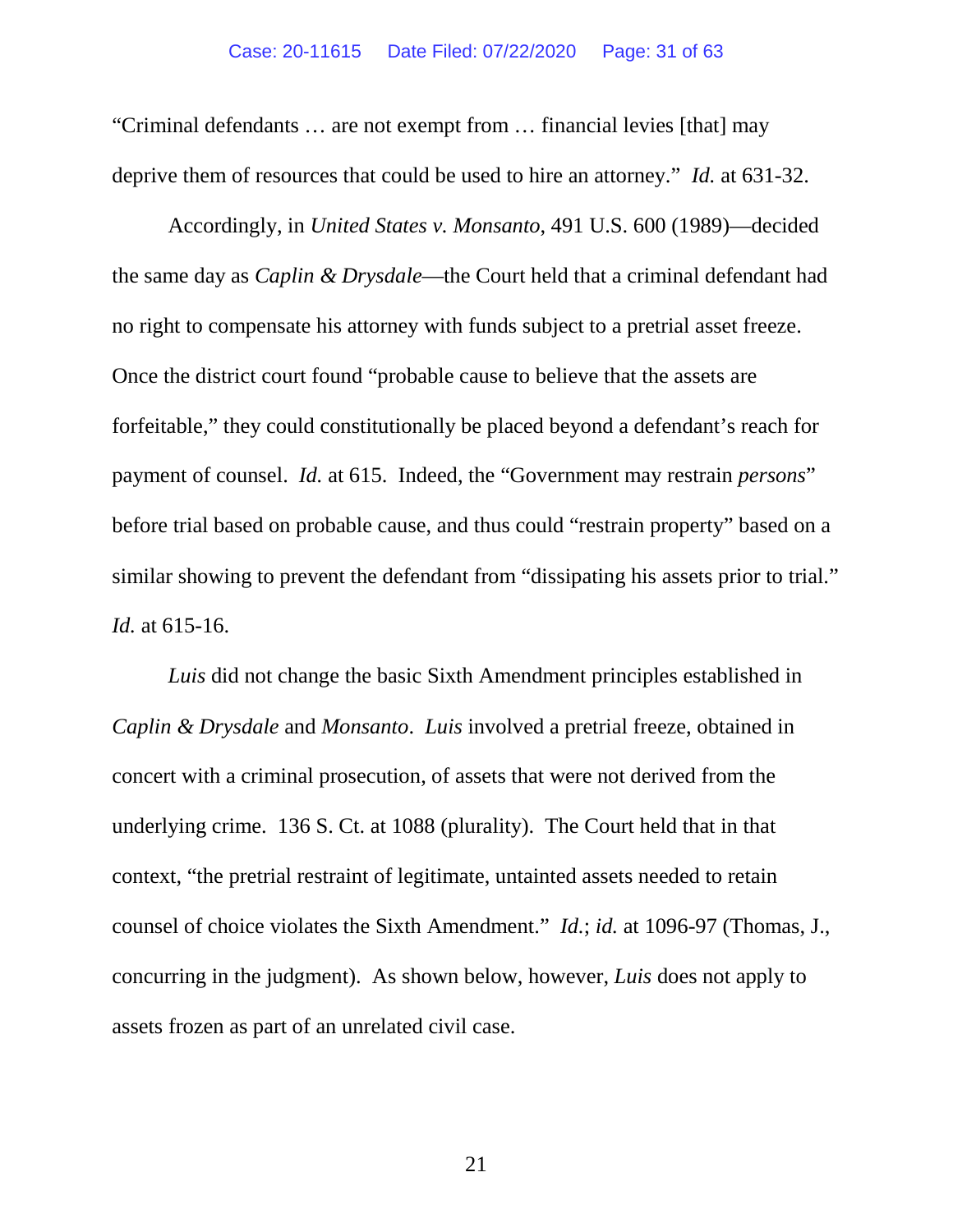Importantly, *Luis* produced no majority opinion. A plurality of four Justices would have distinguished *Monsanto* on property law grounds. To them, a criminal defendant has an "imperfect" interest in assets traceable to the crime, since under the forfeiture statutes, title to those assets passed to the government at the time of the offense. *Id.* at 1090 (plurality). The government thus has a "substantial interest in the tainted property sufficient to justify the property's pretrial restraint." *Id.* at 1092 (cleaned up). But, the plurality reasoned, the government lacks an "equivalent … interest" in "*un* tainted property," since it stands as an "unsecured creditor." *Id.* According to the plurality, in these circumstances a criminal defendant's right to pay his attorney of choice outweighs "the Government's contingent interest in securing its punishment of choice" using non-traceable assets. *Id.* at [10](#page-34-1)93.<sup>10</sup>

The plurality's views are "neither the law of the land, binding precedent, nor sufficient to overcome previous holdings by a majority of the Supreme Court." *Martin v. Dugger*, 891 F.2d 807, 808-09 & n.2 (11th Cir. 1989), *overruled on other grounds by Johnson v. Singletary*, 991 F.2d 663 (11th Cir. 1993). *Luis* has changed the law only to the extent that the plurality reached "common ground"

<sup>&</sup>lt;sup>10</sup> The plurality acknowledged that the government's interests in recovering nontraceable assets were "importan[t]," but asserted that "compared to the right to counsel of choice, these interests would seem to lie somewhat further from the heart of a fair, effective criminal justice system." 136 S. Ct. at 1093 (plurality).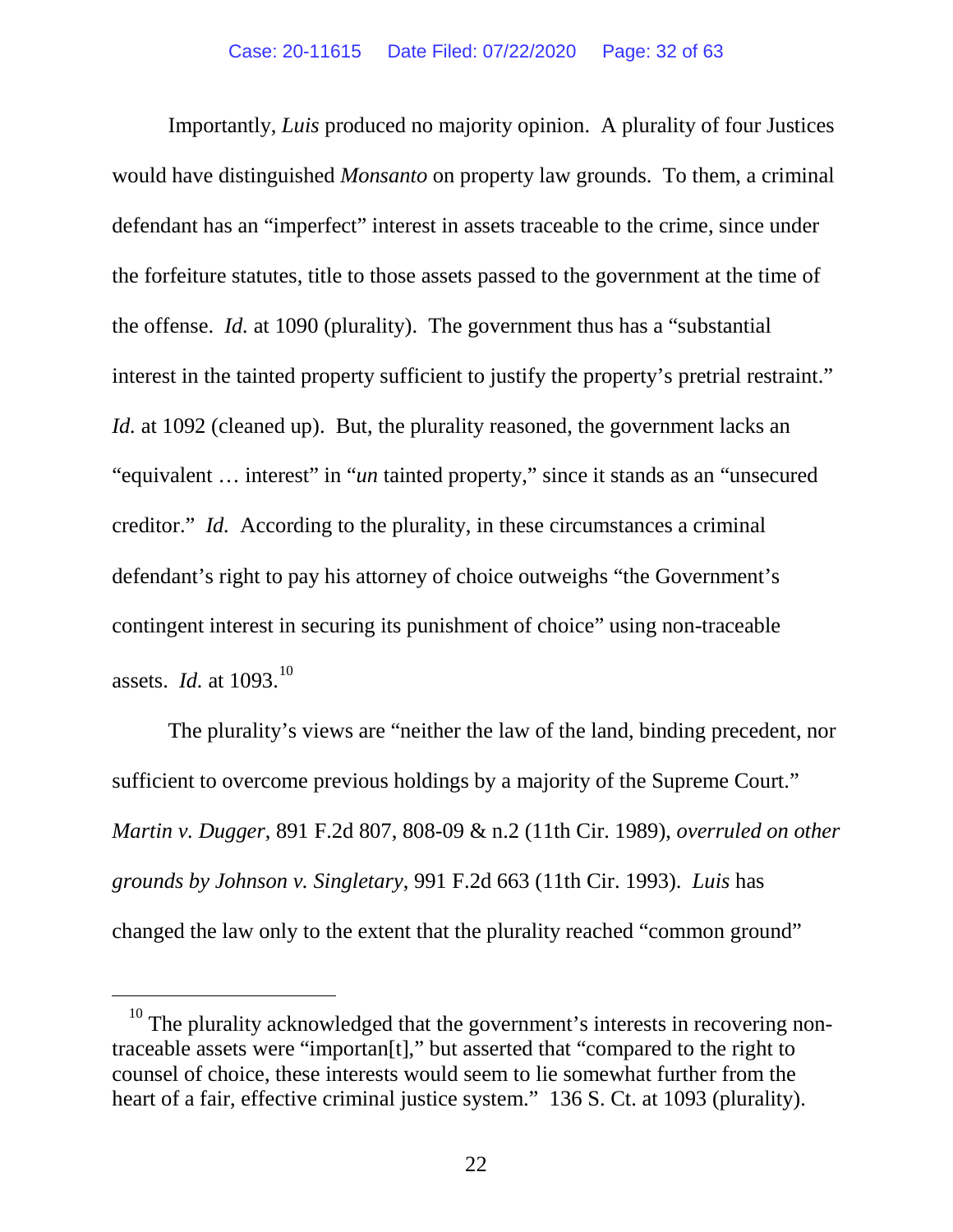with Justice Thomas, who cast the pivotal fifth vote and concurred only in the result. *Id.* at 809 n.2. *Accord United States v. Robison*, 505 F.3d 1208, 1221-22 (11th Cir. 2007). "When … no single rationale explaining the result enjoys the assent of five Justices, the holding of the Court may be viewed as that position taken by those Members who concurred in the judgments on the narrowest grounds." *Marks v. United States*, 430 U.S. 188, 193 (1977).

Justice Thomas eschewed the plurality's property-law and balancing analyses, relying instead on historical materials to conclude that "[t]he common law limited pretrial asset restraints to tainted assets" in criminal cases. *Luis*, 136 S. Ct. at 1097, 1099-1101 (Thomas, J., concurring in the judgment). Justice Thomas "[r]ead[] the Sixth Amendment to track the historical line between tainted and untainted assets." *Id.* at 1101.

But Justice Thomas made clear that the government often has *other* bases unrelated to the criminal prosecution—to take or encumber a defendant's assets without violating Sixth Amendment rights. "Numerous laws make it more difficult for defendants to retain a lawyer. But that fact alone does not create a Sixth Amendment problem." *Id.* at 1102. Justice Thomas thus "lean[ed] toward[s] the principal dissent's view that incidental burdens on the right to counsel of choice would not violate the Sixth Amendment." *Id.* That dissenting opinion, authored by Justice Kennedy and joined by Justice Alito, took the position that the asset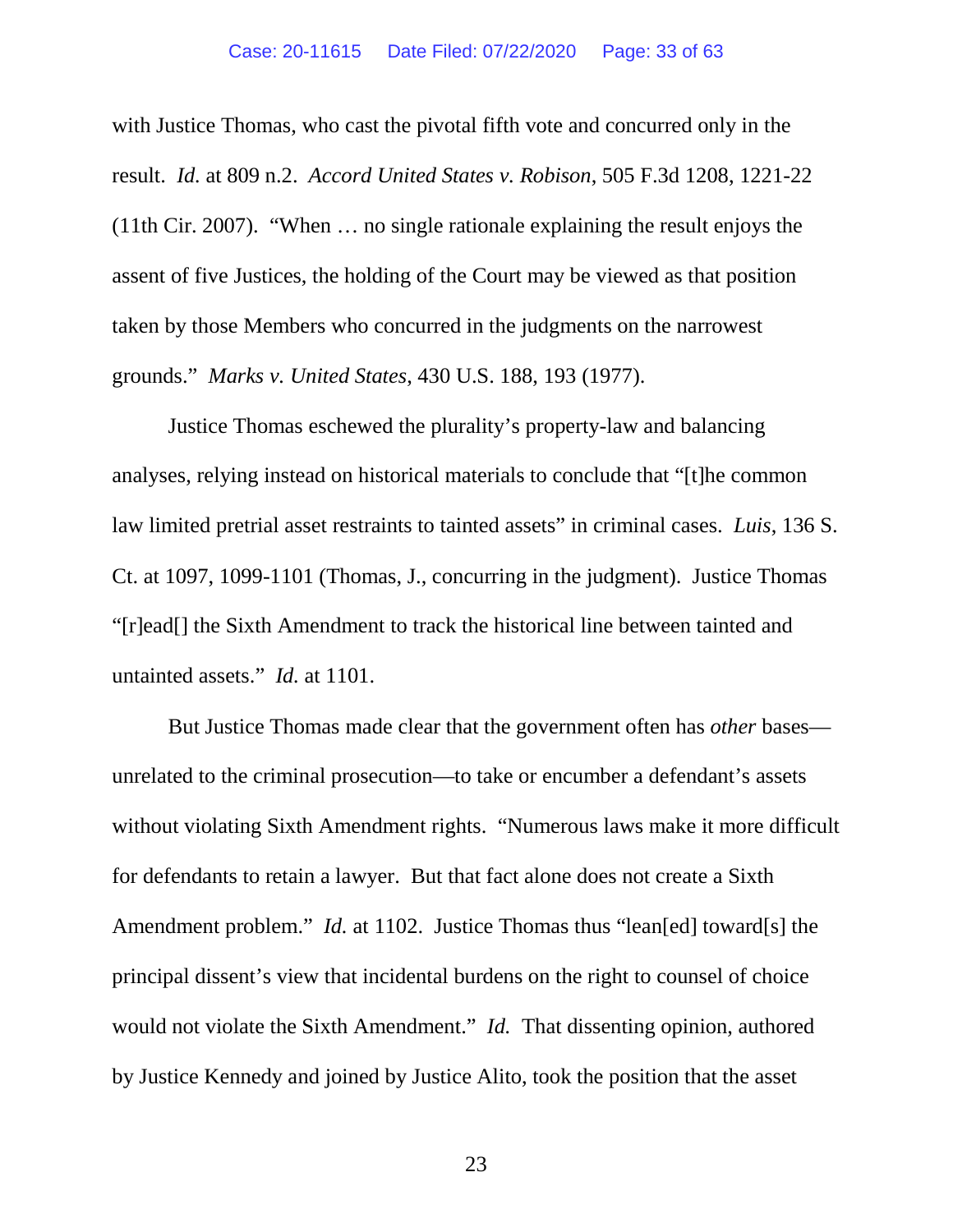freeze in *Luis* "does not result in a Sixth Amendment violation any more than high taxes or other government exactions that impose a similar burden." *Id*. at 1105 (Kennedy, J., dissenting).

Justice Thomas agreed with Justices Kennedy and Alito that "criminal defendants must still pay taxes" even if those funds are necessary to hire their preferred counsel. *Id.* at 1102 (Thomas, J., concurring in the judgment). For this point, he relied on *Caplin & Drysdale*, which (as discussed) advised that IRS jeopardy assessments and similar law-enforcement mechanisms do not violate the Sixth Amendment even if they render a criminal defendant unable to pay counsel. *Id.* (citing 491 U.S. at 631-32).

*Luis* thus did not upend the settled principle that the Sixth Amendment does not relieve defendants of legal or financial burdens unrelated to their criminal case. As the district court here correctly observed, *Luis* "does not address assets held by a receiver in a civil case." ZA.191 at 2. The plurality confined its analysis to "pretrial restraint[s]" imposed under criminal forfeiture statutes—18 U.S.C. § 1345(a)(2) and 21 U.S.C. § 853(c)—pending a criminal trial and conviction. *See* 136 S. Ct. at 1088, 1091-92, 1093. Indeed, Justice Thomas *explicitly* stated that he was finding a Sixth Amendment violation only where the objective of the asset freeze was "*simply to secure potential forfeiture upon conviction*." *Id.* at 1097 (Thomas, J., concurring in the judgment) (emphasis added); *see also id.* at 1102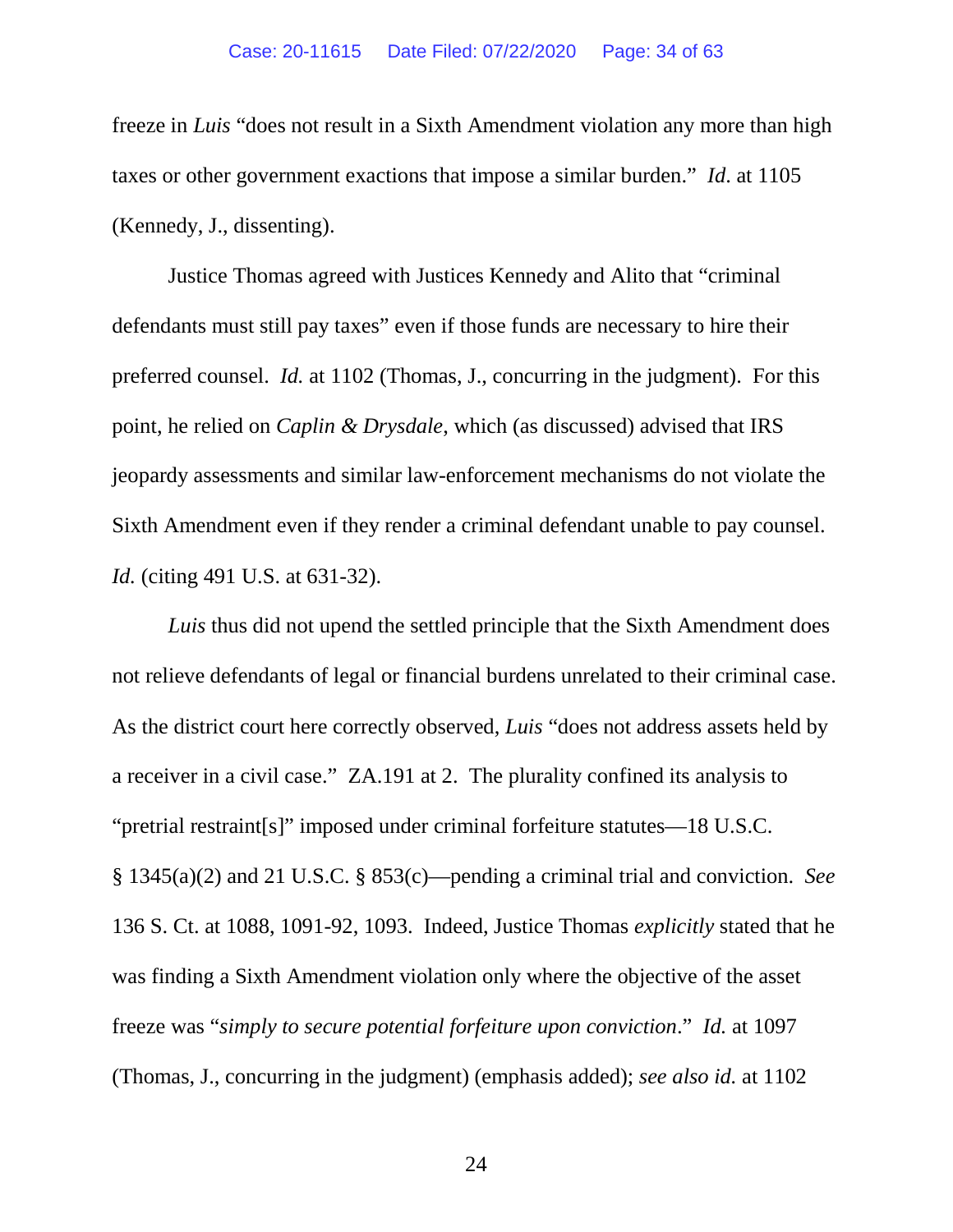(same). He added that the government's "bare expectancy of criminal punishment" did not empower it to freeze assets needed for counsel. *Id.* at 1097. He thus found a Sixth Amendment right to pay counsel using non-traceable assets "[w]hen the potential of a conviction is the only basis for interfering with a defendant's assets before trial." *Id.* at 1102.

Zangrillo therefore is wrong when he claims that the "holding" of *Luis* applies to "*any* governmental freeze of a criminal defendant's untainted assets," even if the freeze "is not based on the same underlying facts as the criminal case." Br.28. In reality, *Luis* did nothing to change the prevailing rule from *Caplin & Drysdale* that criminal defendants remain subject to government financial obligations unrelated to the criminal case even if the obligation prevents them from paying for defense counsel.

# <span id="page-34-0"></span>**B. Asset Freezes Related To Criminal Cases Raise Constitutional Concerns That Do Not Apply In An Unrelated Civil Matter**

There is a good reason why *Luis* applies only to asset freezes issued as part of a related criminal case. That situation poses unique constitutional problems that unrelated civil proceedings under statutes like the FTC Act do not.

<span id="page-34-1"></span>Unlike civil defendants, criminal defendants enjoy a presumption of innocence and their guilt must be proven beyond a reasonable doubt. *See, e.g.*, *Lilienthal's Tobacco v. United States*, 97 U.S. 237, 267 (1877); *Jackson v. Virginia*, 443 U.S. 307, 315 (1979). And yet, the prosecution need only show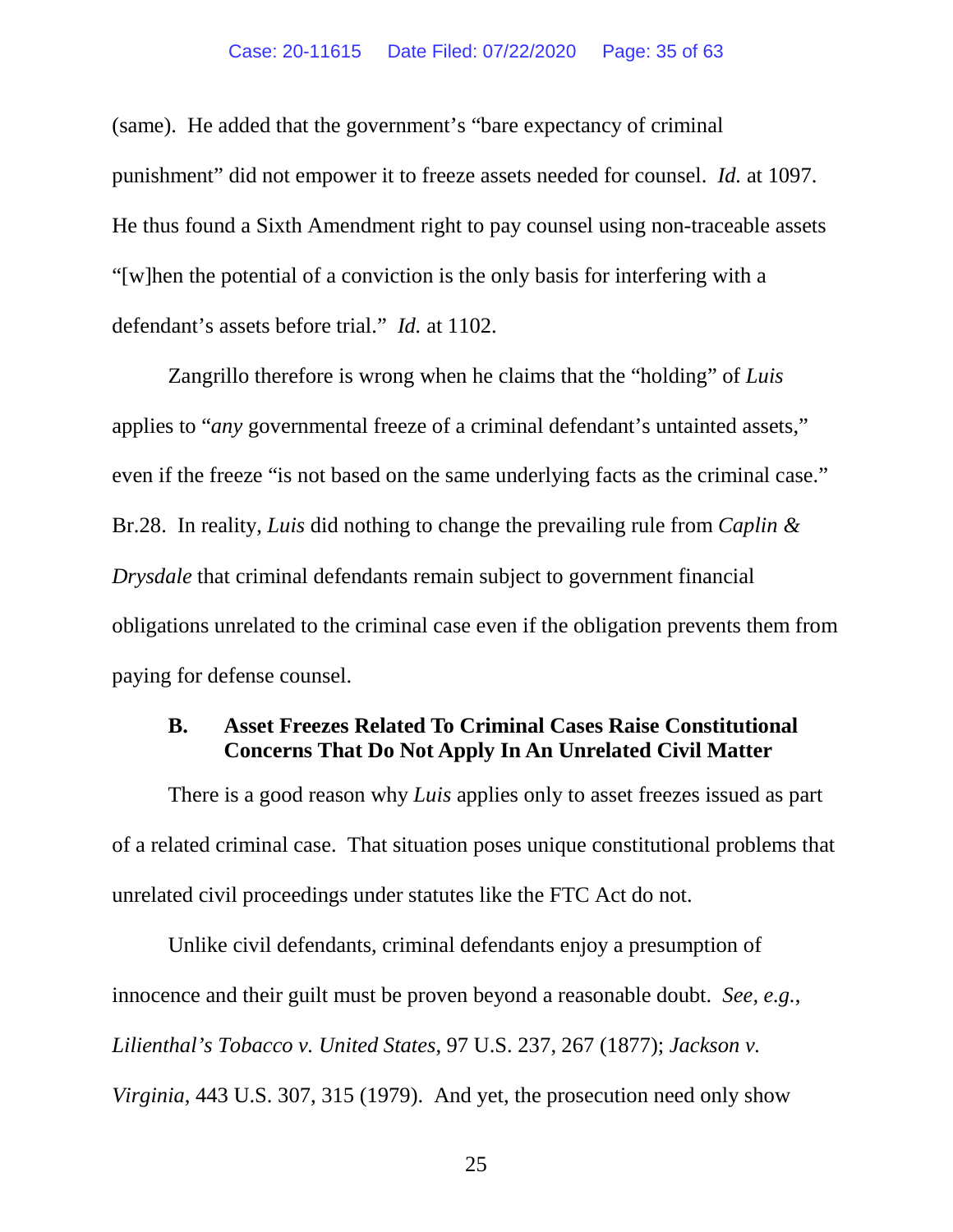*probable cause* to freeze their assets before a criminal trial. *Monsanto*, 491 U.S. at 615-16. What's more, "[a] defendant has no right to judicial review of a grand jury's determination of probable cause to think a defendant committed a crime." *Kaley v. United States*, 571 U.S. 320, 333 (2014), *aff'g* 677 F.3d 1316 (11th Cir. 2012). Because "[t]he grand jury's determination is conclusive," a criminal defendant may not contest an asset freeze arising from the criminal case by showing that he is innocent. *Id.* at 331. When a person's assets are frozen under the criminal forfeiture laws after indictment, his only defense is a limited right to argue that the assets are not "traceable to or involved in the charged conduct." *See Kaley*, 677 F.3d at 1330.

Given the lax standards for obtaining a freeze and the high bar for securing a conviction, asset freezes associated with criminal cases raise a serious risk of prosecutorial overreach. Because "the same government that prosecutes also restrains alienation of assets and does so upon an *ex parte* showing of probable cause," the fear is that "prosecutors will seek broad, sweeping restraints recklessly or intentionally encompassing legitimate, nonindictable assets," all in an effort to deny the defendant his choice of counsel. *Bissell*, 866 F.2d at 1354-55.

No such concerns exist when a court imposes an asset freeze in a *separate* civil proceeding unrelated to the prosecution. For starters, the defendant does not enjoy a presumption of innocence in that proceeding. *See, e.g.*, *In re Winship*, 397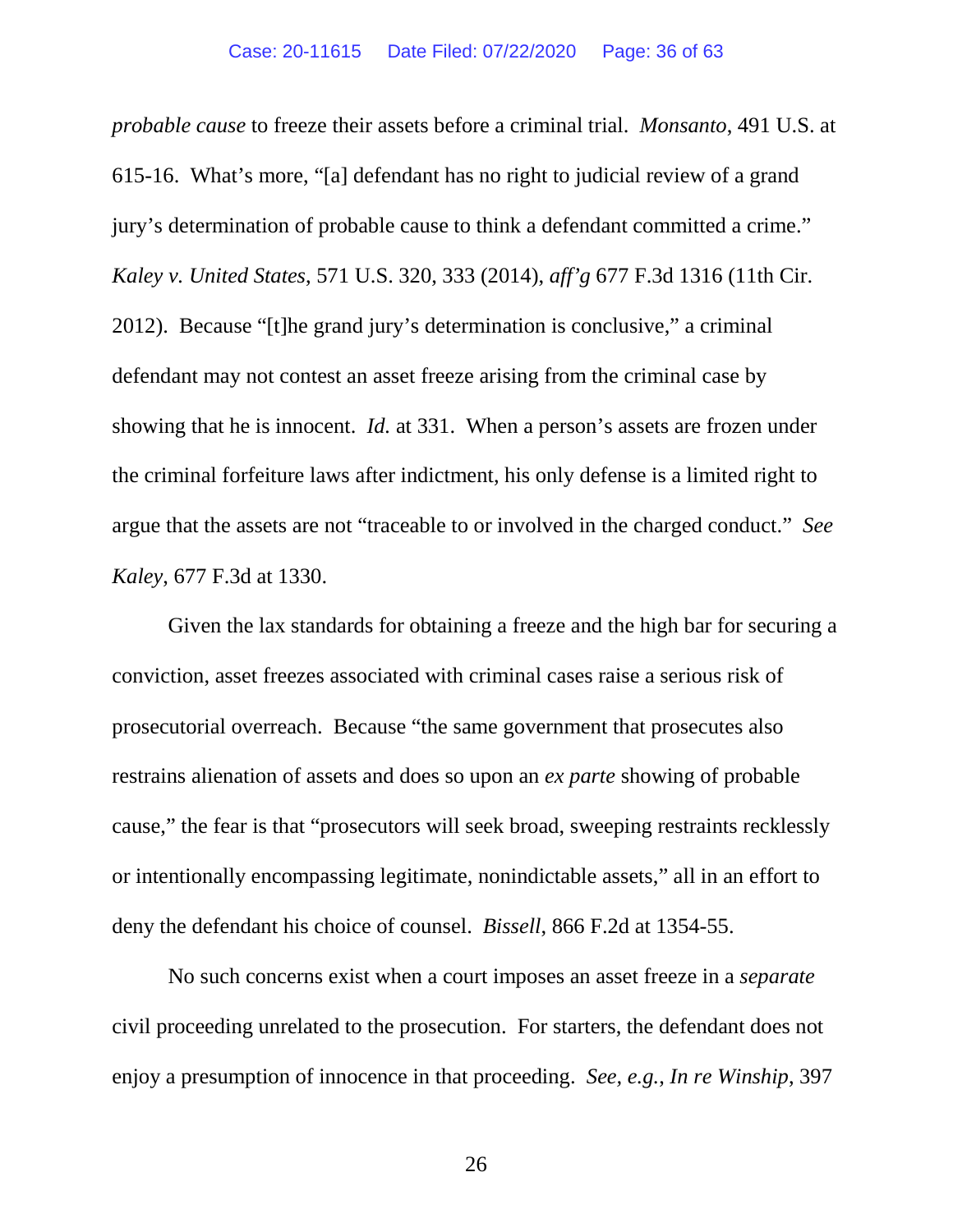U.S. 358, 363-65 (1970). And, unlike criminal asset freezes, civil defendants have the right to *contest* a freeze by rebutting the evidence that they committed the underlying violation, and the court must find that the misconduct "likely" occurred. *See, e.g.*, *FTC v. IAB Mktg. Assocs.*, 746 F.3d 1228, 1233-34 (11th Cir. 2014). Here, Zangrillo's counsel participated in a two-day evidentiary hearing in which they examined witnesses and presented thousands of pages of exhibits. *See supra* pp. 6-9. After the hearing, the district court found that Zangrillo likely had violated the FTC Act and would be liable to pay restitution in an amount exceeding the value of the frozen assets. *Id.*

That situation presents none of the concerns that led to the outcome in *Luis*. Both the *Luis* plurality and Justice Thomas based their decisions on the unique constitutional issues raised by asset freezes associated with criminal prosecutions. They feared that a contrary result would allow Congress to authorize massive criminal fines and pre-trial restraints that could strip virtually any criminal defendant of the money to hire counsel, thereby neutering the Sixth Amendment right to counsel of choice. *See id.* at 1094-95 (plurality) ("To permit the Government to freeze Luis' untainted assets would unleash a principle of constitutional law that would have no obvious stopping place."); *id.* at 1098 (Thomas, J., concurring in the judgment) ("If the Government's mere expectancy of a total forfeiture upon conviction were sufficient to justify a complete pretrial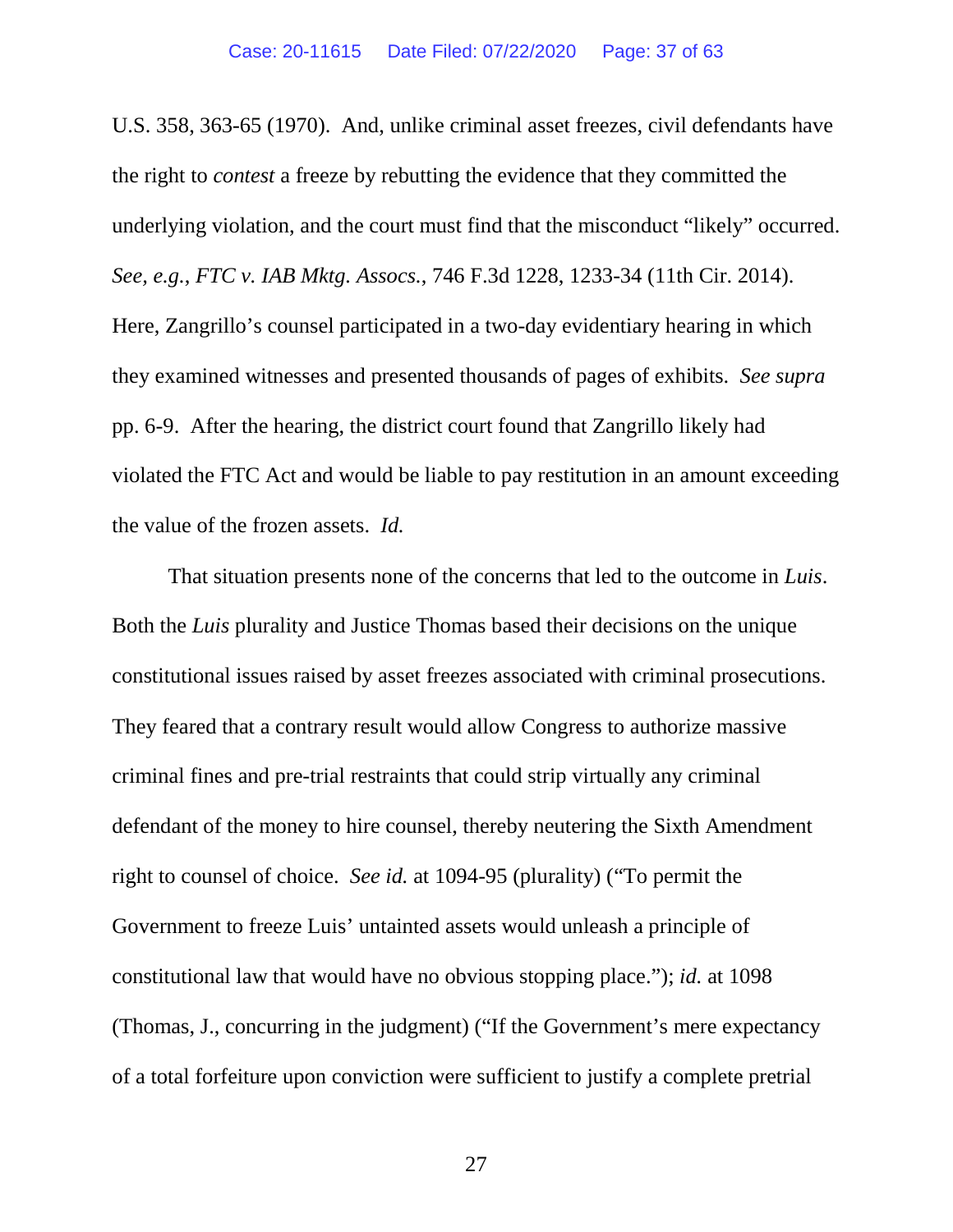<span id="page-37-0"></span>asset freeze, then Congress could render the right to counsel a nullity in felony cases."). No similar outcome is possible when the FTC enforces its statutes in a civil case unrelated to any criminal prosecution.<sup>[11](#page-41-0)</sup>

Zangrillo asserts that "*Luis* was a civil case, too," but that is not quite right. *See* Br.26, 39, 42 n.12. To be sure, *Luis* was captioned as a civil forfeiture matter, but the whole point of it was to restrain assets pending a *criminal* trial based on "probable cause to believe that Luis committed a [criminal] offense requiring forfeiture." *United States v. Luis*, 564 F. App'x 493, 494 (11th Cir. 2014), *rev'd* 136 S. Ct. 1083. When the government engages in "simultaneous pursuit" of "civil and criminal sanctions" based on common facts, the case is in reality a "single, coordinated prosecution." *United States v. One Single Family Residence Located at 18755 N. Bay Rd., Miami,* 13 F.3d 1493, 1499 (11th Cir. 1994).<sup>[12](#page-42-0)</sup> Indeed, a defendant facing post-indictment civil forfeiture has no right to dispute the asset

 $11$ <sup>11</sup> Zangrillo claims that the plurality and Justice Thomas were concerned about all government asset freezes, even in an unrelated civil matter. Br.32-34. Nothing in *Luis* supports that view. Again, the Court's fear was that "Congress could write more statutes authorizing pretrial restraints" and "postconviction forfeiture[s]" that could render every criminal defendant indigent and unable to pay an attorney. 136 S. Ct. at 1094 (plurality); *id*. at 1098 (Thomas, J., concurring in the judgment).

<sup>&</sup>lt;sup>12</sup> "Since the earliest years of this Nation, Congress has authorized the government to seek parallel *in rem* civil forfeiture actions and criminal prosecutions based upon the same underlying events." *United States v. Ursery*, 518 U.S. 267, 274 (1996).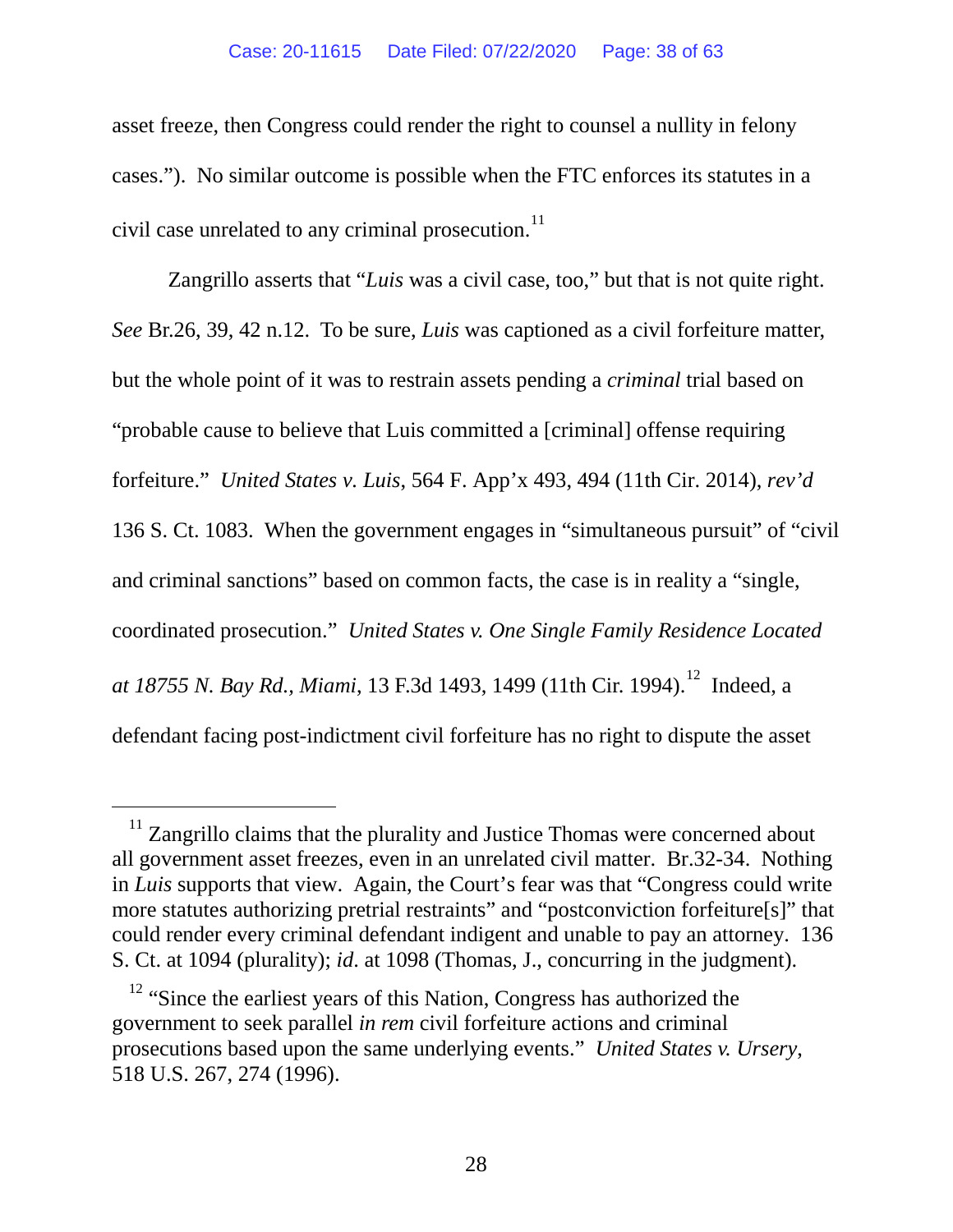<span id="page-38-0"></span>freeze by demonstrating her innocence, as she would have in a civil case. *See Kaley*, 571 U.S. at 333 (defendants may not "contest[] the seizure of their property" by "relitigat[ing] … a grand jury finding"). Asset forfeiture litigation conducted in tandem with criminal prosecution bears no resemblance to separate, unrelated proceedings under the FTC Act or another purely civil statute.<sup>[13](#page-42-1)</sup>

## **C.** *Luis* **Does Not Release Criminal Defendants From Incidental Burdens Imposed By Unrelated Civil Asset Freezes**

Zangrillo argues that *Luis* entitles criminal defendants to pay for counsel with untainted assets subject to any "government-initiated asset freeze," even if unrelated to the prosecution. Br.28. Because no single opinion represents a majority of the Supreme Court, Zangrillo needs to show that *both* the plurality opinion and Justice Thomas's concurrence would have required a release of frozen assets in these circumstances. *See Marks*, 430 U.S. at 193; *Robison*, 505 F.3d at 1221; *Martin*, 891 F.2d at 808-09 & n.2.

He has shown neither. Zangrillo's argument contravenes the approaches of both the plurality and Justice Thomas. Lower courts applying *Luis* have rejected Zangrillo's position, which would produce absurd consequences.

<sup>&</sup>lt;sup>13</sup> Zangrillo argues that the holding of *Luis* applies to criminal forfeiture statutes "beyond  $[18 \text{ U.S.C. }$  §]  $1345(a)(2)$ ." Br.42-43. That is irrelevant; the point is that it does not govern civil enforcement proceedings unrelated to a criminal prosecution.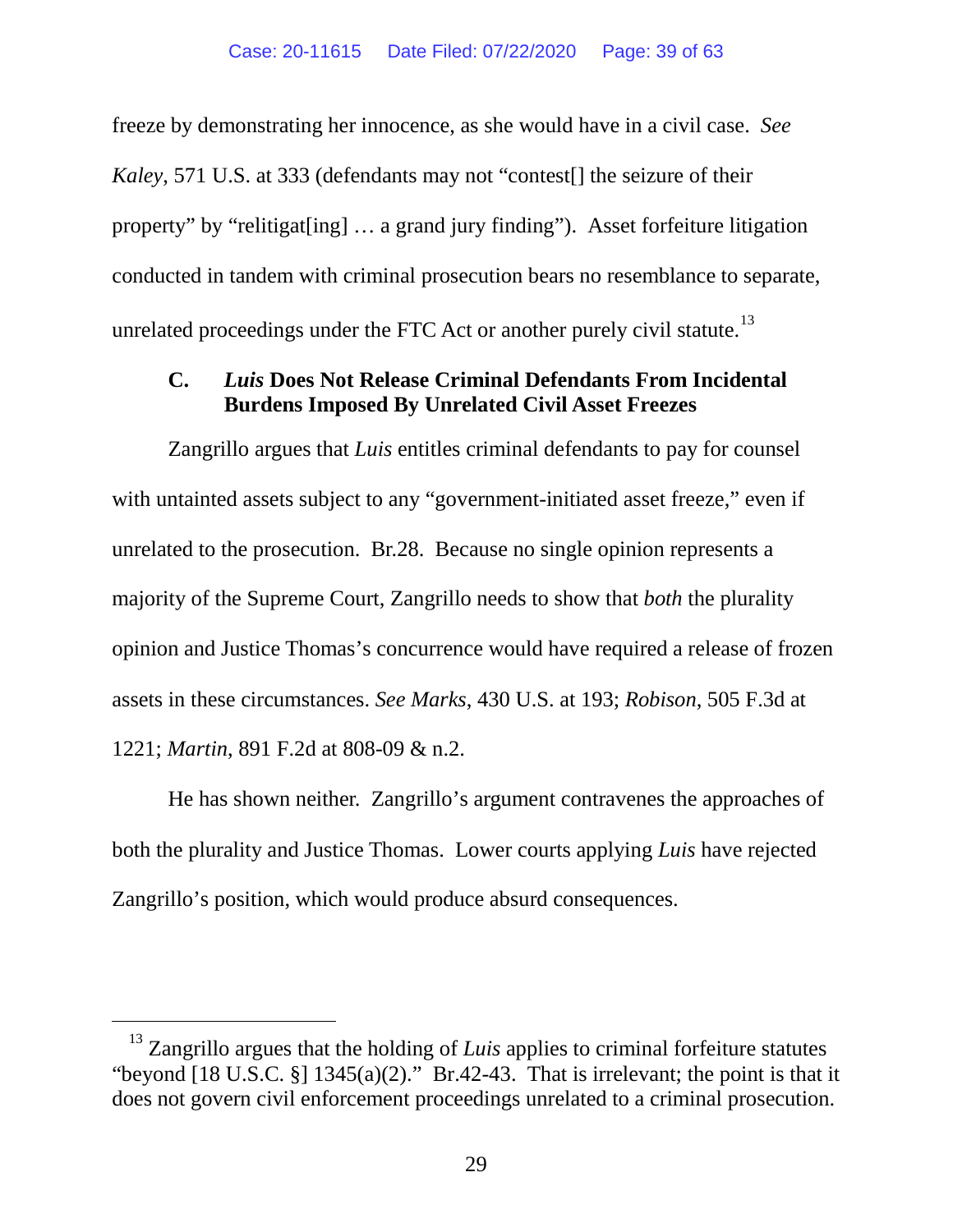# **1. The plurality's balancing approach does not support Zangrillo's argument**

In Zangrillo's view, the *Luis* plurality's balancing of governmental and defense interests "has equal applicability to the facts of this case." *Id.* at 34-35, 47. That claim is meritless. Zangrillo's interests in property frozen under the FTC Act are far weaker than the criminal defendant's property interests were in *Luis*. As the plurality explained, when the government freezes a criminal defendant's untainted assets based on probable cause, the defendant can "reasonably claim that the property is still 'mine,' free and clear." 136 S. Ct. at 1092 (plurality). Because the defendant enjoys "the presumption of innocence," *Kaley*, 571 U.S. at 1096, a court may presume that the frozen assets are "innocent" as well. FTC civil enforcement is quite a different story, since the district court found after a contested evidentiary hearing that Zangrillo likely violated the FTC Act and that the frozen assets therefore likely belongs to his victims.[14](#page-44-0) *See supra* pp. 7-9. Unlike Ms. Luis, Zangrillo cannot "reasonably claim that the property is still 'mine,' free and clear." *Luis*, 136 S. Ct. at 1092 (plurality).

Moreover, as shown in Part I.B above, a civil asset freeze unrelated to a criminal prosecution does not raise the same constitutional concerns as one

 $14$  The FTC Act does not require that disgorged assets be traceable to the underlying violations. *See FTC v. Leshin*, 719 F.3d 1227, 1234 (11th Cir. 2013).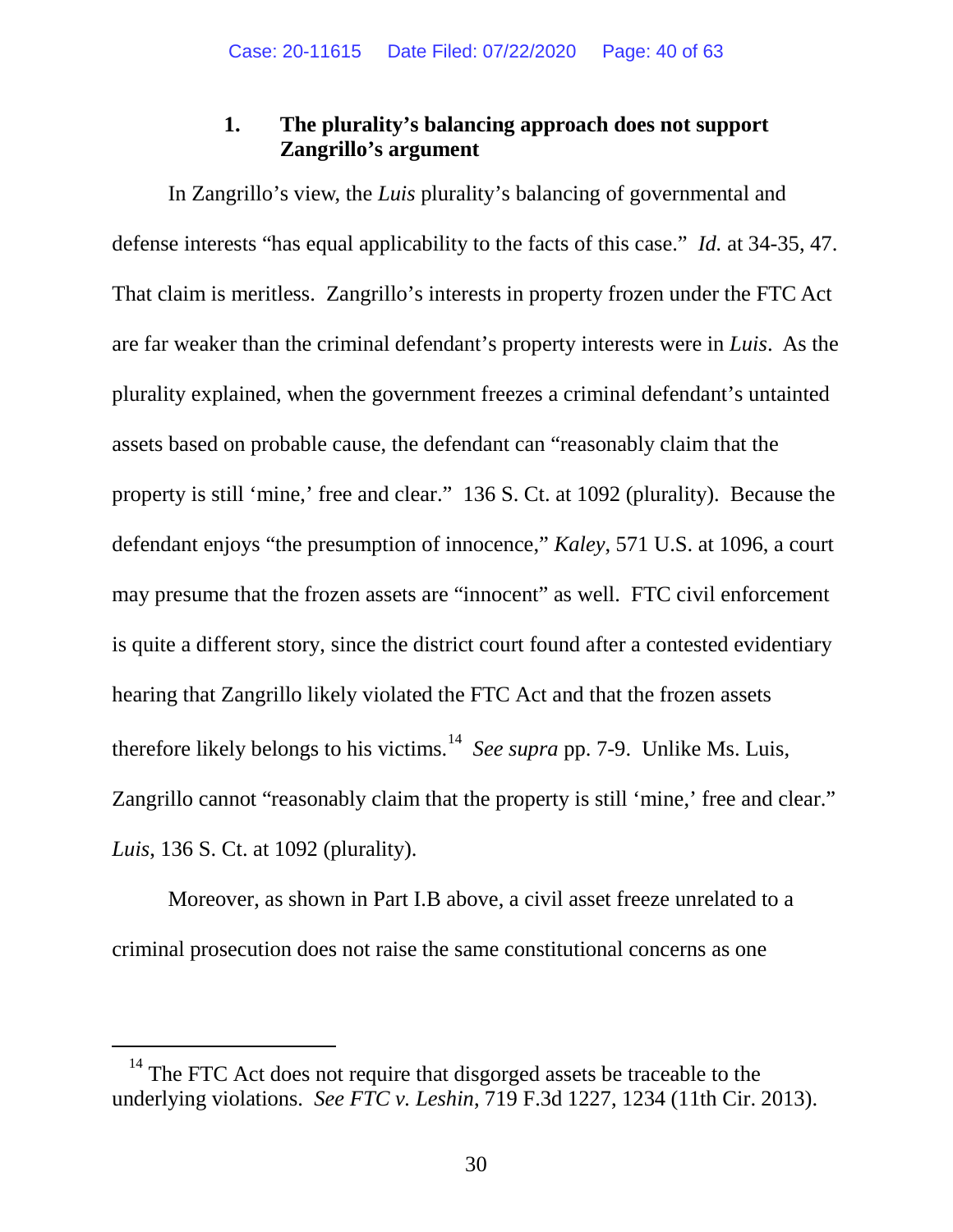imposed under the asset-forfeiture laws. *See also Luis*, 136 S. Ct. at 1093 (plurality) (weighing the competing interests in order to promote a "fair, effective criminal justice system").

Because this case does not implicate the same property interests or constitutional difficulties as *Luis*, the plurality's balancing test would almost certainly yield a different result. As *Luis* recognized, the government has an "important" interest in "securing restitution" for victims, *Luis*, 136 S. Ct. at 1093 (plurality); that interest far outweighs Zangrillo's interest in paying a lawyer with property that he likely does not own. "A defendant has no Sixth Amendment right to spend another person's money for services rendered by an attorney." *Caplin & Drysdale*, 491 U.S. at 626.

### **2. Justice Thomas's incidental-burdens approach does not support Zangrillo's argument**

<span id="page-40-0"></span>Zangrillo's argument also fails under Justice Thomas's framework. He directly repudiated Zangrillo's thesis that the Sixth Amendment allows defendants to pay criminal defense counsel with money from a civil asset freeze in an unrelated case.

Justice Thomas recognized that criminal defendants still must obey laws that may deny them the resources to hire counsel, and that they may be subject to tax levies. *See supra* pp. 23-25; *Luis*, 136 S. Ct. at 1102 (Thomas, J., concurring in the judgment). *See also Caplin & Drysdale*, 491 U.S. at 631-32 ("Criminal defendants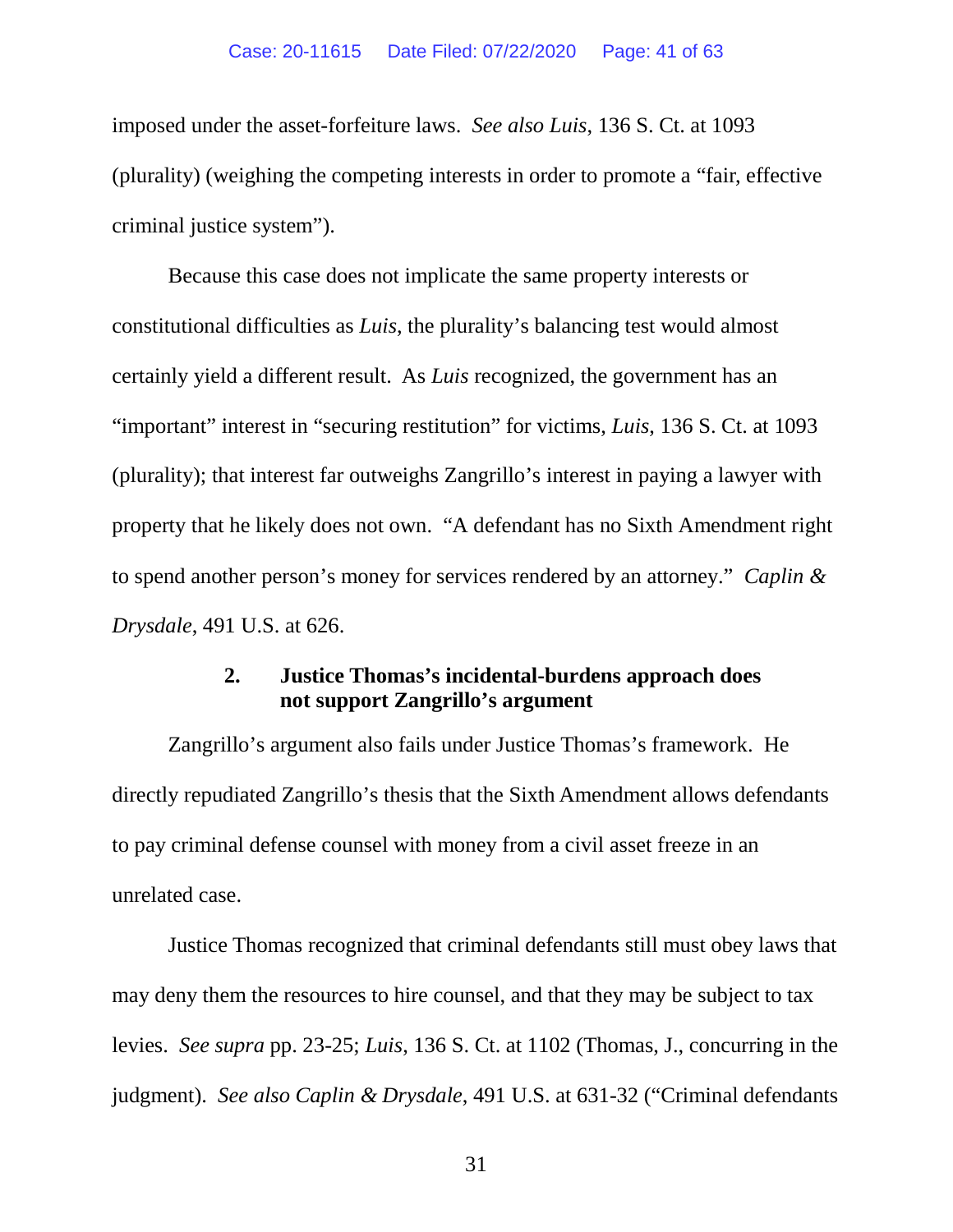… are not exempt from … financial levies [that] may deprive them of resources that could be used to hire an attorney."). The IRS may levy "*all* property and rights to property" of a delinquent taxpayer, including "accrued salary or wages," 26 U.S.C. § 6331(a) (emphasis added), without exemption for assets needed to pay an attorney in an unrelated criminal case. When the IRS issues a jeopardy assessment, it does not merely *freeze* a defendant's assets pretrial, but *seizes* them outright without any prior hearing or court order.<sup>[15](#page-46-0)</sup> *Galvez*, 448 F. App'x at 885-86. *See United States v. Rogers*, 984 F.2d 314, 316 (9th Cir. 1993) (IRS jeopardy assessments do not violate Sixth Amendment right to counsel); *United States v. Thomas*, 577 F. Supp. 2d 469, 471, 475 (D. Maine 2008) (same).

If an IRS jeopardy assessment that prevents a criminal defendant from affording counsel passes constitutional muster, so too must an asset freeze under the FTC Act. In FTC cases, the defendant receives far greater procedural rights than a delinquent taxpayer, since he may dispute the claims in an evidentiary hearing before a federal judge. The tax example also refutes Zangrillo's claim that

<span id="page-41-0"></span><sup>&</sup>lt;sup>15</sup> "[I]f the IRS determines that the collection of an assessed tax is in jeopardy, the IRS may provide notice and demand for immediate payment, and if the taxpayer fails or refuses to pay the assessed tax, the IRS may collect the tax by jeopardy levy." *Galvez*, 448 F. App'x at 885 (citing 26 U.S.C. § 6331(a)). The IRS needn't give advance notice of the levy so long as it offers an after-the-fact administrative hearing. *Id.* (citing 26 U.S.C. §§ 6330(f), 6331(d)(3)). A taxpayer whose assets were seized must exhaust administrative remedies before obtaining judicial review. *Id.* at 885-86 (citing 26 U.S.C. § 7429(b)).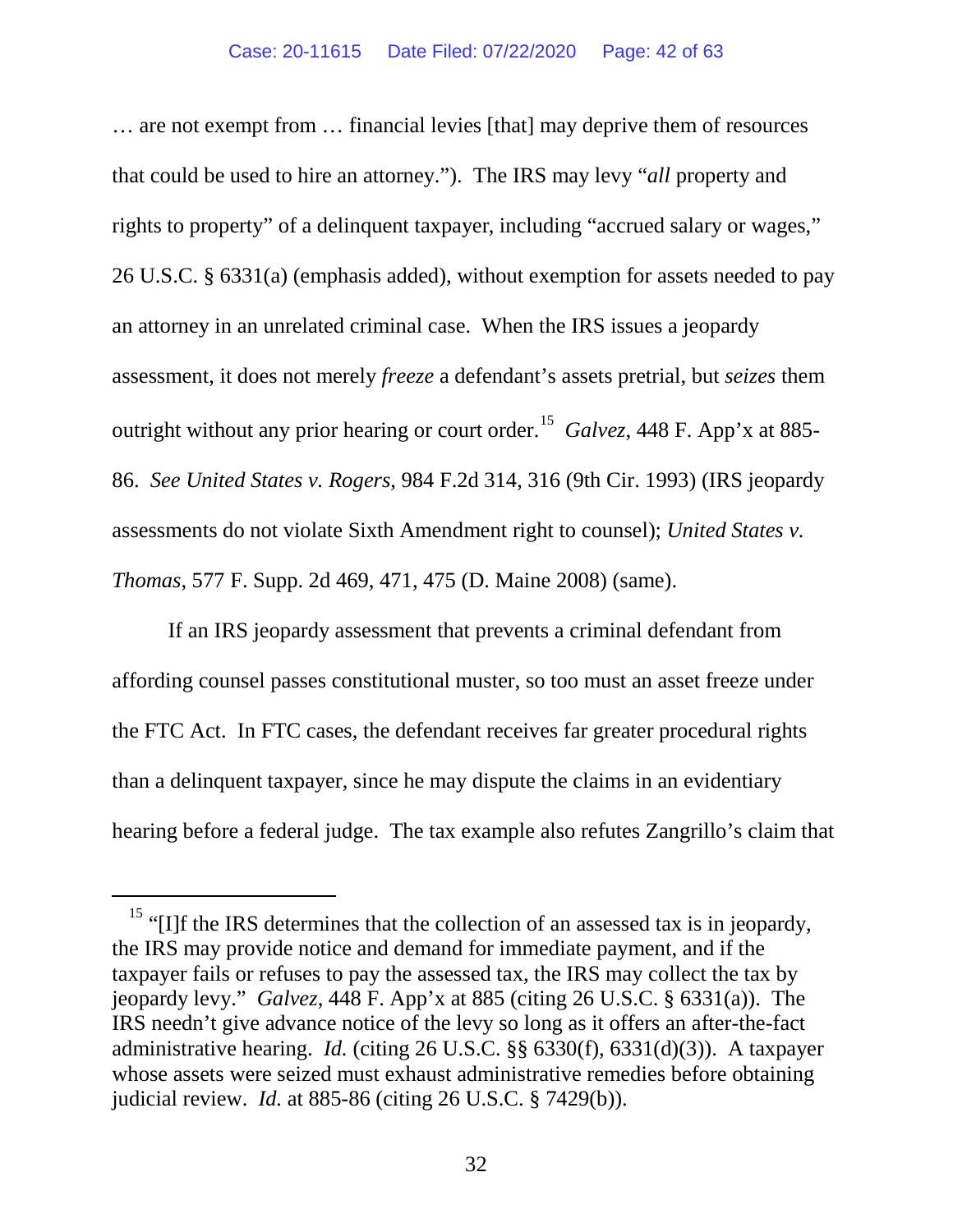*Luis* applies to all federal-government asset freezes because they involve the "same sovereign" as the criminal prosecution. Br.3, 39 n.10. The IRS, too, is an arm of the "same sovereign" as the United States Attorney, but that doesn't immunize criminal defendants from paying taxes or undergoing a jeopardy assessment.

<span id="page-42-1"></span><span id="page-42-0"></span>When the government obtains a civil asset freeze in a case unrelated to a criminal prosecution, it—at most—incidentally burdens the right to counsel in the criminal case. As Justice Thomas explained, "a generally applicable law placing only an incidental burden on a constitutional right does not violate that right." *Luis*, 136 S. Ct. at 1101-02 (Thomas, J., concurring in the judgment). In a First Amendment case, the Supreme Court reasoned that a "generally applicable and otherwise valid provision" passes constitutional scrutiny even if it prevents the exercise of fundamental rights, where doing so "is not the object of the [law] but merely the incidental effect." *Employment Div., Dep't of Human Resources of Or. v. Smith*, 494 U.S. 872, 878 (1990); *see also Ruggiero v. FCC*, 317 F.3d 239, 244 (D.C. Cir. 2003) ("structural" regulation of broadcast industry receives "[m]inimal" constitutional scrutiny despite "indirect effect upon speech"). Here, when the FTC obtains an asset freeze under a generally applicable civil statute, preventing the defendant from obtaining counsel in an unrelated criminal case is not "the object" of the freeze but at most an "incidental effect."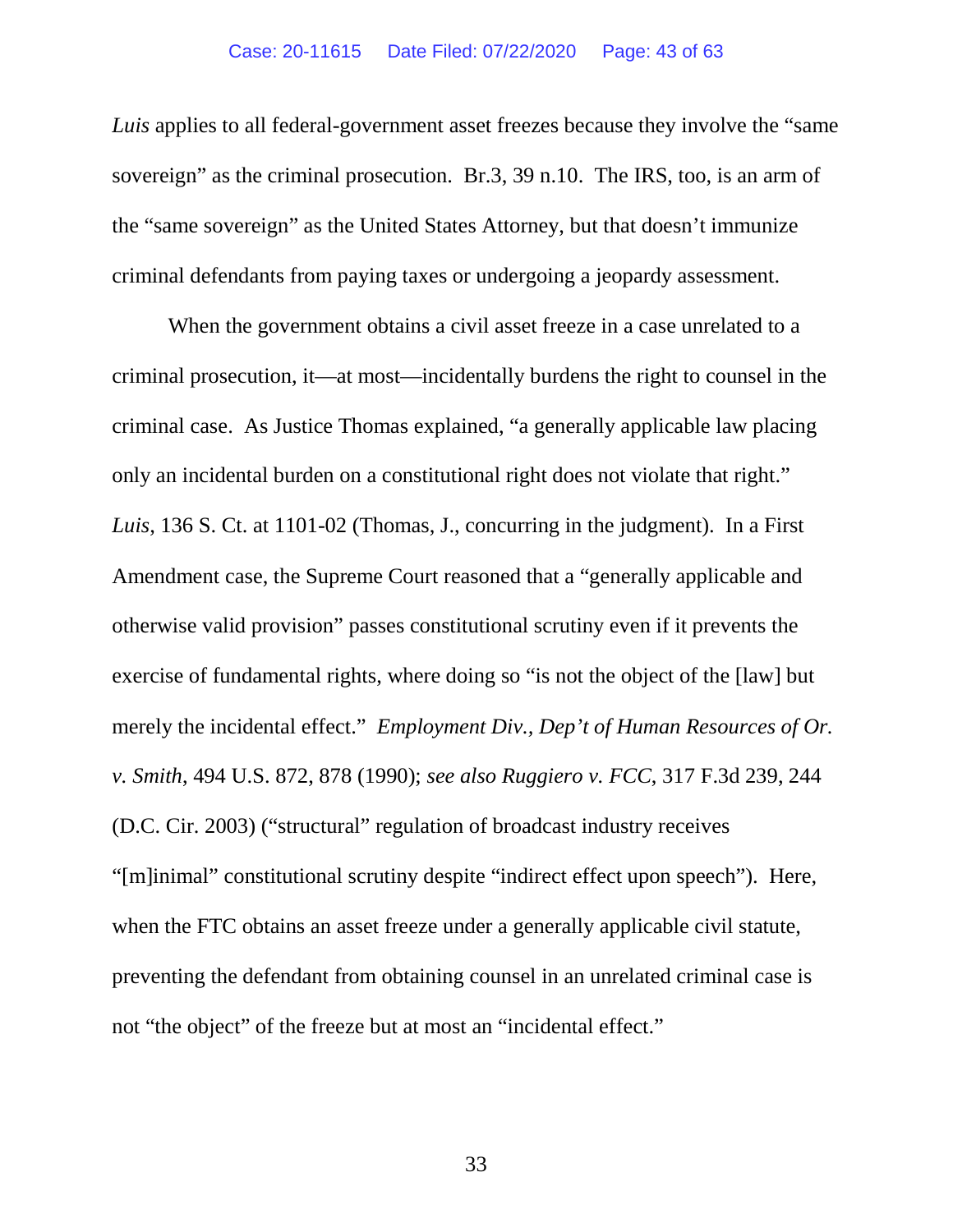Zangrillo gets no help from Justice Thomas's conclusion that the criminal asset freeze in *Luis* was "not merely an incidental burden on the right to counsel of choice; it targets a defendant's assets, which are necessary to exercise that right, simply to secure forfeiture upon conviction." Br.45-46, citing 136 S. Ct. at 1102 (Thomas, J., concurring in the judgment). The argument misses the key language in that quotation: an asset freeze may violate the right to counsel when its objective is "simply to secure forfeiture upon conviction." *Id.* The corollary is that when an asset freeze has some other objective—such as to secure a tax, ensure child support, or maintain funds for victim redress under the FTC Act—the burden is incidental and does not violate Sixth Amendment rights.

This Court has applied that very framework when analyzing government asset freezes, suggesting that the Sixth Amendment is not implicated when the "government[ ] [acts] to collect an indebtedness *coincidentally* with the prosecution of criminal charges" and attempts to "seize[] or restrain assets … to be applied to that indebtedness." *Bissell*, 866 F.2d at 1350 (emphasis added). That scenario is very different from when a prosecutor attempts to restrain the defendant's assets before trial on the theory that they were "derived from, or utilized in, the criminal activities condemned." *Id.*

Indeed, without a distinction between direct and incidental burdens, the Sixth Amendment would produce absurd consequences. Zangrillo's position is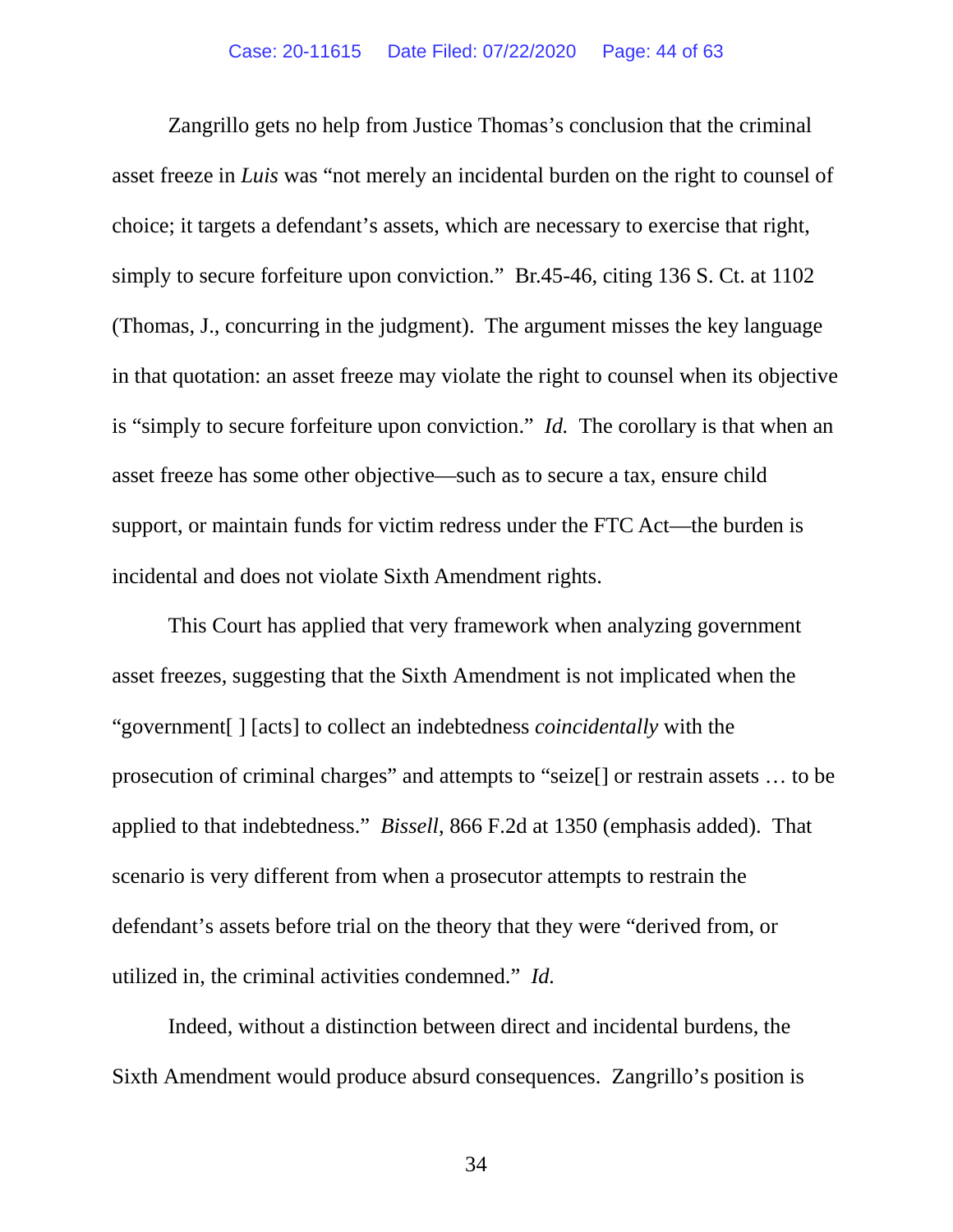that criminal defendants have an "affirmative right[] … to use untainted assets to pay their lawyers"—"full stop." Br.31-32. By that logic, a criminal defendant would be exempt not only from asset freezes, but from all monetary obligations to the government so long as the money was not "tainted" by crime. It would confer immunity from taxation, child support, licensing and permit fees, environmental cleanup burdens, customs duties, immigration fees, government loan repayments, and fines unrelated to the criminal case  $(e.g.,$  speeding tickets).<sup>[16](#page-50-1)</sup> Nothing in *Luis* suggests that the Court intended to immunize criminal defendants from all of these duties so that they could hire the best defense attorneys money can buy. Justice Thomas expressly premised his dispositive vote on the decision *not* having that effect. *See supra* pp. 23-25.

Zangrillo's position would open the floodgates in another way. He claims he is immune from financial obligations to the government because he needs the

<span id="page-44-0"></span> $16$  As a law review article cited by Zangrillo (Br.44) explains, "The government takes money from individuals all the time, without regard for whether they're facing criminal charges, and it's never thought to raise a Sixth Amendment issue. Taxation is only the most salient example." John Rappaport, *The Structural Function of the Sixth Amendment Right to Counsel of Choice*, 2016 Sup. Ct. Rev. 117, 137. "[A]ll sorts of agencies—say, the Securities and Exchange Commission or Customs and Border Protection—are empowered to restrain assets in pursuit of their regulatory objectives." *Id.* The IRS may "file[] a jeopardy assessment" without "sound[ing] Sixth Amendment alarms." *Id.* at 138. And "no one would think collection of a fine imposed in an unrelated criminal matter would violate a defendant's right to counsel of choice in a new prosecution." *Id.* at 139.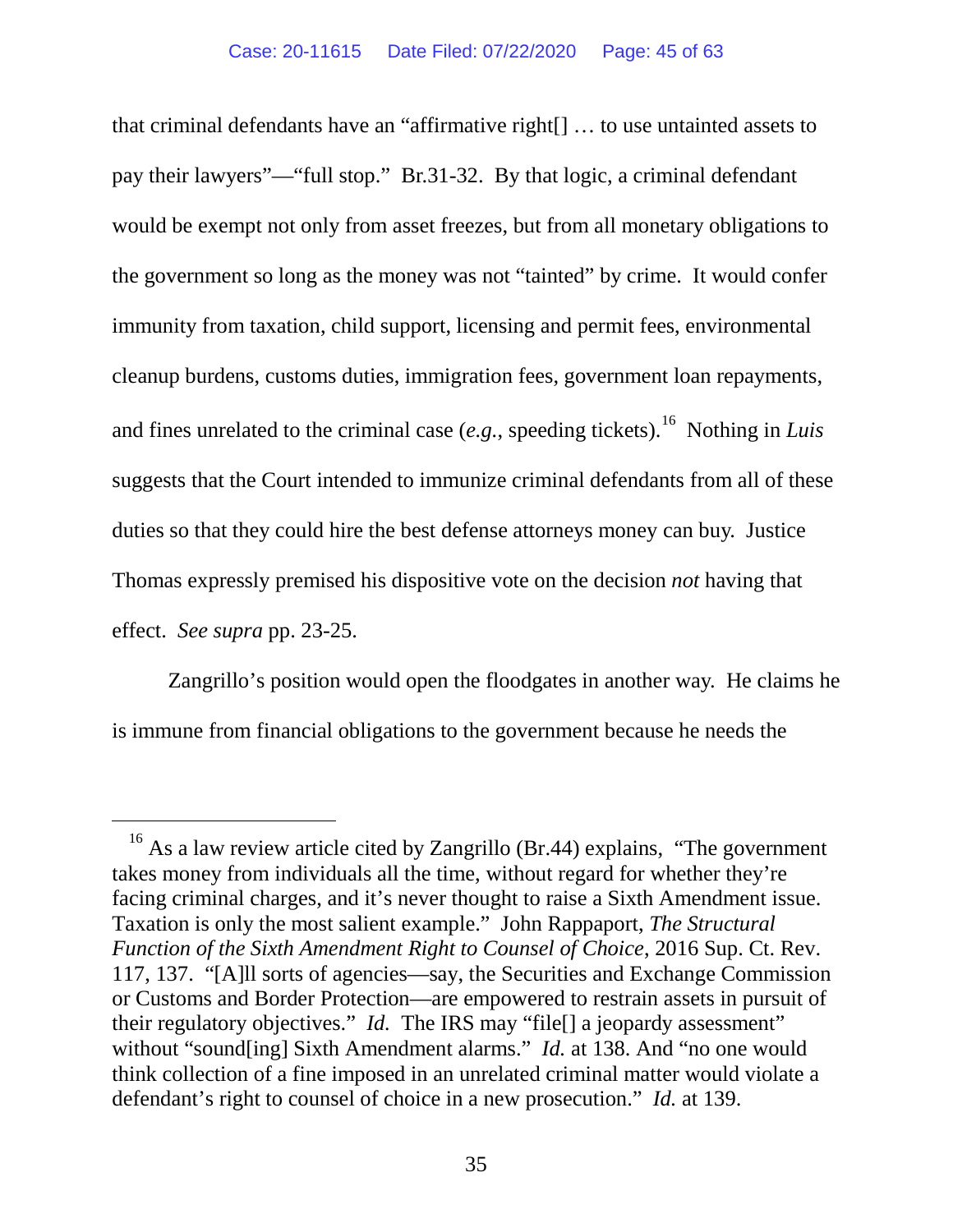money to "vindicate" his constitutional right to counsel. Br.31. If so, could Zangrillo also claim a similar exemption in order to "vindicate" his rights "to speak, practice one's religion, or travel? The full exercise of these rights, too, depends in part on one's financial wherewithal," which could be imperiled by the "threat of forfeiture." *Caplin & Drysdale*, 491 U.S. at 628. The Supreme Court rejected this sort of thinking when it held that the government does not violate the constitution when it incidentally places financial burdens on fundamental rights. *Id.* at 631-32. Just as the district court had no duty to unfreeze Zangrillo's assets so that he could make political donations, practice a religion, travel, or bear arms, it had no duty to release those assets to pay his defense counsel in an unrelated case.

Next, Zangrillo claims that the asset freeze here did not merely impose incidental burdens, since it was "targeted squarely at a specific defendant." Br.45-46. He contends that unlike "generally applicable" "taxes or lien laws," the FTC Act requires the Commission to "specifically identif[y] and affirmatively sue[] particular defendants" and then "move to freeze a particular amount of assets." Br. 46.

That distinction is nonsense. *All* laws "target squarely a specific defendant" when the government enforces that law against an individual. The IRS "targets" squarely" a specific taxpayer whenever it assesses his tax obligations, issues a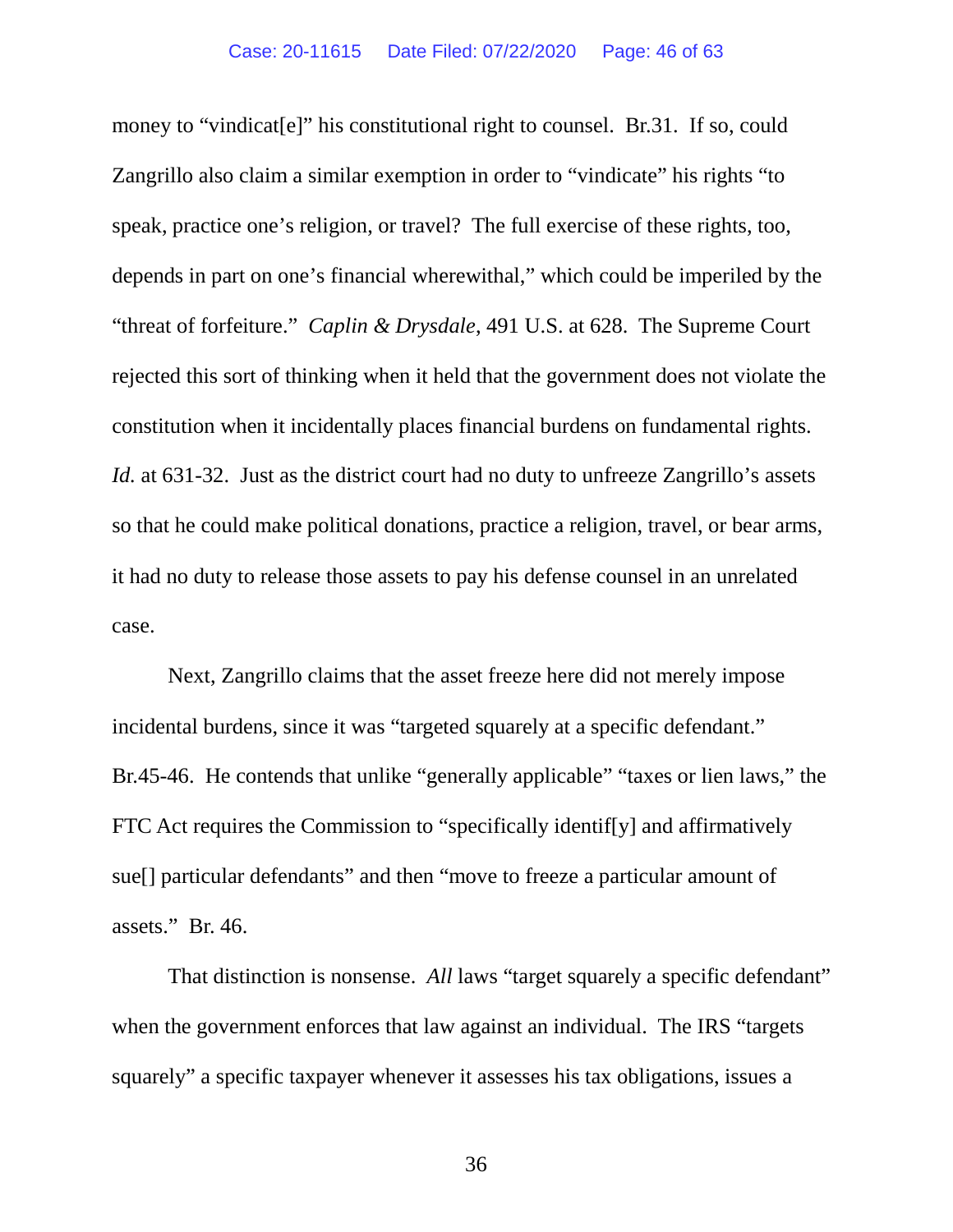payment demand, and levies his assets upon nonpayment. *Galvez*, 448 F. App'x at 885-86. The government "targets squarely" a deadbeat parent when it sues him for delinquent child support and levies his assets. Zangrillo's argument would prevent the government from ever enforcing a financial obligation against a person who would rather spend the money on high-priced counsel in an unrelated criminal case.

Of course, Zangrillo's argument is not the law. The government may enforce generally applicable laws against specific individuals provided that it avoids doing so in a "selective manner" that targets the exercise of constitutional rights. *Keeton v. Anderson-Wiley*, 664 F.3d 865, 879-80 (11th Cir. 2011) (quoting *Church of the Lukumi Babalu Aye, Inc. v. City of Hialeah*, 508 U.S. 520, 543 (1993)). Thus, in *Employment Division*, the Supreme Court held that a generally applicable drug law was constitutional even though it enabled the government to prosecute particular religious worshipers for smoking peyote. 494 U.S. at 878. Here, as shown in Part II.A below, the FTC neutrally applied the FTC Act when it sought the asset freeze; it did not selectively target Zangrillo's assets in order to deprive him of counsel in the unrelated case.

<span id="page-46-0"></span>Zangrillo posits that *even if* an asset freeze imposes only an incidental burden on the right to counsel, the court must still release frozen assets whenever that burden is "substantial" (unless recovering the money is "essential"). *See*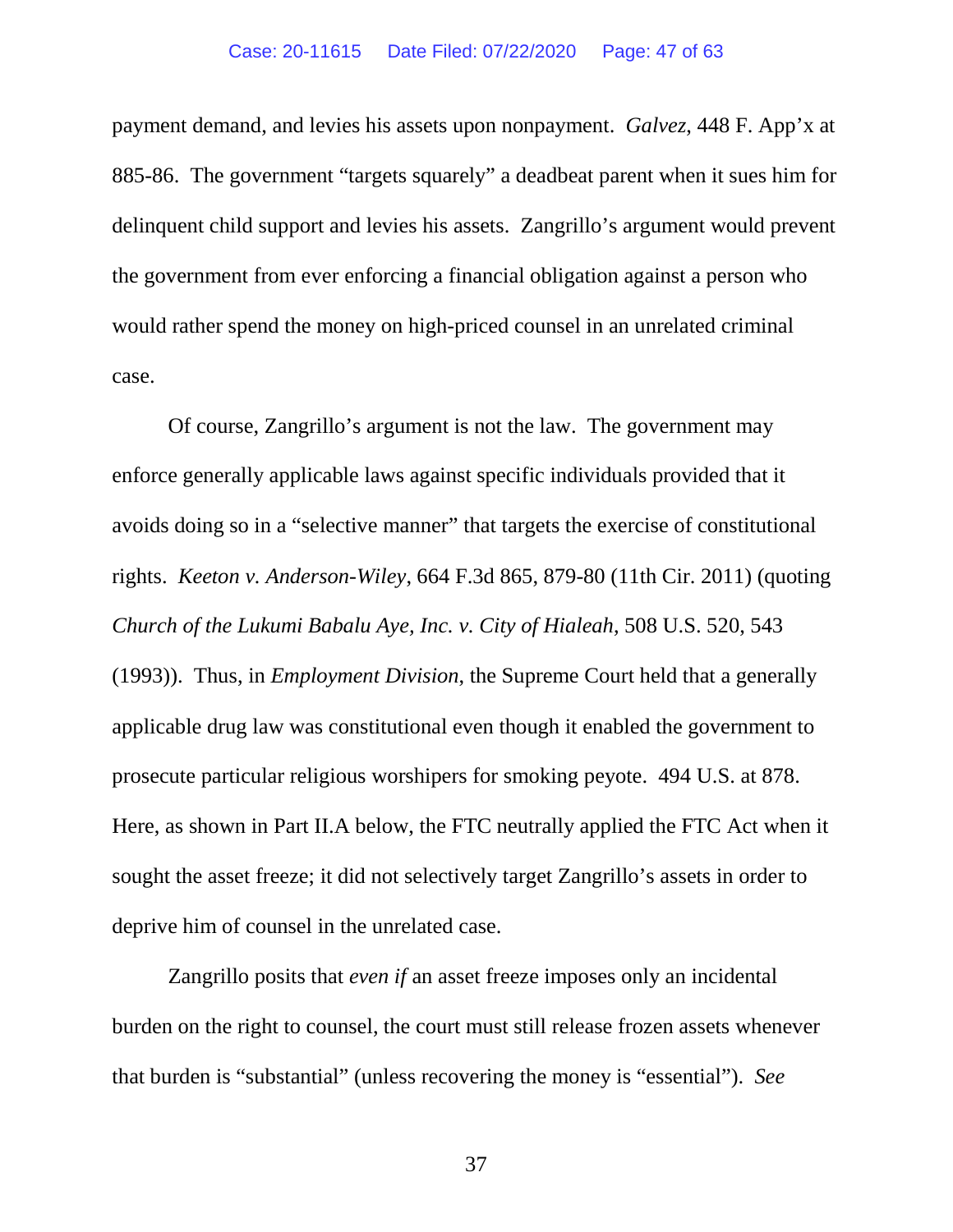<span id="page-47-0"></span>Br.46-49. This is just another way of saying that the Sixth Amendment exempts criminal defendants from laws "mak[ing] it more difficult for defendants to retain a lawyer"—the very thing Justice Thomas rejected when casting the deciding vote in *Luis*. 136 S. Ct. at 1102 (Thomas, J., concurring in the judgment). Indeed, as a law review article cited by Zangrillo explains, "to treat every incidental burden as calling for heightened scrutiny would render effective government regulation impossible in a wide range of situations." Michael C. Dorf, *Incidental Burdens on Fundamental Rights*, 109 Harv. L. Rev. 1175, 1251 (1996). [17](#page-53-0) In any event, the district court found that freezing the assets *is* essential to ensure complete relief to Zangrillo's victims, ZA.126 at 2-3, since "the Defendants' likely liability for their deceptive activities exceeds the total amount of frozen assets," including Zangrillo's, FA.174 at 1-2.

Finally, Zangrillo cites academic commentary suggesting that Justice Thomas's distinction between direct and incidental burdens may be unsound. Br.44. That is irrelevant and does not change the fact that Justice Thomas's views

<sup>&</sup>lt;sup>17</sup> "Virtually every government decision is likely to have some incidental effect on some constitutionally protected value." Frederick Schauer, *Cuban Cigars, Cuban Books, and the Problem of Incidental Restrictions on Communications*, 26 Wm. & Mary L. Rev. 779, 784 (1985).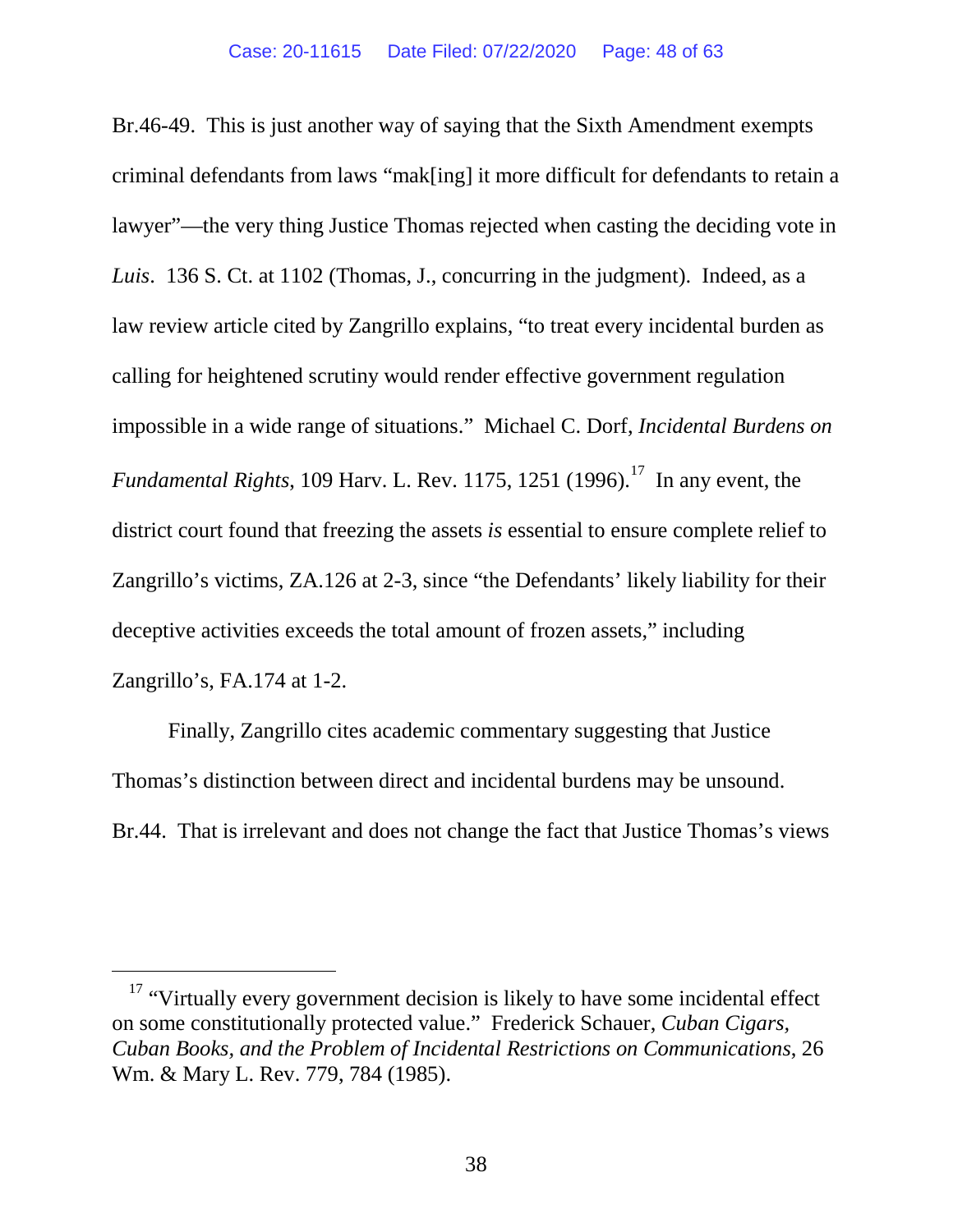are dispositive in this case because they were essential to form a majority.<sup>18</sup> In any event, the alleged unsoundness discussed in the academic literature is that Justice Thomas's framework is *too protective* of a criminal defendant's interests.<sup>19</sup>

## **3. Courts have rejected Zangrillo's argument**

Unsurprisingly, courts have refused to read either the *Luis* plurality or Justice Thomas's concurrence as recognizing a general right to use frozen assets to pay criminal defense attorneys in an unrelated case. As one noted, *Luis* concluded only that "the restraint of defendant's untainted assets, frozen pretrial *under the criminal forfeiture statutes*" may violate the Sixth Amendment. *United States v. Johnson*, No. 2:11-cr-501-DN, 2016 WL 4087351, at \*3 (D. Utah Jul. 28, 2016) (emphasis added). *Luis* did not address "assets held by the receiver in a civil case."

<sup>&</sup>lt;sup>18</sup> Zangrillo also notes Justice Thomas's remark that the "usual" version of the incidental burdens doctrine "might be inapt" in the Sixth Amendment setting. Br.43-45, 47-48 (citing *Luis*, 136 S. Ct. at 1102 (Thomas, J., concurring in the judgment)). But Justice Thomas was unequivocal in confirming that criminal defendants still must pay their taxes and obey other laws that make it harder to retain counsel, and that *Caplin & Drysdale* remains good law on these subjects. *Supra* pp. 23-25. Those are the points that control this case.

<sup>&</sup>lt;sup>19</sup> Indeed, one article cited by Zangrillo found it "not clear that direct burdens always raise the same degree of suspicion under the Sixth Amendment as under the First," since the Sixth Amendment likely "would not block the government from collecting on a judgment awarded against a criminal defendant in a *related* civil case." Rappaport, 2016 Sup. Ct. Rev. at 139. *See also supra* n.16 (excerpts from the same commentator explaining that the government routinely takes money from criminal defendants without any Sixth Amendment issues).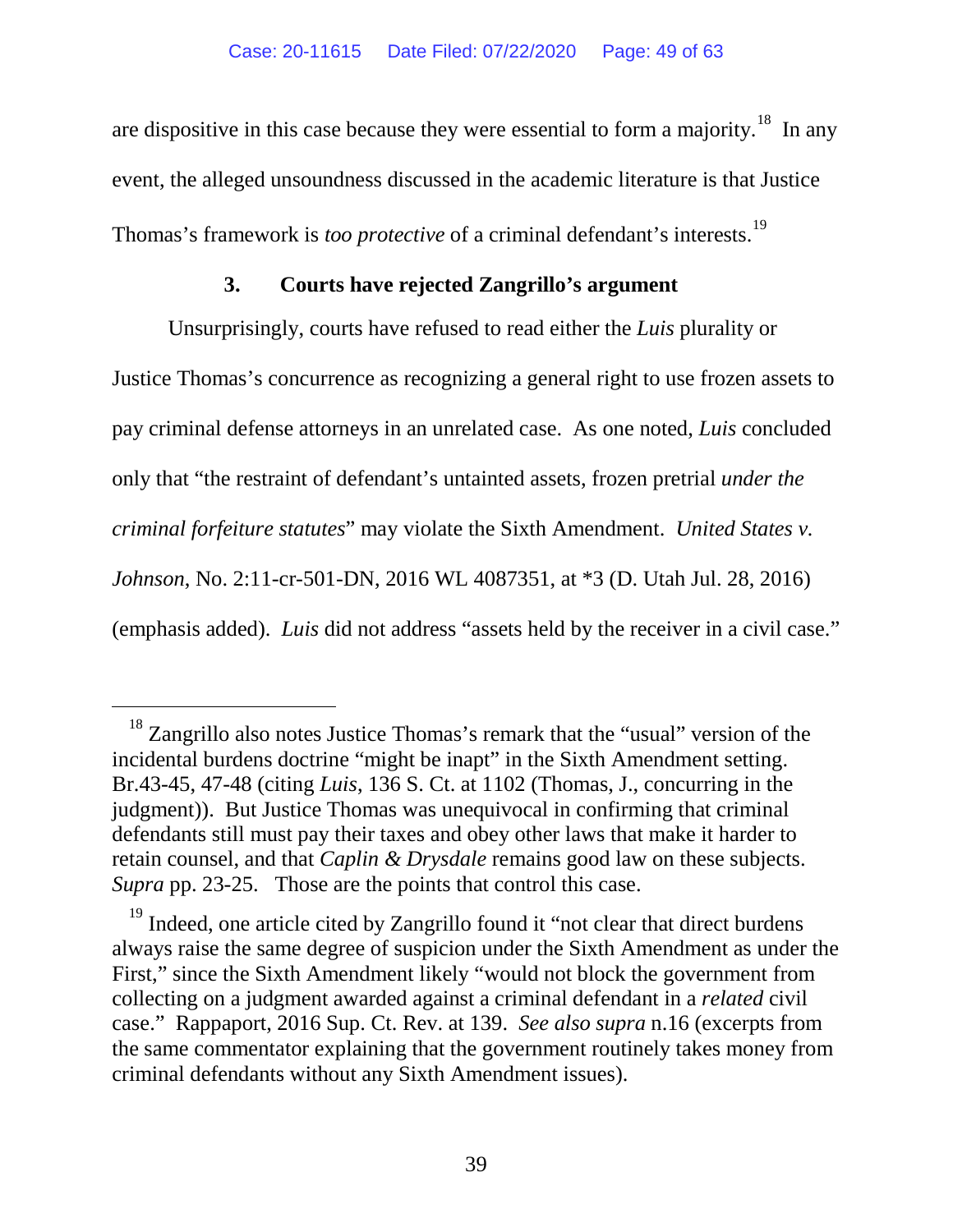Id.<sup>[20](#page-55-1)</sup> Another held that "[n]othing in the *Luis* plurality or concurrence suggests a holding applicable outside the context of remedies created by a criminal proceeding," namely "asset forfeiture" in support of "the ultimate conviction." *Estate of Lott v. O'Neill*, 165 A.3d 1099, 1104-05 (Vt. 2017). There, the Vermont Supreme Court ruled that a murder defendant's Sixth Amendment rights were not violated by a pretrial attachment in a civil wrongful-death action that prevented her from retaining private counsel. *Id.* This was true even though the civil case "ar[o]se out of a core of facts in common with the criminal case." *Id.* at 1105.

In response, Zangrillo produces three pages of string citations, Br.36-38, but only two of the nine cases are even relevant. One district court, applying *Luis*, allowed a civil defendant to use untainted assets to hire defense counsel in a "companion criminal case." The court did not suggest that the defendant could do so in an unrelated case. *SEC v. Morgan*, No. 1:19-cv-00661 EAW, 2019 WL

 <sup>20</sup> As Zangrillo notes (Br.30), the district court in *Johnson* also ruled that it lacked authority over the frozen assets since the FTC civil case was pending in a different forum. 2016 WL 4087351, at \*3. Even so, the court read *Luis* as only applying in the context of the criminal forfeiture statutes. The Tenth Circuit affirmed on the former ground without reaching the scope of *Luis*. *United States v. Johnson*, 732 F. App'x 638, 651 & n.9 (10th Cir. 2018).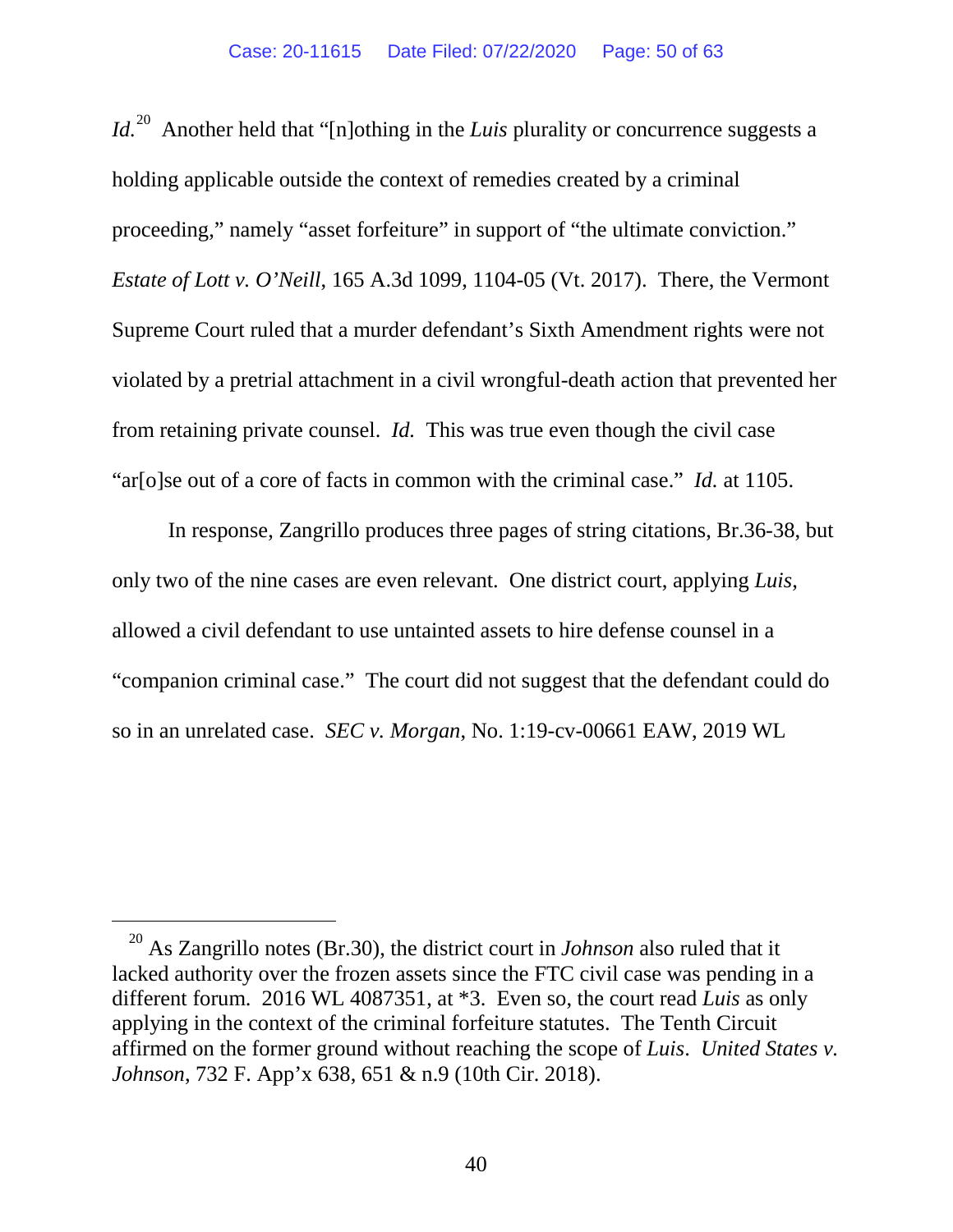<span id="page-50-0"></span>2385395, at  $*11$  (W.D.N.Y. June 5, 2019) (quotation omitted).<sup>21</sup> The court candidly acknowledged that the Sixth Amendment "would not, standing alone, prevent the court from issuing an asset freeze," but treated it as a "further consideration" to which the court should "pay particular attention" when applying its equitable discretion. *Id.*

<span id="page-50-1"></span>The other case allowed a defendant to use frozen, untainted assets to hire counsel in an unrelated criminal proceeding. *United States v. Price*, No. 1:18CV00027, 2018 WL 4927269 (W.D. Va. Oct. 11, 2018). But *Price* involved both a criminal forfeiture case seeking an asset freeze pending conviction and an unrelated criminal prosecution. *Id.* at \*3. The court found it "appropriate" to allow the defendant to use frozen assets for both the related prosecution and the

 <sup>21</sup> Zangrillo cites three pre-*Luis* decisions that reached a similar conclusion. *See SEC v. Thibeault*, 80 F. Supp. 3d 288, 295 (D. Mass. 2015); *SEC v. FTC Capital Mkts., Inc.*, No. 09 Civ. 4755 (PGG), 2010 WL 2652405, at \*7 (S.D.N.Y. Jun. 30, 2010); *CFTC v. Walsh*, No. 09 Civ 1749 (GBD), 2010 WL 882875, at \*3 (S.D.N.Y. Mar. 9, 2010).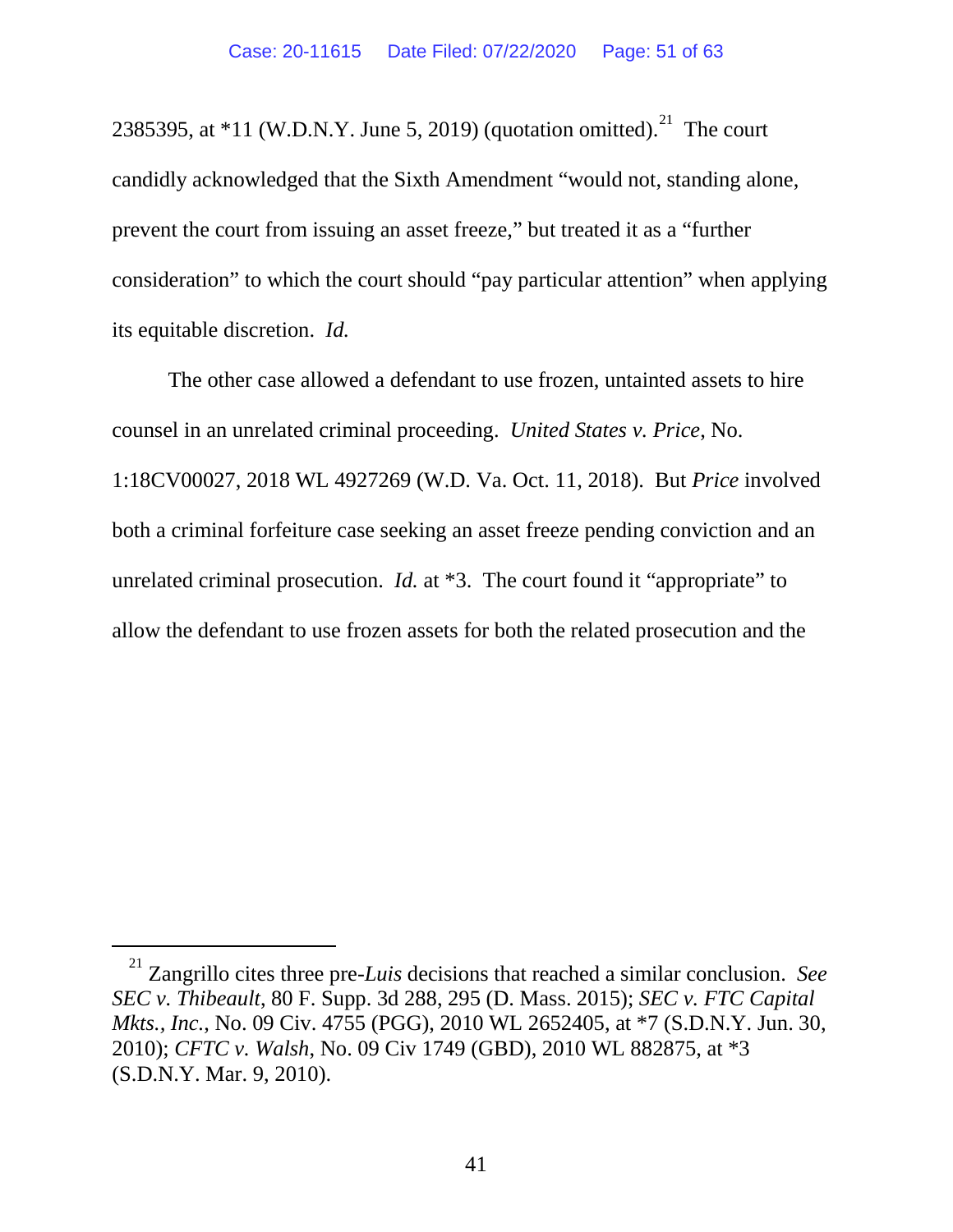unrelated one. *Id.* at \*2. Here, of course, there is only one criminal prosecution, and it is wholly unrelated to the FTC's enforcement case.<sup>[22](#page-58-0)</sup>

## **II. THE DISTRICT COURT'S DECISION DECLINING TO RELEASE FROZEN ASSETS DID NOT VIOLATE ZANGRILLO'S SIXTH AMENDMENT RIGHTS**

As shown above, a criminal defendant has no constitutional right to pay counsel using frozen assets from an unrelated civil case. The district court correctly applied that principle here, explaining that since "[t]his is a civil case, and this Court's asset freeze is completely unrelated to the prosecution of Zangrillo for paying bribes to secure his daughter's college admission that is pending in the District of Massachusetts," Zangrillo had no right to use money set aside for victim compensation to pay his legal bills. ZA.191 at 2.

Zangrillo attempts to show that the district court got it wrong because the two matters are in fact linked. He raised the claim below only in a footnote to a reply pleading. ZA.189 at 7 n.6. Before this Court, he asserts for the first time that

<sup>&</sup>lt;sup>22</sup> The remaining cases cited by Zangrillo do not address whether *Luis* applies to assets frozen in a separate civil proceeding. In *Powers v. Federal Bureau of Prisons*, 699 F. App'x 795 (10th Cir. 2017), the court held only that *Luis* does not govern when the defendant seeks "to retain legal counsel to pursue post-conviction remedies and civil rights actions" rather than to represent him at trial. *Id.* at 798. In three other cases, the court refused to consider releasing frozen assets since the defendants "have not yet been charged with a crime" or the criminal case was otherwise dormant. *CFTC v. Rust Rare Coin Inc.*, No. 2:18-cv-00892-TC-DBP, 2019 WL 7562424, at \*3 (D. Utah Apr. 4, 2019); *SEC v. Santillo*, No. 18-cv-5491 (JGK), 2018 WL 3392881, at \*4-5 (S.D.N.Y. July 11, 2018); *SEC v. Ahmed*, No. 3:15-cv-675 (JBA), 2017 WL 5515903, \*1 (D. Conn. Jan. 6, 2017).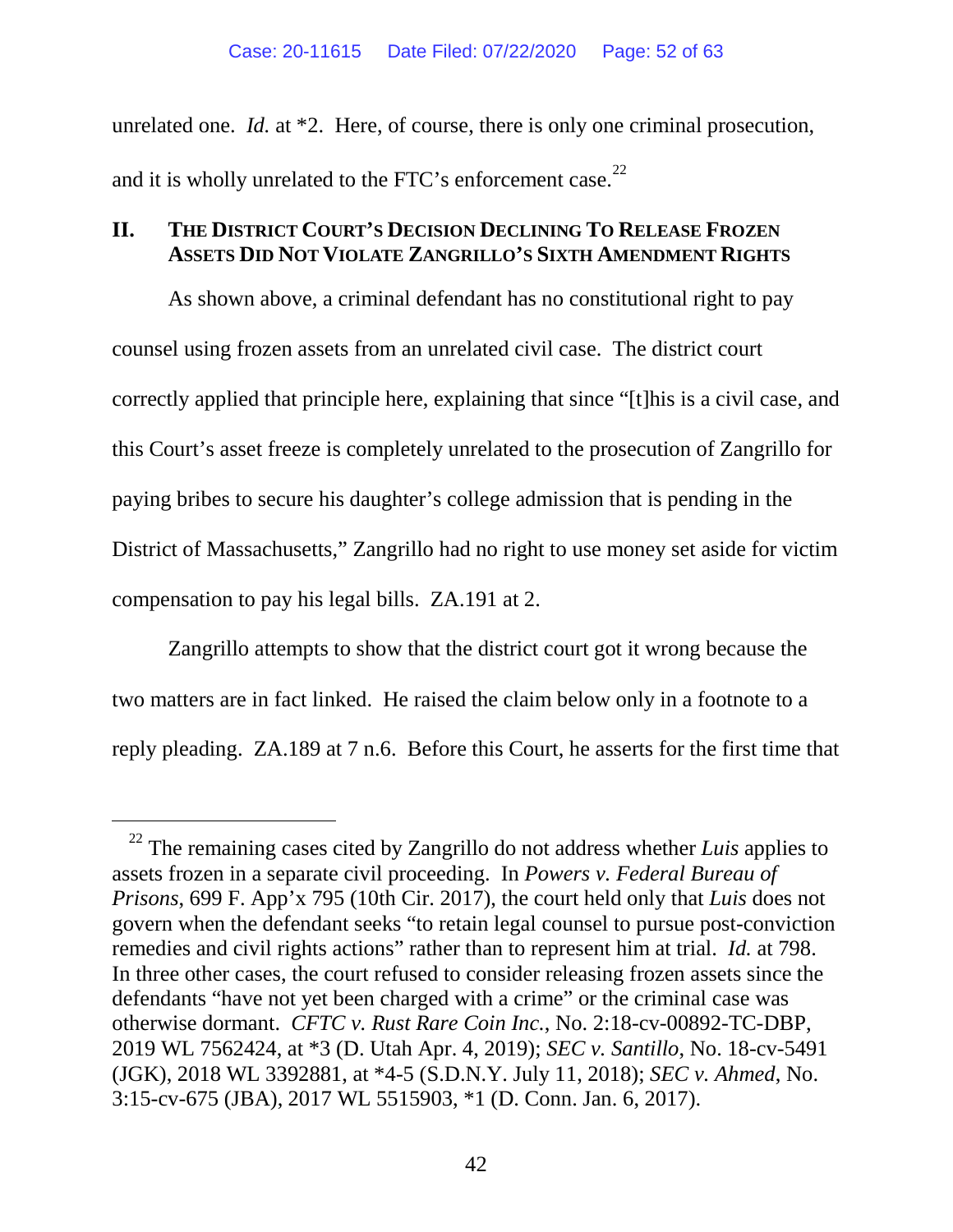the FTC and Massachusetts federal prosecutors conspired to deprive him of criminal representation in order to coerce a guilty plea in the college bribery case. Br.27, 33. The claim, a serious charge of malfeasance, comes too late. But as we show below, it lacks any support, resting entirely on speculation and innuendo.

Finally, even if Zangrillo did—in principle—have a Sixth Amendment right to pay criminal defense attorneys using frozen assets from this unrelated civil case, he has failed to show either that he needs the money or that counsel's fees are reasonable, both of which are required to release the funds.

## <span id="page-52-0"></span>**A. The FTC Case Is Unrelated To The Massachusetts College Bribery Case**

Zangrillo concedes that the FTC's civil case has no facts or law in common with the criminal case; he admits directly that "the FTC case is based on allegations of consumer deception in On Point's websites, whereas the criminal case is based on allegations of misconduct in college admissions." Br.26-28. That should end this appeal.

Zangrillo nevertheless claims the matters are related. The claim has two principal parts. First, he contends that three passing references to the criminal charges in FTC court filings below show a relationship between the two cases. Br.7, 27 (citing ZA.3 at 2; ZA.4 at 22; ZA.38 at 3). Next, he pivots to the accusation that the FTC and the Massachusetts prosecutors "work[ed] in tandem to effect an asset freeze in the FTC case" in order to deprive Zangrillo of counsel,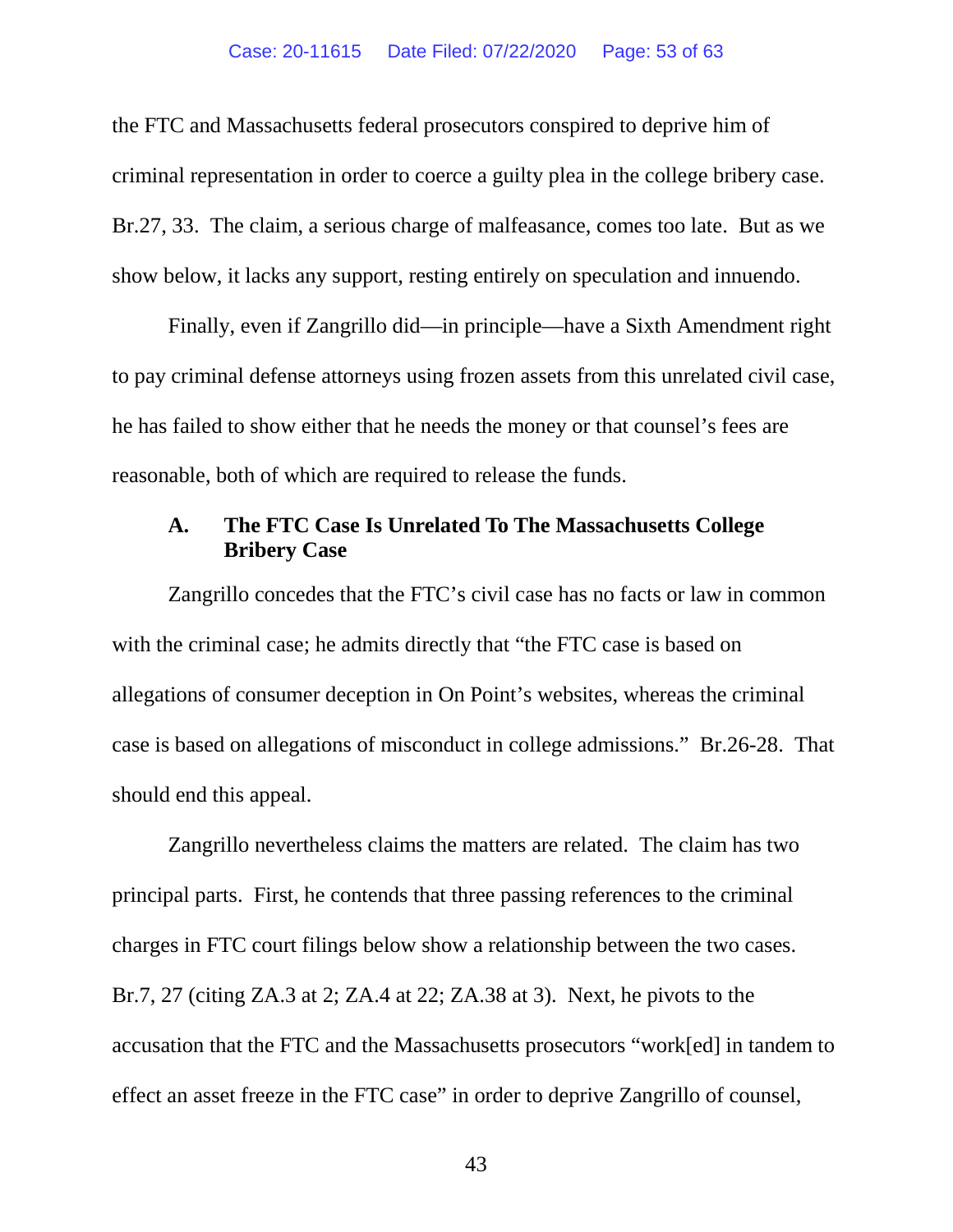#### Case: 20-11615 Date Filed: 07/22/2020 Page: 54 of 63

thereby "applying unconstitutional pressure on Mr. Zangrillo to coerce a guilty plea." Br.27, 33. The alleged proof of that conspiracy is that when Zangrillo's lawyer asked an FTC investigator at the preliminary injunction hearing whether "anybody from your team in this case [has] been in contact with anybody from the prosecution team," FTC counsel objected on work-product grounds. Br.27, citing ZA.161 at 133. The accusation is as unfounded as it is scurrilous.

The claims are baseless. The FTC referred to the criminal case three times below: in two papers seeking an *ex parte* TRO and "sealing order" to prevent Zangrillo from "hid[ing] assets and destroy[ing] evidence upon notice of the Complaint," ZA.3 at 2, ZA.4 at 25; and again when describing the context behind Zangrillo's decision to resign as On Point's chairman a just few days prior to the indictment, *see* ZA.38 at pp. 3-4 n.5. These brief mentions prove no substantive connection between the cases, and they clearly do not show that the FTC sought the asset freeze in order to deprive Zangrillo of his Sixth Amendment rights. Indeed, as Zangrillo admits, "58 other defendants" in the FTC's case are subject to the same asset freeze. Br.11, 47.

<span id="page-53-0"></span>Zangrillo's charge of conspiracy is rankly speculative. To begin with, the claim is waived because he did not raise it below, presenting it for the first time in his appeal brief. *See Access Now, Inc. v. Sw. Airlines Co*., 385 F.3d 1324, 1327-29 (11th Cir. 2004). To prove a constitutional violation, Zangrillo would need to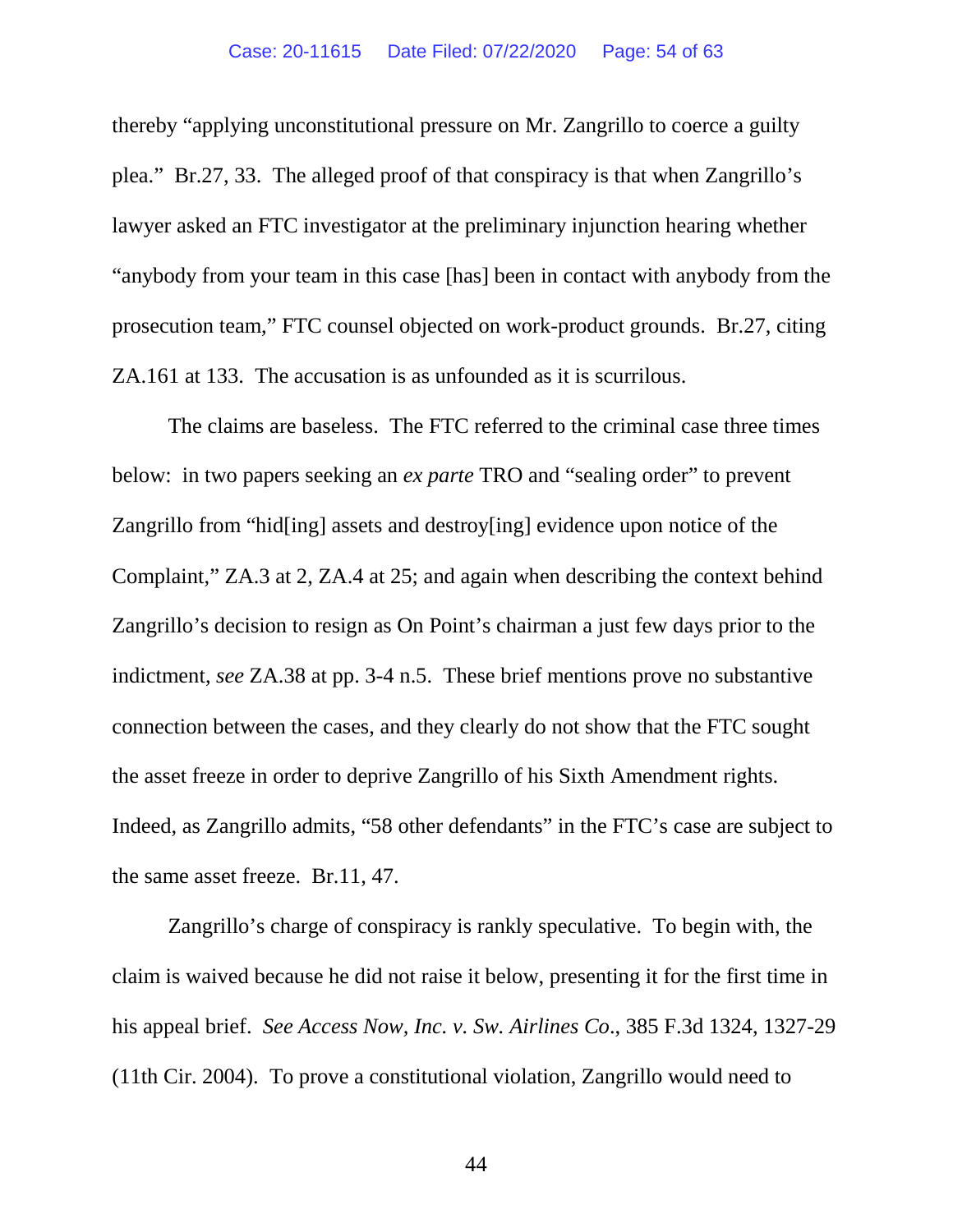make a "specific case[] of prosecutorial misconduct," *Caplin & Drysdale*, 491 U.S. at 634, demonstrating that the authorities acted in "bad faith" to deprive him of assets he could lawfully spend on counsel, *Bissell*, 866 F.2d at 1355. He has not even begun to make that showing.

 The FTC's assertion of privilege does not come close to the required "specific case" of "bad faith." Zangrillo spins the assertion as the FTC's having "acknowledged that it is working with the prosecutors in the criminal action," Br.27, but the existence of privileged communications does not show that the FTC is "working with the prosecutors." The FTC routinely informs federal and state criminal authorities before bringing a new case against a common defendant in order to avoid any conflict between the two matters. Such ministerial contacts do not support even an inference of misconduct.

<span id="page-54-1"></span><span id="page-54-0"></span>Zangrillo's pointing out that "[t]he FTC has not yet produced a privilege log of … communications," Br.7 n.1, provides no more substance. He has never *requested* a privilege log, and because he raised this point for the first time in this Court, the FTC has never had a chance to respond until now. His counsel's representation that the FTC "refus[ed] to make a record" of "coordination with the criminal prosecution team in Massachusetts," Br.33, is thus flatly misleading.

Had Zangrillo requested a privilege log, it would have shown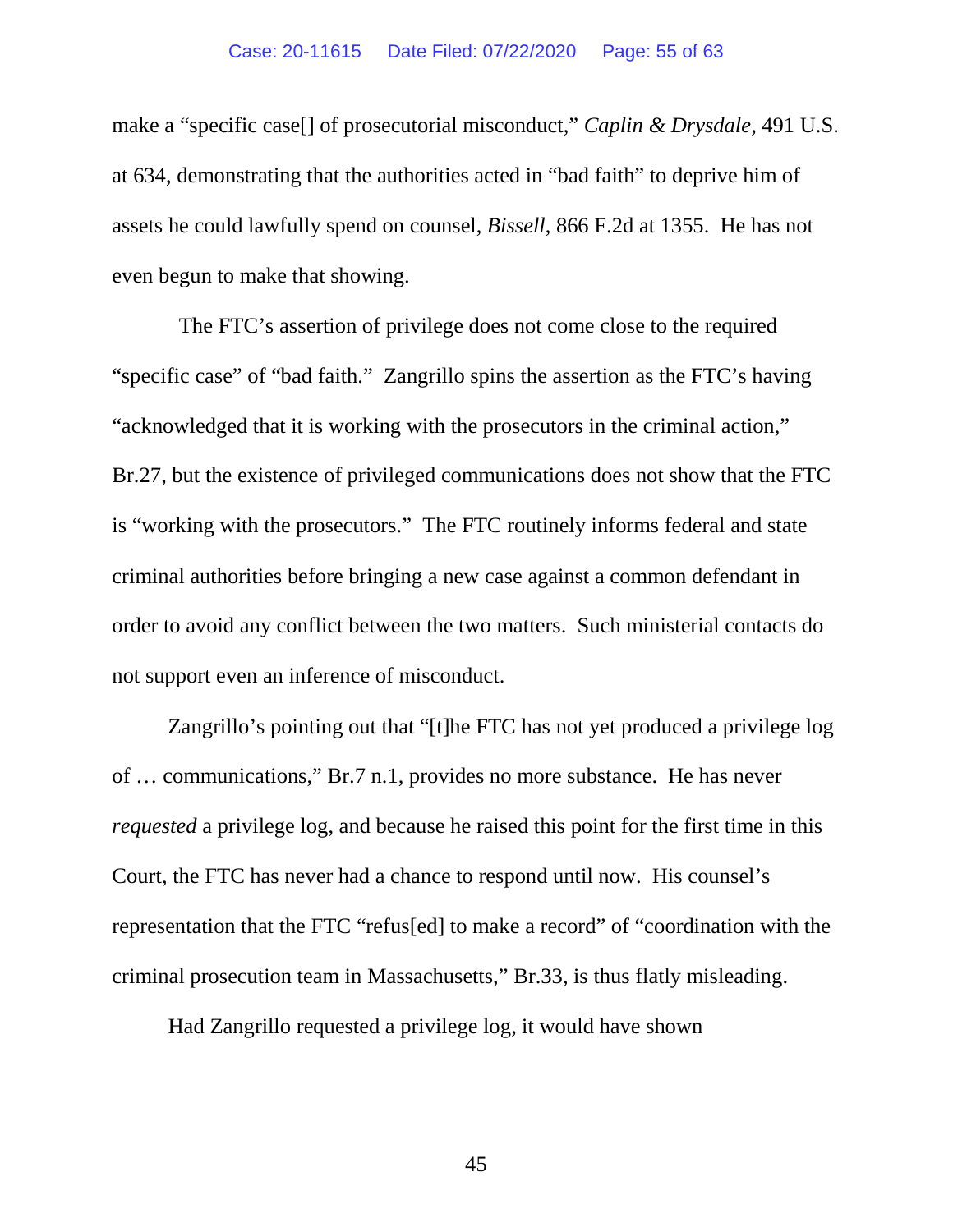- two brief phone calls, one seven months before filing the complaint and another three months before filing the complaint, both regarding deconfliction of unrelated matters involving the same defendant; and
- two email threads (containing, respectively, five emails and three emails each) setting up those calls.

That's it. Nothing in that record undermines the district court's determination that the FTC's case is "completely unrelated" to the criminal case. ZA.191 at 2. The asset freeze is merely "coincidental[] with the prosecution of criminal charges" against Zangrillo in another forum. *Bissell*, 866 F.2d at 1350.

# <span id="page-55-0"></span>**B. Zangrillo Has Not Shown That He Needs The Frozen Assets Or That His Attorneys' Fees Are Reasonable**

Even if *Luis* applies here, Zangrillo still must show that (1) the funds are "needed to retain counsel of choice," *Luis*, 136 S. Ct. at 1088 (plurality), and (2) counsel's proposed fees are "reasonable," *id.* at 1096. The district court did not reach those fact-bound questions and should have that opportunity in the first instance. *See* ZA.191. Although Zangrillo asks this Court to find the relevant facts in his favor (Br.22-26), that is not the proper role of an appellate court. Even if it were, Zangrillo's submissions do not justify a release of assets.

<span id="page-55-1"></span>*1. Need.* Zangrillo must prove a "*bona fide* need to utilize assets subject to the restraining order to conduct his defense." *United States v. Kielar*, 791 F.3d 733, 737 (7th Cir. 2015) (quotation omitted). Doing so requires "a sufficient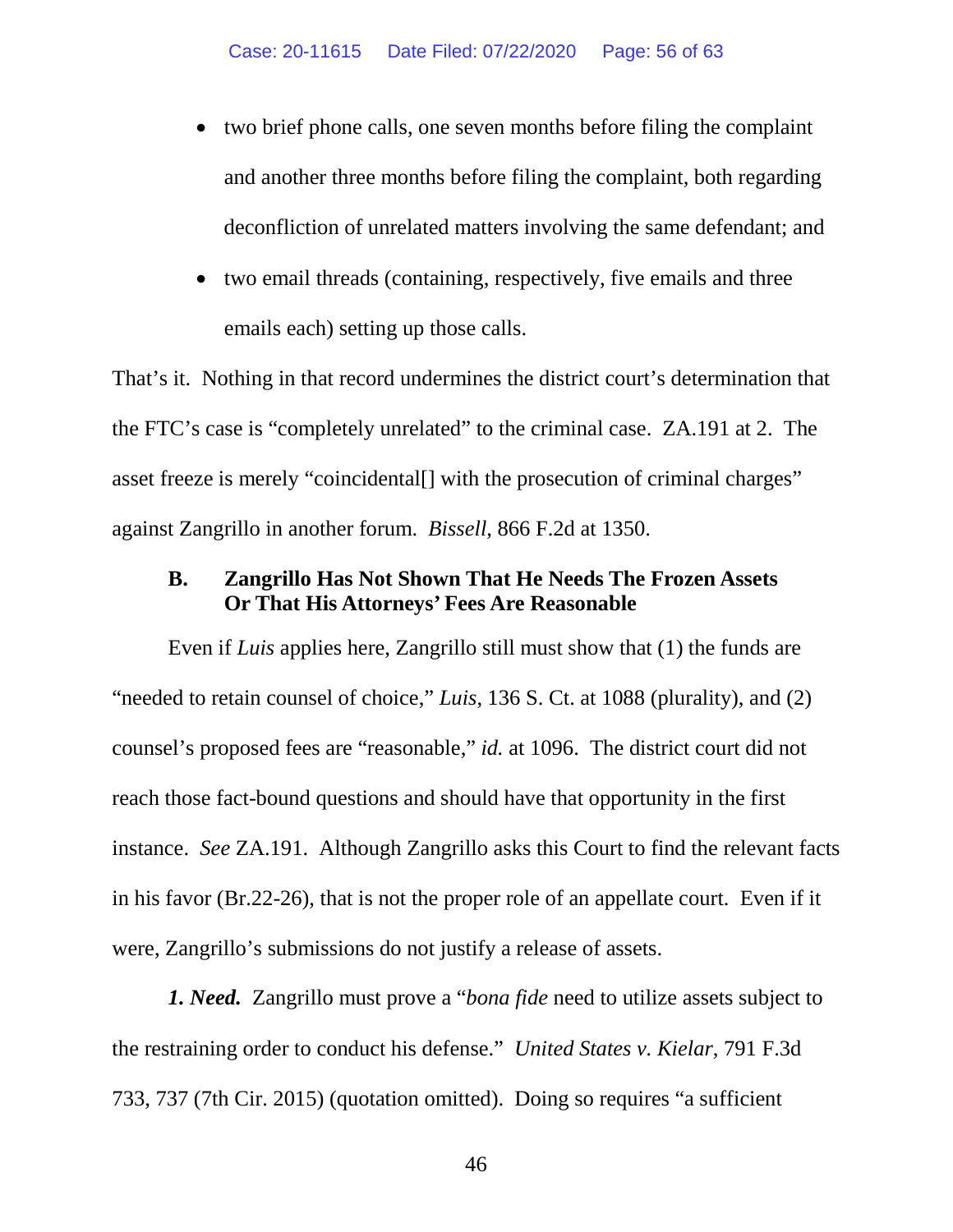evidentiary showing that there are no sufficient alternative, unrestrained assets to fund counsel of choice." *United States v. Bonventre*, 720 F.3d 126, 131 (2d Cir. 2013).

Zangrillo presents no evidence at all of his financial need. He relies solely (Br.22 n.5) on a declaration from attorney Matthew L. Schwartz, who is representing him in both the FTC matter and the criminal matter, attesting that "it is my understanding" that Zangrillo is unable to get a loan. ZA.189-1 at  $2 \sqrt{\ }7$ . This is not evidence. Worse, it wasn't even properly before the district court because Zangrillo submitted it only with his reply memorandum. ZA.189 at 8. *See* S.D. Fla. Local R. 7.1(c) (a "reply memorandum shall be strictly limited to rebuttal of matters raised in the memorandum of opposition without reargument of matters covered in the movant's initial memorandum of law").

<span id="page-56-0"></span>Zangrillo could have submitted his own sworn declaration, but he decided not to. Instead, he denies that the Sixth Amendment even requires evidence of need, asserting that he need not "beg and borrow to fund his … defense before seeking relief from the courts." Br.22 n.5. But *Luis*, *Kielar*, and *Bonventre* say otherwise. Because the funds are "coming out of the pockets of defrauded [victims]," Zangrillo must establish that the "amount requested" is "truly necessary." *SEC v. FTC Capital Mkts., Inc.*, No. 09 Civ. 4755 (PGG), 2010 WL 2652405, at \*9 (S.D.N.Y. June 30, 2010).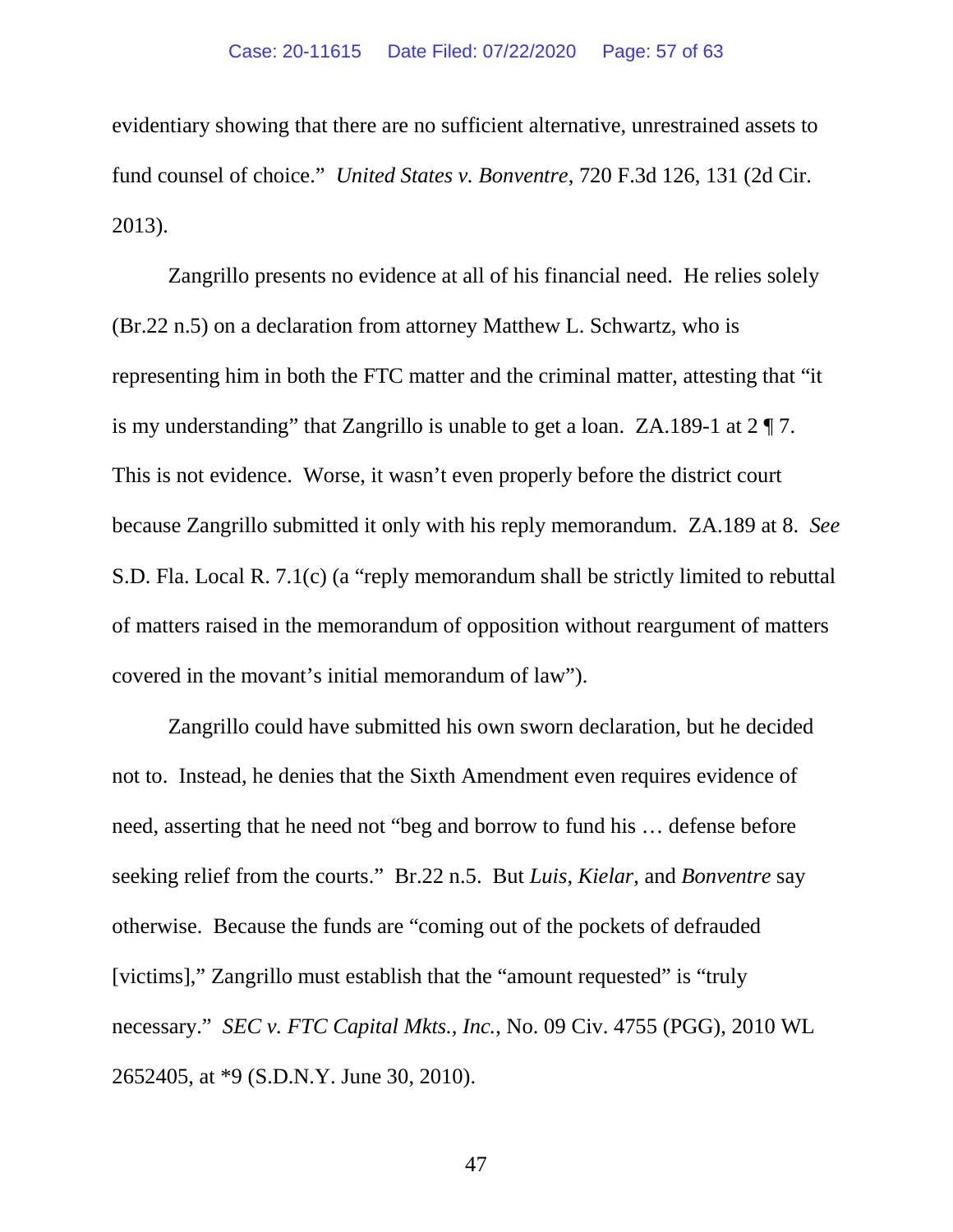Zangrillo asserts—without record citation—that he needs the money because "*all* of his assets are frozen." Br.22. Because Zangrillo has not submitted a sworn declaration, he is simply asking the Court to take his word for it that he has no other unfrozen assets. Regardless, Zangrillo remains fully capable of obtaining additional money beyond the frozen assets and may already be doing so. The asset freeze does not prevent Zangrillo from doing legitimate work and using the new earnings to pay his attorneys. *See* ZA.126 at 6, sec. III.D (excluding from the asset freeze earnings after December 13, 2019 unless "derived from" the deceptive conduct at issue in the FTC case).

Indeed, Zangrillo describes himself as a "successful private equity, venture capital, and real estate investor" who manages third-party investments across a wide range of industries. Br.5. Zangrillo may still work at his investment firm, Dragon Global, since the preliminary injunction excludes Dragon Global's "employees and operations" from the receivership. ZA.126 at 4, Def. H. And Zangrillo remains free to manage his clients' investment holdings (for a fee), some of which the FTC has already agreed to release from the asset freeze under a clause of the preliminary injunction permitting it to do so. *See id.* at 6, sec. III.D (FTC and defendants may agree to release of assets held solely for third parties' benefit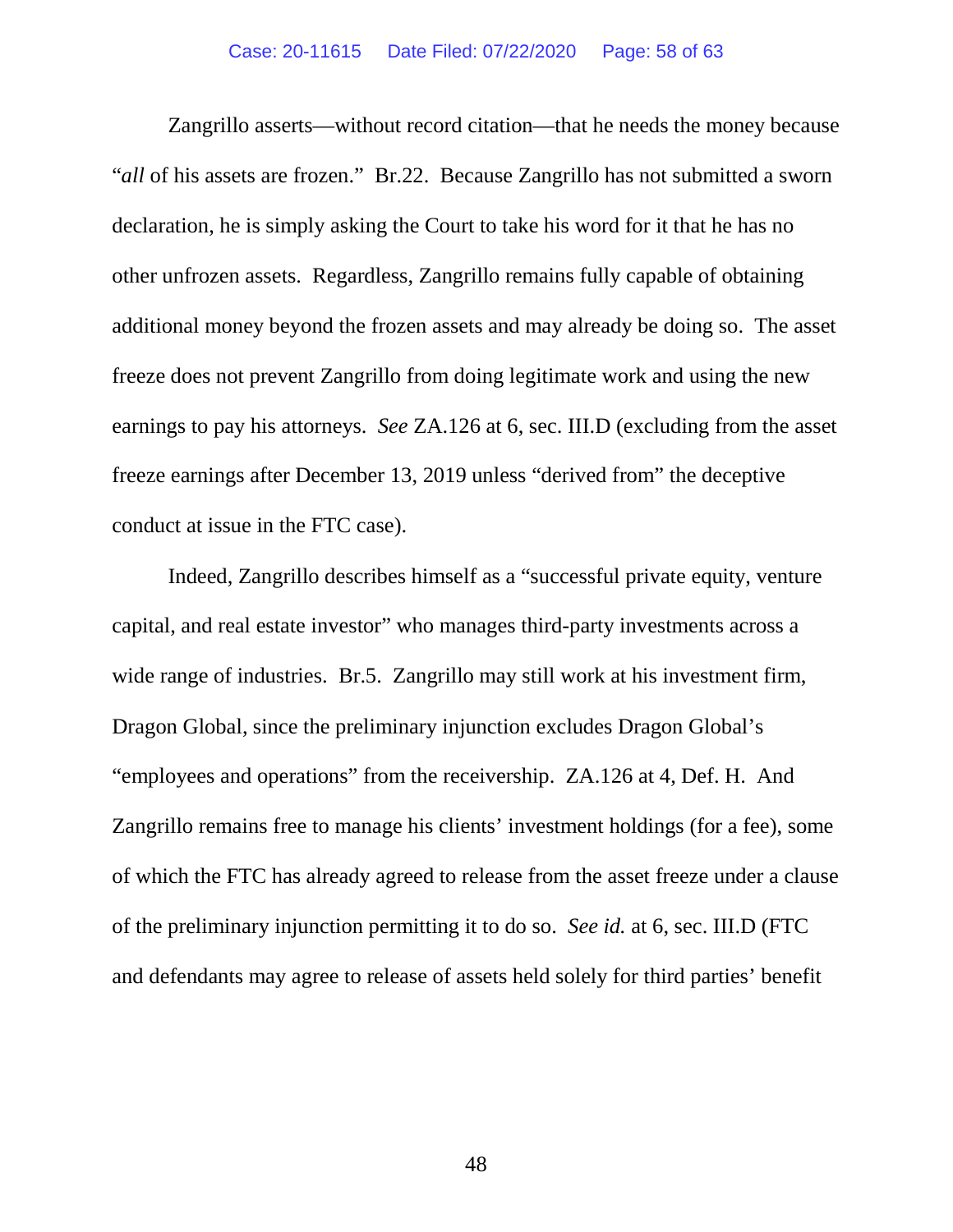without court intervention). Zangrillo may also obtain support from friends or family or seek unsecured loans.<sup>[23](#page-62-0)</sup>

Zangrillo's arguments amount to a "mere recitation" of financial need, not the genuine demonstration necessary to justify a release of frozen assets. *Bonventre*, 720 F.3d at 128. Because Zangrillo has presented no valid evidence of need, the Court may affirm on this ground even if it concludes that *Luis* applies to the civil asset freeze in this case. *See United States v. Al-Arian*, 514 F.3d 1184, 1189 (11th Cir. 2008) (appeals court may affirm for any reason supported by the record).

<span id="page-58-0"></span>*2. Reasonable Fees.* Zangrillo has also failed to show that the proposed \$2.7 million in attorney's fees are "reasonable," as required by *Luis*. 136 S. Ct. at 1096 (plurality). "Under the lodestar method, courts determine attorney's fees based on the product of the reasonable hours spent on the case and a reasonable hourly rate." *In re Home Depot Inc.*, 931 F.3d 1065, 1076 (11th Cir. 2019). A "reasonable" rate is "the prevailing market rate in the relevant legal community for similar services by lawyers of reasonably comparable skills, experience, and

 $23$  Zangrillo has never asked the district court to unfreeze assets to pay his living expenses, so he must have some other source of money. Indeed, Zangrillo took a trip to Mexico rather than appear at the preliminary injunction hearing even though he was subject to a TRO and asset freeze at the time. ZA.161 at 30.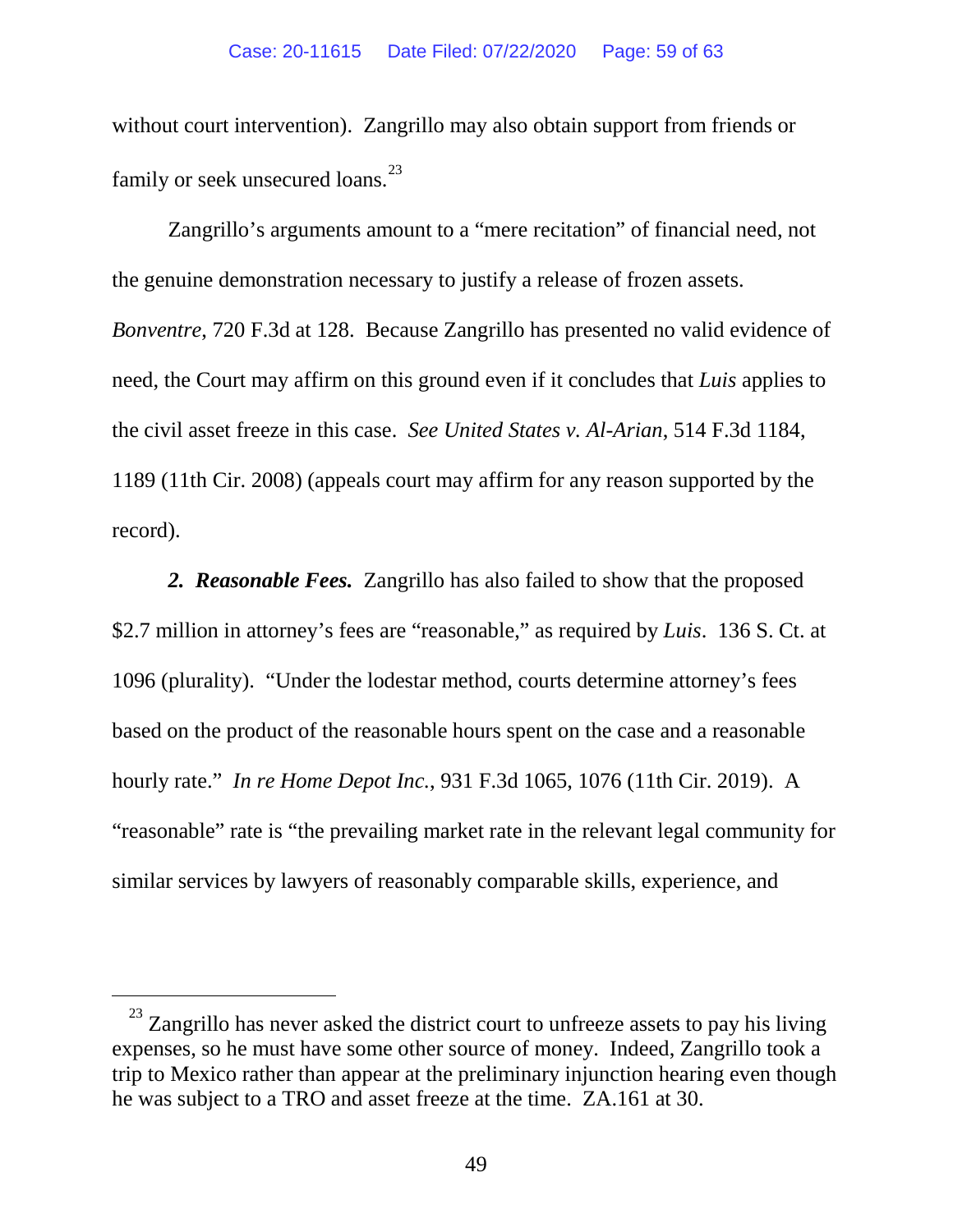<span id="page-59-0"></span>reputation." *Norman v. Housing Auth. of City of Montgomery*, 836 F.2d 1292, 1299 (11th Cir. 1988).

Zangrillo asks this Court to perform its own reasonable-fee analysis in the first instance (Br.22-26), but that isn't how this works. The *district court* must calculate reasonable fees, which this Court reviews for abuse of discretion. *Bivins v. Wrap It Up, Inc.*, 548 F.3d 1348, 1351 (11th Cir. 2008). Besides, Zangrillo's brief fails to supply the facts essential to a lodestar analysis, including (1) his attorneys' hourly rates; (2) the prevailing rates in the relevant legal community (Boston); or (3) an estimate of billable hours. Zangrillo omitted all of this information from his district court motion as well. *See* ZA.171 at 9-12.<sup>24</sup>

Thus, even if Zangrillo could show that *Luis* applies to the asset freeze here and that he needs the money to pay his counsel of choice, the most he can hope for is a remand to determine what fees are reasonable. But Zangrillo *already* had an opportunity to make that very showing and failed to provide any of the relevant information. This Court need not give him another bite at the apple.

 $24$  Zangrillo waited until his district court reply memorandum to reveal that his attorneys were billing him at rates of \$990 to \$1000 an hour. ZA.189-1 at 2; ZA.189-3 at 2. But he did not demonstrate that these rates were reasonable for Boston or estimate the number of billable hours. ZA.189.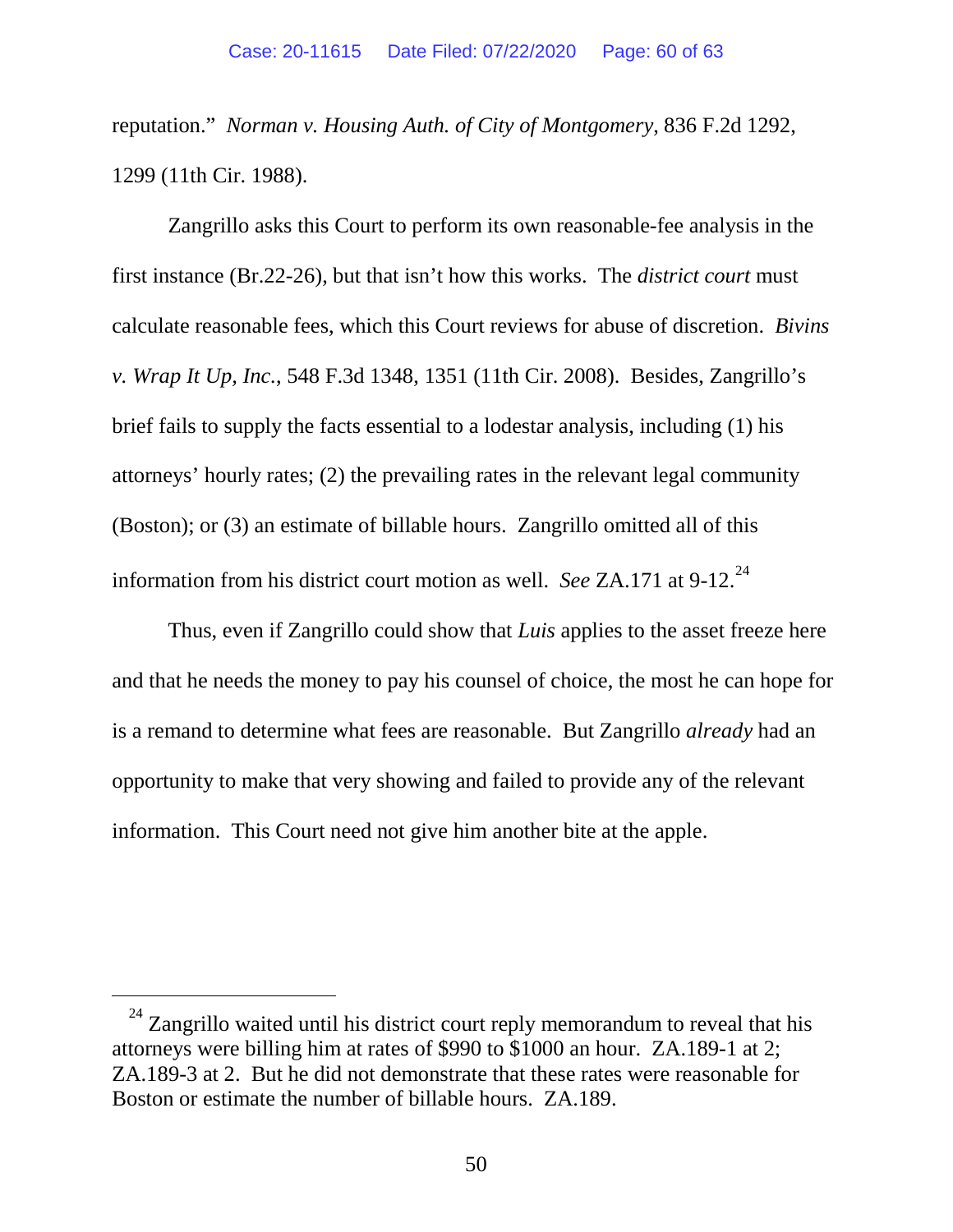# **CONCLUSION**

For the foregoing reasons, the Court should affirm the district court's order

denying Zangrillo's motion for limited relief from the asset freeze.

Respectfully submitted,

ALDEN F. ABBOTT *General Counsel*

JOEL MARCUS *Deputy General Counsel* 

July 22, 2020 /s/ *Bradley Grossman*

BRADLEY DAX GROSSMAN *Attorney*

FEDERAL TRADE COMMISSION 600 Pennsylvania Avenue, N.W. Washington, D.C. 20580 (202) 326-2994 bgrossman@ftc.gov

Of Counsel: JONATHAN COHEN SARAH WALDROP SANA CHAUDHRY NICHOLAS CARTIER *Attorneys*

FEDERAL TRADE COMMISSION Washington, D.C. 20580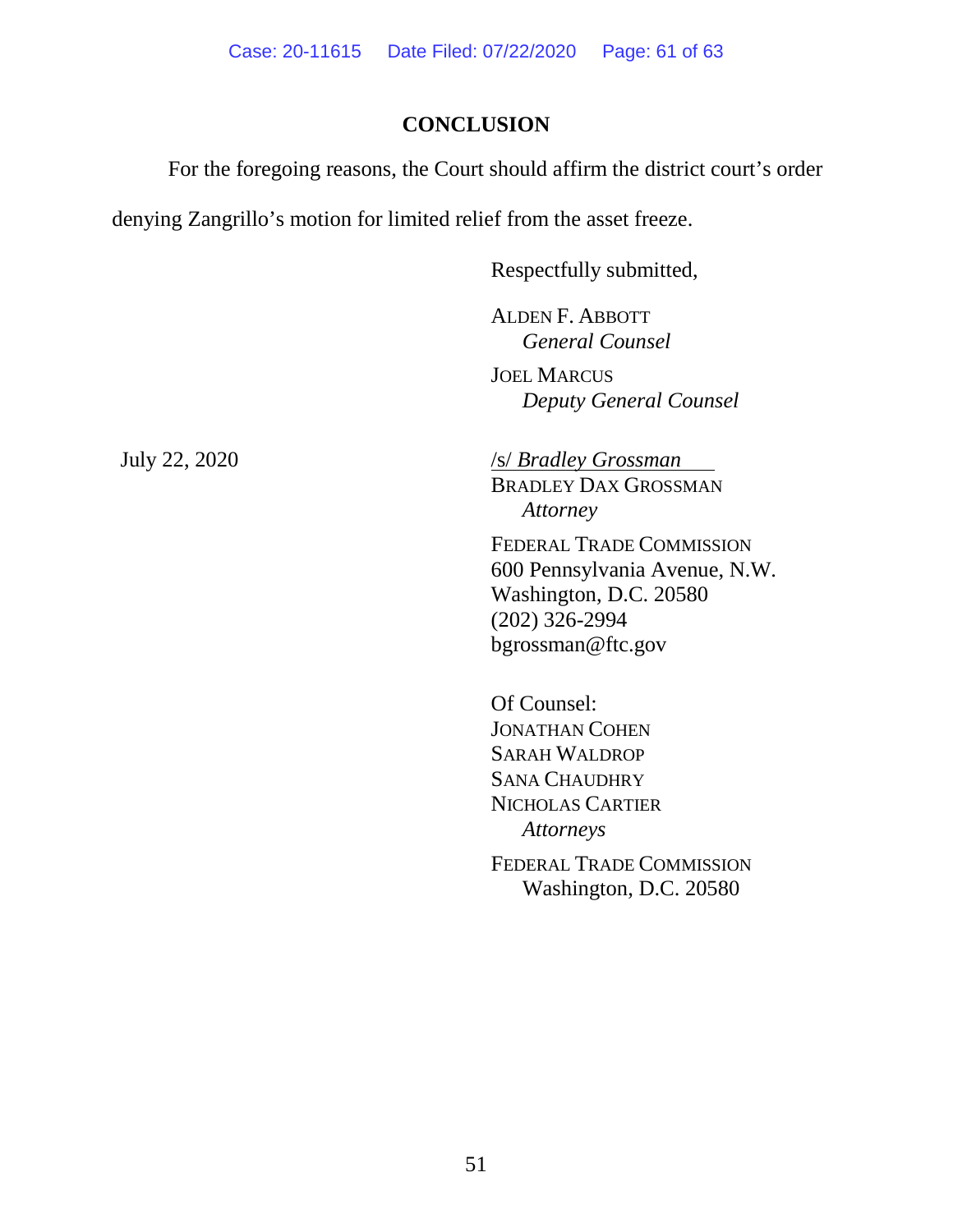# **CERTIFICATE OF COMPLIANCE**

I certify that the foregoing brief complies with the volume limitations of Fed. R. App. P. 32(a)(7)(B) because it contains 12,167 words, excluding the parts of the brief exempted by Fed. R. App. P.  $32(a)(7)(B)(iii)$ , and that it complies with the typeface requirements of Fed. R. App. P. 32(a)(5) and the type style requirements of Fed. R. App. P. 32(a)(6) because it was prepared using Microsoft Word 2010 in 14 point Times New Roman type.

July 22, 2020 /s/ *Bradley Grossman* Bradley Dax Grossman Attorney Federal Trade Commission 600 Pennsylvania Avenue, N.W. Washington, D.C. 20580